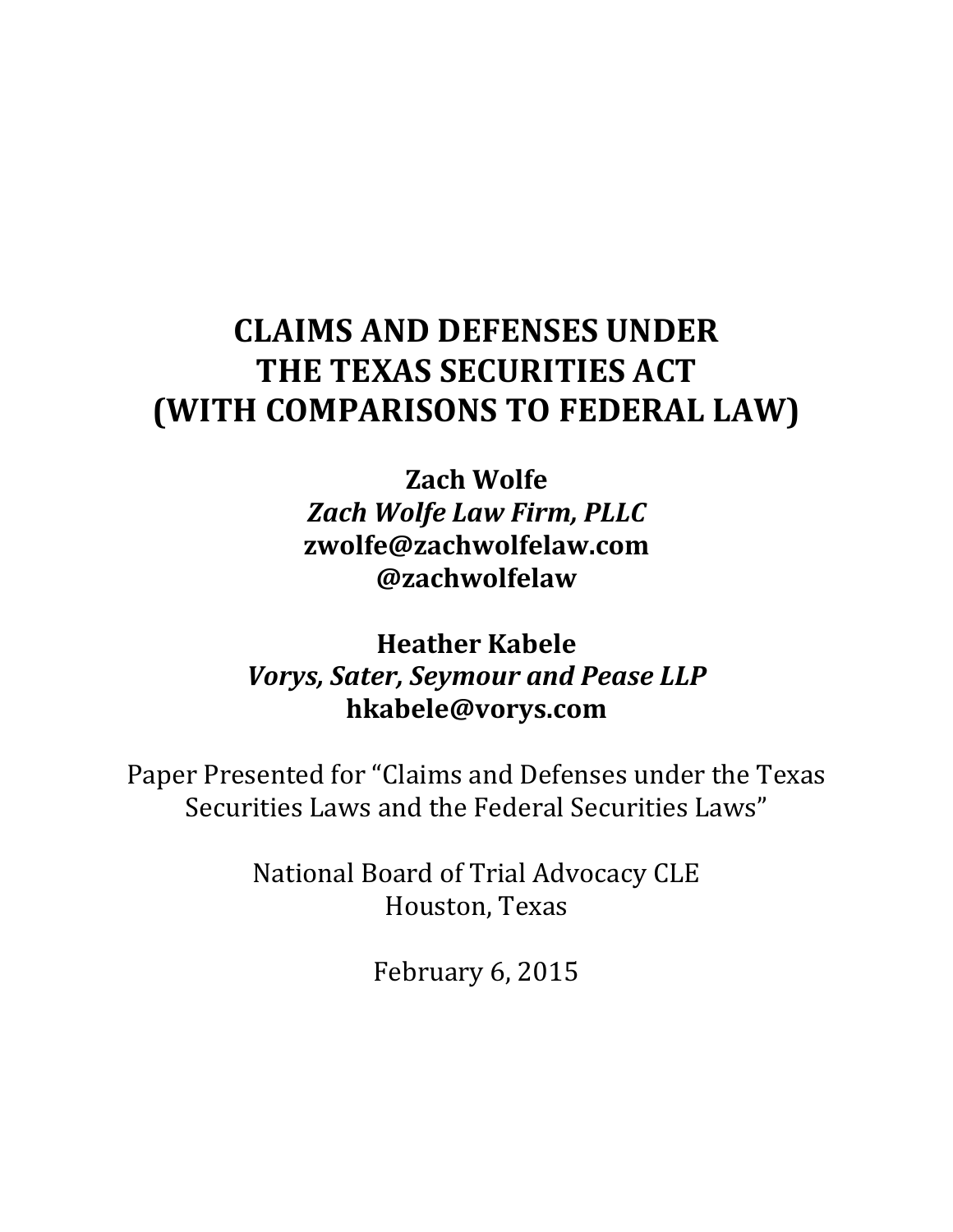# **Table of Contents**

| $\mathbf{I}$ . |                 | INTRODUCTION: TEXAS SECURITIES ACT CLAIMS AS ALTERNATIVE TO                     |     |  |  |  |
|----------------|-----------------|---------------------------------------------------------------------------------|-----|--|--|--|
| II.            |                 |                                                                                 |     |  |  |  |
| III.           |                 |                                                                                 |     |  |  |  |
|                |                 |                                                                                 |     |  |  |  |
|                |                 | $1_{\cdot}$                                                                     |     |  |  |  |
|                |                 | 2.                                                                              |     |  |  |  |
|                |                 | 3.                                                                              |     |  |  |  |
|                |                 | 4.                                                                              |     |  |  |  |
|                |                 | 5.                                                                              |     |  |  |  |
|                |                 | 6.                                                                              |     |  |  |  |
|                | <b>B</b> .      |                                                                                 |     |  |  |  |
|                | $\mathcal{C}$ . | Was the Security Registered? If Not, Does an Exemption Apply?11                 |     |  |  |  |
|                | D.              |                                                                                 |     |  |  |  |
| IV.            |                 |                                                                                 |     |  |  |  |
|                | A.              |                                                                                 |     |  |  |  |
|                | <b>B</b> .      |                                                                                 |     |  |  |  |
|                | $\mathcal{C}$ . |                                                                                 |     |  |  |  |
|                |                 | 1.                                                                              |     |  |  |  |
|                |                 | 2.                                                                              |     |  |  |  |
|                |                 | 3.                                                                              |     |  |  |  |
|                |                 | 4.                                                                              |     |  |  |  |
|                |                 | 5.                                                                              |     |  |  |  |
|                | D.              | Can the Defendant Prove It Did Not Knowingly or Negligently Make the Actionable |     |  |  |  |
|                | Ε.              | Was the Security Sold "By Means Of" the Actionable Statement or Omission?20     |     |  |  |  |
|                |                 | Cases Holding that "By Means Of" Means Causation and/or Reliance20<br>1.        |     |  |  |  |
|                |                 | Cases Holding that "By Means Of" Does Not Require Proof of Reliance 21<br>2.    |     |  |  |  |
|                |                 | 3.                                                                              |     |  |  |  |
|                |                 | The Texas Supreme Court Declines to Address Causation and Reliance in<br>4.     |     |  |  |  |
|                |                 | 5.                                                                              |     |  |  |  |
|                | F.              | Was Suit Filed Within Three Years from Discovery and Within Five Years from the | .24 |  |  |  |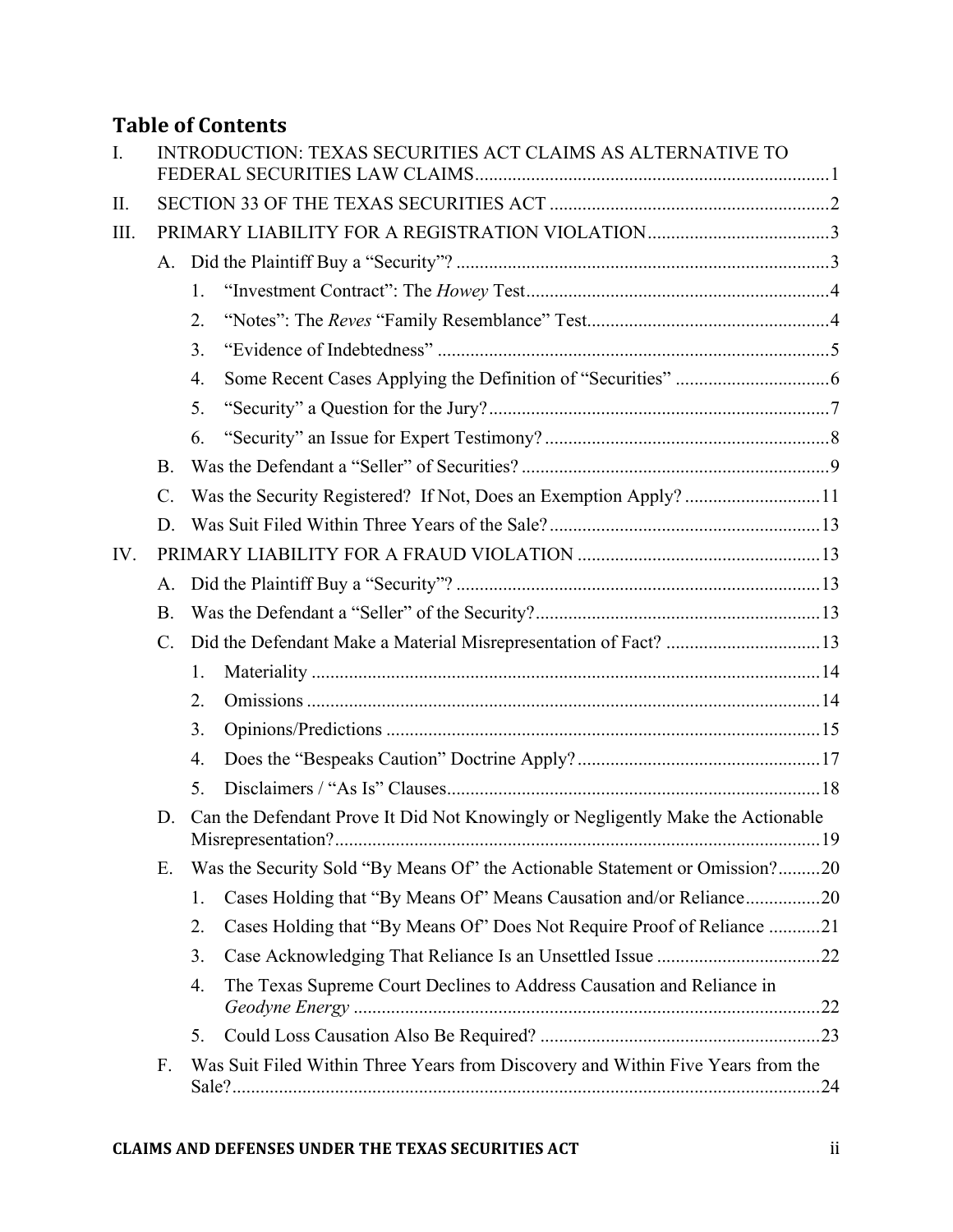| $V_{\cdot}$ |                                                                                                      |                |                                                              |  |  |  |  |
|-------------|------------------------------------------------------------------------------------------------------|----------------|--------------------------------------------------------------|--|--|--|--|
|             | A.                                                                                                   |                |                                                              |  |  |  |  |
|             | <b>B.</b>                                                                                            |                |                                                              |  |  |  |  |
|             |                                                                                                      | $\mathbf{1}$ . |                                                              |  |  |  |  |
|             |                                                                                                      | 2.             |                                                              |  |  |  |  |
|             | $C_{\cdot}$                                                                                          |                |                                                              |  |  |  |  |
| VI.         |                                                                                                      |                |                                                              |  |  |  |  |
|             | $A_{-}$                                                                                              |                |                                                              |  |  |  |  |
|             | B.                                                                                                   |                |                                                              |  |  |  |  |
| VII.        |                                                                                                      |                |                                                              |  |  |  |  |
| VIII.       |                                                                                                      |                | DO COMMON LAW DEFENSES APPLY TO THE TEXAS SECURITIES ACT? 35 |  |  |  |  |
| IX.         |                                                                                                      |                |                                                              |  |  |  |  |
|             |                                                                                                      |                |                                                              |  |  |  |  |
|             | <b>B.</b>                                                                                            |                |                                                              |  |  |  |  |
| X.          | FEDERAL PREEMPTION AND REMOVAL OF CLASS ACTIONS 37                                                   |                |                                                              |  |  |  |  |
|             | A.                                                                                                   |                |                                                              |  |  |  |  |
|             | <b>B</b> .                                                                                           |                |                                                              |  |  |  |  |
|             | Alleged Fraud "in Connection With" the Purchase or Sale of a "Covered Security"39<br>$\mathcal{C}$ . |                |                                                              |  |  |  |  |
|             |                                                                                                      | $\mathbf{1}$   |                                                              |  |  |  |  |
|             |                                                                                                      | 2.             |                                                              |  |  |  |  |
|             |                                                                                                      | 3.             |                                                              |  |  |  |  |
|             |                                                                                                      | 4.             |                                                              |  |  |  |  |
|             | D.                                                                                                   |                |                                                              |  |  |  |  |
| XI.         | SELECTED PROCEDURAL ISSUES IN TEXAS SECURITIES LITIGATION41                                          |                |                                                              |  |  |  |  |
|             |                                                                                                      |                |                                                              |  |  |  |  |
|             |                                                                                                      | 1.             |                                                              |  |  |  |  |
|             |                                                                                                      | 2.             |                                                              |  |  |  |  |
|             |                                                                                                      | 3.             | Twombly/Iqbal Pleading Requirements for All Federal Cases44  |  |  |  |  |
|             | <b>B.</b>                                                                                            |                |                                                              |  |  |  |  |
|             | $C_{-}$                                                                                              |                |                                                              |  |  |  |  |
| XII.        |                                                                                                      |                |                                                              |  |  |  |  |
|             |                                                                                                      |                | APPENDIX 1 Checklist for Texas Securities Act Claims         |  |  |  |  |

APPENDIX 2 Texas Securities Act vs. Federal Securities Law Selected Comparisons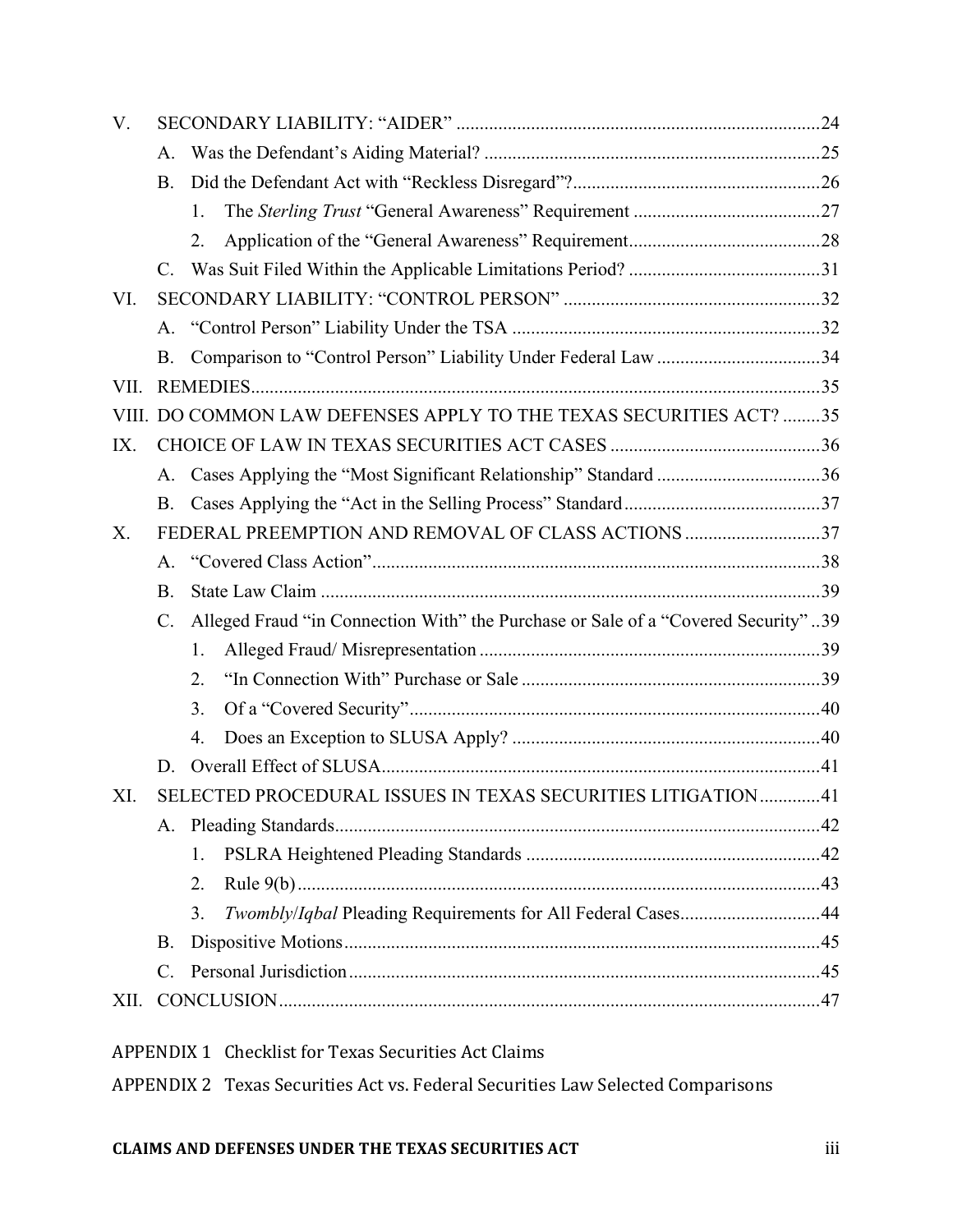# **I. INTRODUCTION: TEXAS SECURITIES ACT CLAIMS AS ALTERNATIVE TO FEDERAL SECURITIES LAW CLAIMS**

Judicial and legislative developments in the last 20 years have made federal securities law claims less attractive to plaintiffs. As a result, claims for violations of statelaw "blue sky" statutes have become an increasingly attractive alternative. Section 33 of the Texas Securities Act (the "TSA"), TEX. REV. CIV. STAT. ANN. art. 581-33, provides for civil liability of securities sellers and secondary actors who sell unregistered securities or sell securities by means of material misrepresentations or omissions.

Defrauded buyers of securities can bring claims under Section  $33A(1)$  of the TSA, which provides in pertinent part:

A person who offers or sells a security  $\dots$  by means of an untrue statement of a material fact or an omission to state a material fact necessary in order to make the statements made, in light of the circumstances under which they were made, not misleading, is liable to the person buying the security from him, who may sue either at law or in equity for rescission, or for damages if the buyer no longer owns the security. However, a person is not liable if he sustains the burden of proof that either (a) the buyer knew of the untruth or omission or (b) he (the offeror or seller) did not know, and in the exercise of reasonable care could not have known, of the untruth or omission.

The source of this language is Section 12(2) (now amended to be Section 12(a)(2)), of the Federal Securities Act of 1933 (the "1933 Act"). The provisions in Section 12(2) are very similar to the terms of Section  $33A(1)$ , but an important difference is that the federal statute, Section 12(2), is limited to misrepresentations or omissions made in a "prospectus" or oral communication." The U.S. Supreme Court has construed this limitation to mean that Section  $12(2)$  is only available to purchasers of securities in a public offering by an issuer or its controlling shareholder(s). *Gustafson v. Alloyd Co.*, 513 U.S. 561 (1995). Furthermore, the Court construed "oral communication" as an oral communication *relating to a prospectus. Id.* at 567-59. These limitations significantly constrict the applicability of Section  $12(2)$  and reduce the number of potential Section  $12(2)$  claims, but federal cases construing Section  $12(2)$  still provide persuasive authority for construction of the similar provisions of Section 33.

In federal court, Rule  $10b-5$  claims are far more common. Section  $10(b)$  of the Securities Exchange Act of 1934 (the "1934 Act") prohibits the use of any "manipulative or deceptive device or contrivance" in connection with the purchase or sale of a security. Rule 10b-5 promulgated thereunder prohibits making an "untrue statement of a material fact or to omit to state a material fact necessary in order to make the statements made, in the light of the circumstances under which they were made, not misleading."

Unlike Section  $12(2)$ , Rule  $10b-5$  is not limited to misrepresentations or omissions made in a prospectus or related oral communication. Claims for violating Rule 10b-5 are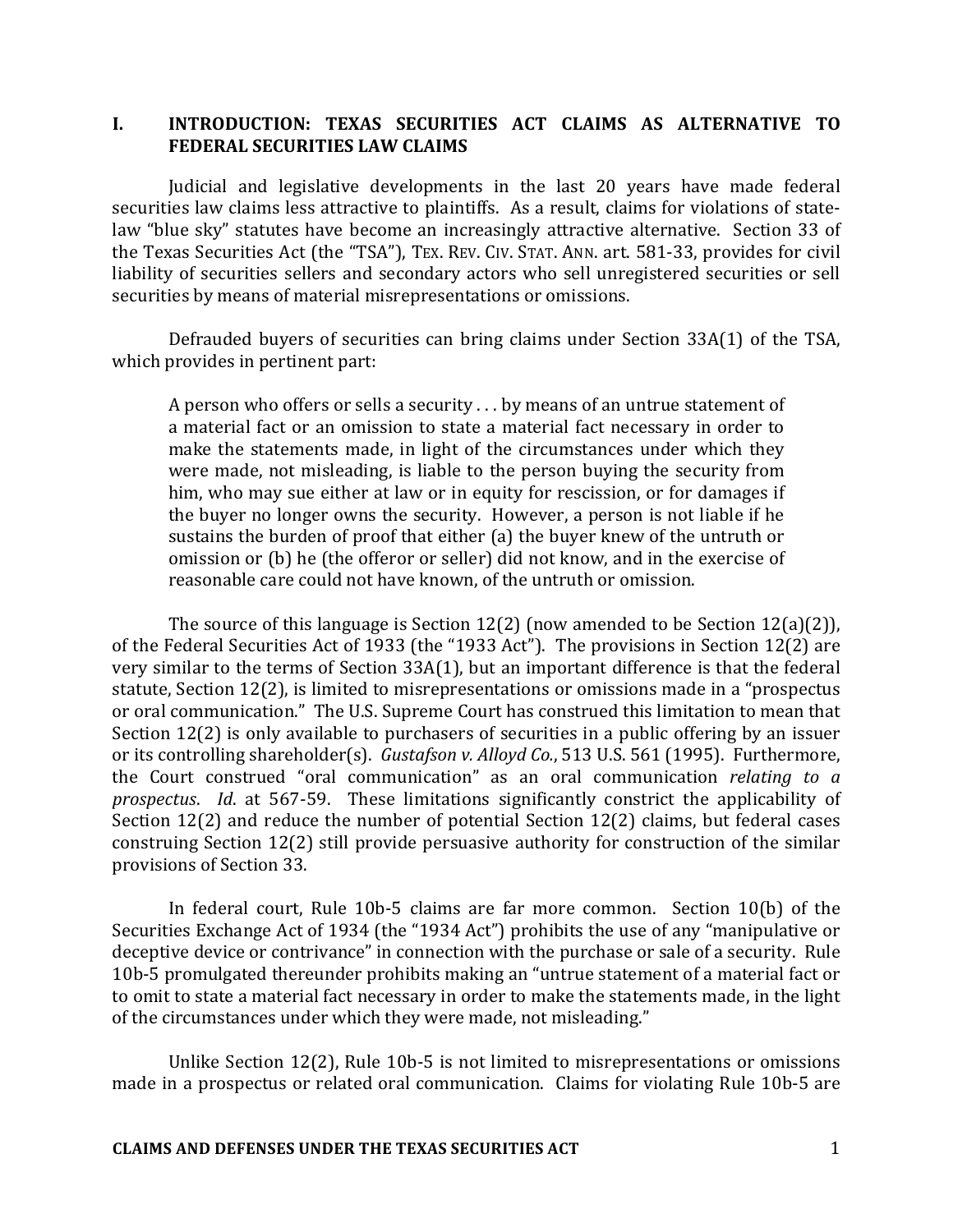therefore available in a much broader variety of cases. The downside for plaintiffs is that judicial and legislative developments have steadily made it more difficult to plead and prove a Rule 10b-5 claims. Among other things, the plaintiff must plead the alleged misrepresentations with particularity, plead and specific facts supporting a strong inference of scienter, prove reliance on the alleged representations, and prove loss causation. Most federal courts define scienter to mean, at a minimum, recklessness.

Section  $33A(1)$  of the Texas Securities Act, in contrast, has no special pleading requirements, does not require the plaintiff to prove scienter, puts the burden on the defendant to show it was not negligent. In addition, Section  $33A(1)$  may not require proof of transaction causation, reliance, or loss causation; Texas law is unresolved on these issues. 

When litigating claims under the Texas Securities Act, lawyers for plaintiffs and defendants alike will need to understand the elements and defenses that apply under Section 33 and how Section 33 claims compare to claims for violation of federal securities law, particularly Section 12(2) and Rule 10b-5.

For the convenience of securities litigation practitioners, the attached **Appendix 1** contains a checklist concerning the major issues that counsel should consider when prosecuting or defending claims for violating Section 33 of the Texas Securities Act. The chart attached as **Appendix 2** outlines some of the more significant differences between securities fraud claims under Section 33 of the Texas Securities Act and federal securities fraud claims under Rule 10b-5. All of these issues are addressed in more detail below.

#### **II. SECTION 33 OF THE TEXAS SECURITIES ACT**

1

Section 33 of the Texas Securities Act provides for civil remedies with respect to the issuance or sale of securities.<sup>1</sup> The first generation of this civil liability appeared in 1941, and the language of Section 33 was based on language in the 1933 Act. The legislature later amended Section 33 on several occasions.

The 1977 amendments were especially important. The Committee on Securities and Investment Banking of the State Bar issued a detailed Comment to the 1977 amendments that is particularly helpful. *See* TEX. REV. CIV. STAT. ANN. art. 581-33 cmt. (Vernon 2010) (cited below as "1977 Comment"). The 1977 Comment highlights and explains major changes and additions, including changes to the reasonable care defense and the addition of buyer liability, control person liability, and aider liability, provisions that were all new in 1977. *See id.*

There are a few basic distinctions that are important for understanding Section 33:

 $1$  Also note that Section 33-1 of the TSA, adopted in 2001, has similar provisions for civil liability of investment advisors.

**CLAIMS AND DEFENSES UNDER THE TEXAS SECURITIES ACT** <sup>2</sup> The *Reves* court adopted the following list of instruments commonly denominated as notes that nonetheless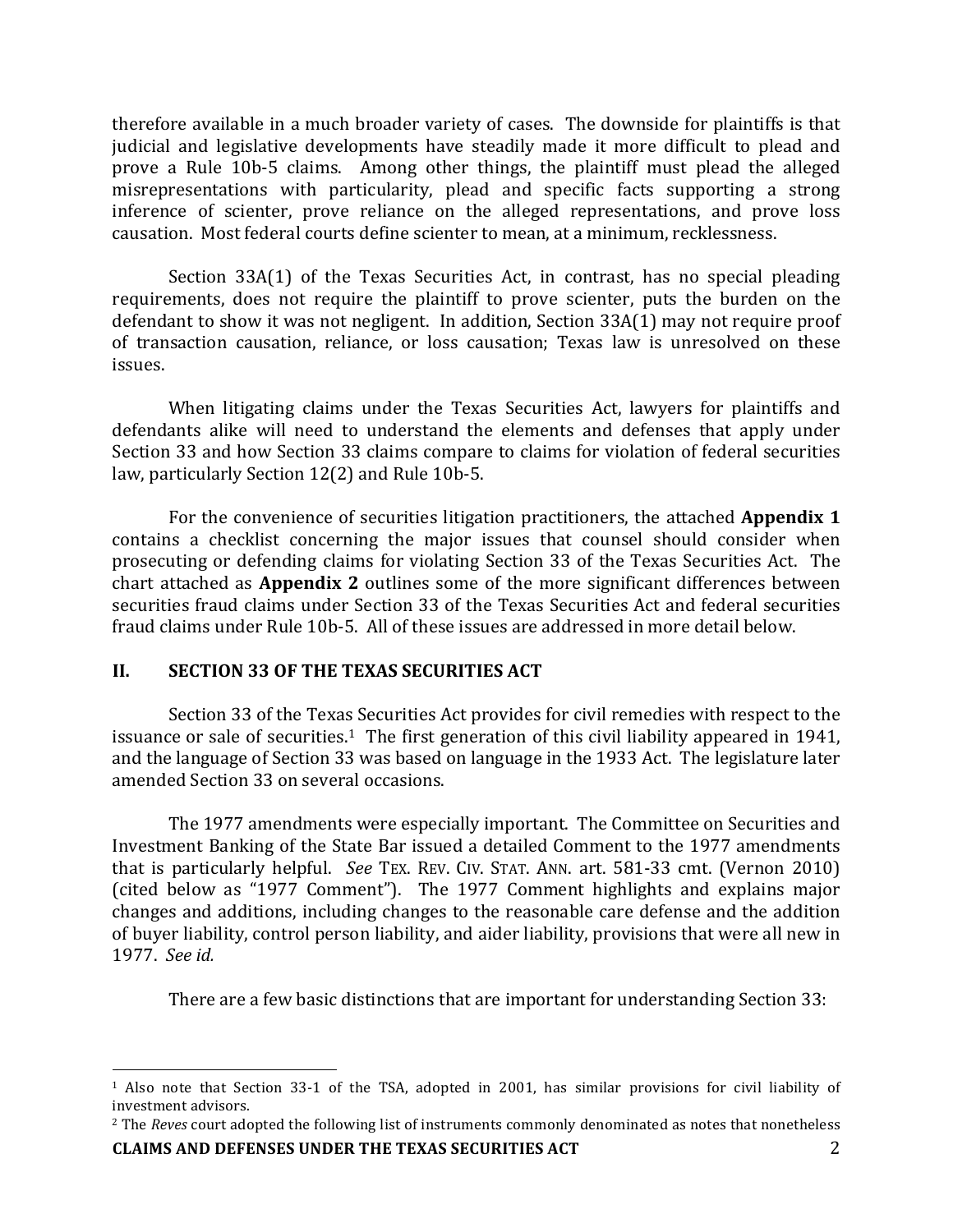- First, there is a distinction between registration violations, which are governed by Section  $33A(1)$ , and fraud violations, which are governed by Section 33A(2).
- Second, Section 33 distinguishes between primary liability, which is governed by Section 33A, and secondary liability, which is governed by Section 33F.
- Third, there is a distinction between two types of secondary liability: "control person" liability versus "aider" liability.

Thus, the first step in assessing a client's potential TSA claims or evaluating TSA claims brought against a client is to understand what types of claims are at issue: registration vs. fraud, primary vs. secondary, and control person vs. aider. In some cases, the answer may be "all of the above."

# **III. PRIMARY LIABILITY FOR A REGISTRATION VIOLATION**

# **A. Did the Plaintiff Buy a "Security"?**

Perhaps the most fundamental question when evaluating a potential TSA claim is whether the transaction at issue involved the sale of a "security." Section 4A of the TSA defines a security in pertinent part as follows:

The term "security" or "securities" shall include any limited partner interest in a limited partnership, share, stock, treasury stock, stock certificate under a voting trust agreement, collateral trust certificate, equipment trust certificate, preorganization certificate or receipt, subscription or reorganization certificate, note, bond, debenture, mortgage certificate or other evidence of indebtedness, any form of commercial paper, certificate in or under a profit sharing or participation agreement, certificate or any instrument representing any interest in or under an oil, gas or mining lease, fee or title, or any certificate or instrument representing or secured by an interest in any or all of the capital, property, assets, profits or earnings of any company, investment contract, or any other instrument commonly known as a security, whether similar to those herein referred to or not. The term applies regardless of whether the "security" or "securities" are evidenced by a written instrument....

TEX. REV. CIV. STAT. ANN. art.  $581-4(A)$ .

This definition includes the terms "investment contract" and "evidence of indebtedness." Construed literally, these terms could include anything from an ordinary promissory note to a credit card receipt. But lawyers need to consider how both the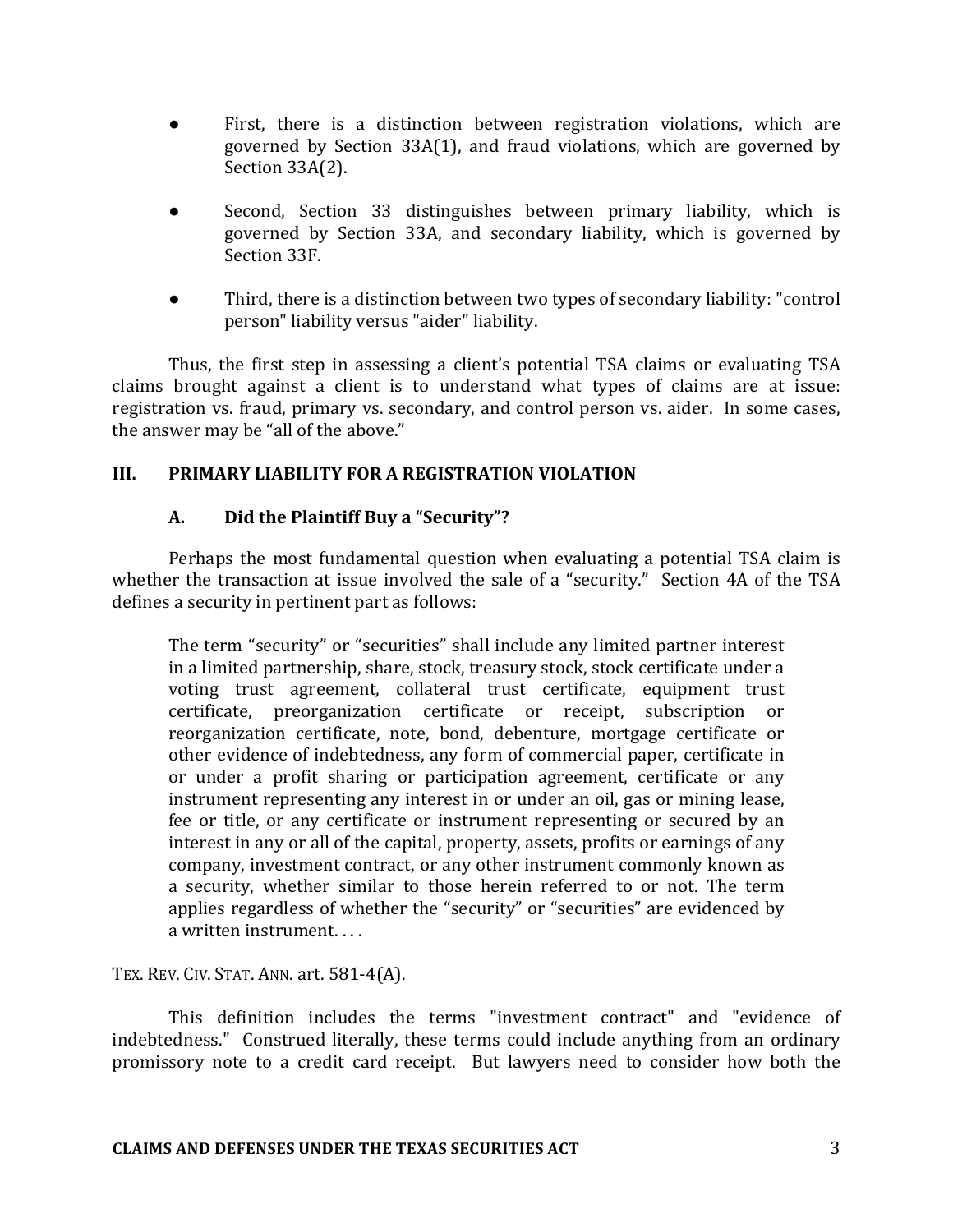federal and Texas courts have construed these terms before determining if the transaction at issue involves a security.

The TSA definition of "security" is similar to the definition in the Federal Securities Act of 1933. Therefore, Texas courts often look to federal cases for guidance on what constitutes a "security." Thomas v. State, 65 S.W.3d 38, 42 (Tex. Crim. App. 2001).

### **1. "Investment Contract": The** *Howey* **Test**

In the *Searsy* case, the Texas Supreme Court adopted the federal *Howey* test for construing the term "investment contract." Under *Howey*, "[t]he test is whether the scheme involves an investment of money in a common enterprise with profits to come solely from the efforts of others." *Searsy v. Commercial Trading Corp.*, 560 S.W.2d 637 (Tex. 1977) (quoting *SEC* v. Howey Co., 328 U.S. 293, 301 (1946)). The *Howey* test thus has four elements:  $(1)$  investment of money;  $(2)$  a common enterprise;  $(3)$  expectation of profits;  $(4)$ solely from the efforts of others. *Id.* There is an extensive body of federal case law construing these elements. For a helpful overview, see Chapter 2 of MARC I. STEINBERG, UNDERSTANDING SECURITIES LAW (4th ed. 2007).

# **2. "Notes": The Reves "Family Resemblance" Test**

Like the term "investment contract," the term "note" in the TSA's definition of a "security" could expand the definition to many instruments that would not ordinarily be considered securities. To avoid this, Texas courts will not construe "note" literally but will apply the federal *Reves* test to determine whether a particular type of note is a security. *Grotjohn Precise Connexiones Int'l, S.A. v. JEM Fin., Inc.,* 12 S.W.3d 859, 868-70 (Tex. App.— Texarkana 2000, no pet.); *Campbell v. C.D. Payne & Geldermann Secs., Inc.*, 894 S.W.2d 411, 417-19 (Tex. App.—Amarillo 1995, writ denied); *Chrysler First Fin. Servs. Corp. v. Kimbrough, Carson & Woods, No.* 01-90-01047-CV, 1991 WL 207128, at \*2-3 (Tex. App.— Houston [1st Dist.] Oct. 17, 1991, writ denied) (unpublished).

In *Reves v. Ernst & Young*, 494 U.S. 56 (1990), the U.S. Supreme Court rejected the application of the *Howey* test for purposes of determining whether an instrument constituted a "note" under the federal Securities Act, explaining that to "hold that a note is not a security unless it meets a test designed for an entirely different variety of instrument would make the Act's enumeration of many types of instruments superfluous." Reves, 494 U.S. at 64 (quotations omitted). Instead, the court adopted the Second Circuit's "family resemblance" test.

The *Reves* family resemblance test is a rebuttable presumption that all notes are securities. See Reves, 494 U.S. at 64-7. This presumption can be rebutted by analyzing the note in the context of four factors and using the four factors to determine whether the note bears a family resemblance to a note on a non-exhaustive list of different types of notes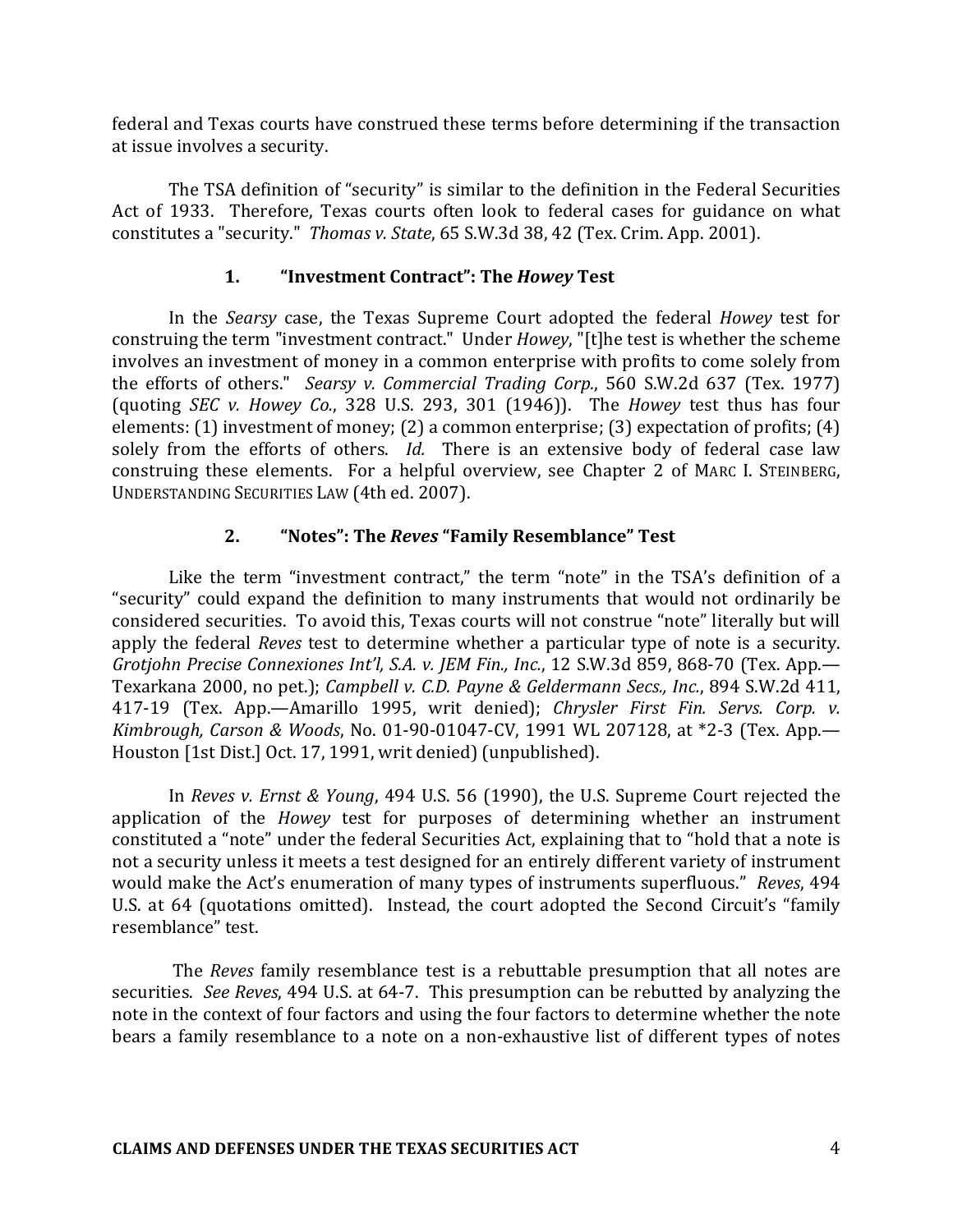previously held not to be securities. *Id*.<sup>2</sup> If the note bears this family resemblance, then the note is not a security subject to the Securities Act. See id. at 67. Further, even if the note does not bear this family resemblance, courts are permitted to use the same four-factor test to decide whether another category of notes should be added. See id.

The four factors used to determine whether a note bears a family resemblance are:  $(1)$  examination of the transaction to assess the motivations that would prompt a reasonable seller and buyer to enter into it;  $(2)$  examination of the plan of distribution of the instrument;  $(3)$  examination of the reasonable expectations of the investing public; and (4) examination of whether some factors such as the existence of another regulatory scheme significantly reduces the risk of the instrument, thereby rendering application of the Securities Act unnecessary. *See Reves*, 494 U.S. at 66-7. There is a more extensive discussion of these factors contained within the *Reves* decision, along with citations to other federal cases. See also Grotjohn Precise Connexiones Int'l, S.A. v. JEM Fin., Inc., 12 S.W.3d 859, 868 (Tex. App.—Texarkana 2000, no pet.) (applying the *Reves* test).

# **3. "Evidence of Indebtedness"**

The definition of "securities" in the TSA also includes "evidence of indebtedness." In *Searsy*, the Texas Supreme Court construed "evidence of indebtedness" broadly to include "all contractual obligations to pay in the future for consideration presently received." *Searsy v. Commercial Trading Corp.*, 560 S.W.2d 637 (Tex. 1977) (citing *U.S. v. Austin*, 462 F.2d 724, 736 (10th Cir. 1972)). The Texas Supreme Court has not limited or clarified this potentially expansive definition.

More recently, the Texas Court of Criminal Appeals addressed the *Searsy* definition of "evidence of indebtedness" in *Thomas v. State*, a case that generated multiple appellate opinions. The court followed the *Searsy* definition of "evidence of indebtedness," holding that it applies in criminal cases. *Thomas v. State*, 919 S.W.2d 427, 432 (Tex. Crim. App.) 1996) ("**Thomas I**"). However, in a subsequent appeal, the Court of Criminal Appeals cautioned that the *Searsy* definition should not be applied too literally. Thomas v. State, 65 S.W.3d 38, 46 (Tex. Crim. App. 2001) ("**Thomas II**").

The defendant in *Thomas v. State* persuaded an acquaintance to invest in a venture called United Media Group but used the money to pay personal living expenses. After a jury convicted the defendant of a criminal TSA violation, the defendant argued on appeal that the agreement was not a "security." *Thomas I*, 919 S.W.2d at 428.

In **Thomas I**, the Court of Criminal Appeals held that the *Searsy* definition of "evidence of indebtedness"  $-$  "all contractual obligations to pay in the future for

<sup>&</sup>lt;sup>2</sup> The *Reves* court adopted the following list of instruments commonly denominated as notes that nonetheless fall outside the security category: note delivered in consumer financing; note secured by a mortgage on a home; short-term note secured by a lien on a small business or some of its assets; note evidencing a character loan to a bank customer; short-term note secured by an assignment of accounts receivable; or a note which simply formalizes an open-account debt incurred in the ordinary course of business. See Reves, 494 U.S. at 65.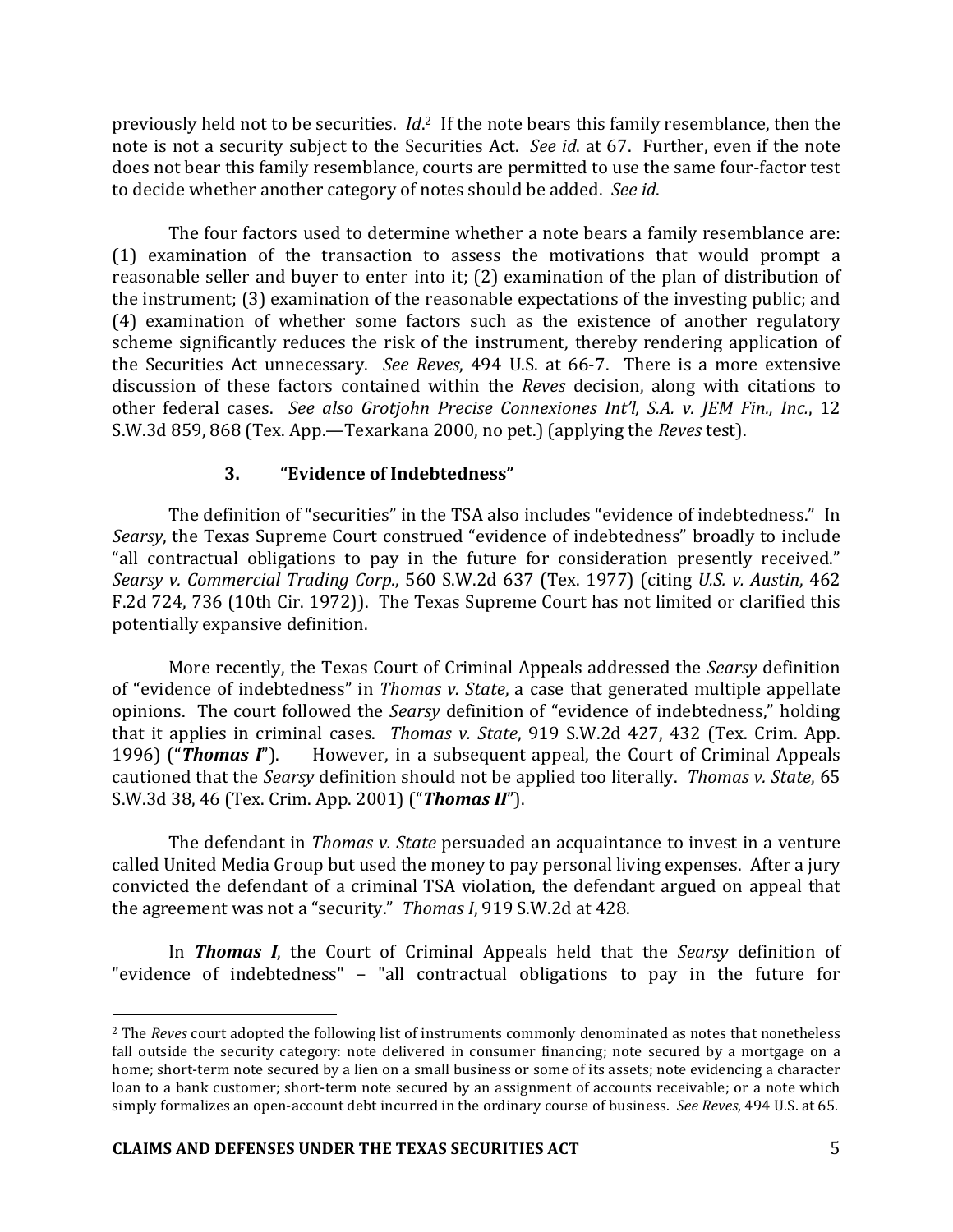consideration presently received" - applies in criminal cases. Thomas v. State, 919 S.W.2d at 432. The court viewed the phrase "evidence of indebtedness" as "expanding upon the grouping 'note, bond, debenture, mortgage certificate." The court emphasized that the definition is "limited by the purposes of the Act itself and by the context in which it appears" and stated that "an evidence of indebtedness is a similar *type* of security as a note, bond, debenture, and mortgage certificate." *Id.* at 432. The Court then remanded the case to the court of appeals to consider whether an "evidence of indebtedness" requires a writing. 

The narrower issue in **Thomas II** was whether an "evidence of indebtedness" requires a written instrument. Looking to Texas and federal cases, the court found no case where an oral agreement alone was characterized as an "evidence of indebtedness." 65 S.W.3d at 43. Based on case law, the language and purpose of the definition, securities law treatises, and the definition of evidence of debt in Black's Law Dictionary, the court held that a written instrument is required for an "evidence of indebtedness" under the TSA. *Id.* at 43-45.

Notably, the court rejected the argument that the term "evidence of indebtedness," read literally, does not require a writing. "As for a literal reading of the definition of 'evidence of indebtedness," the court said, "we observe that not only do cases criticize a literal interpretation of the *Austin/Searsy* definition, there are also other authorities that caution against a literal interpretation of the term itself." *Id.* at 46. The court cited cases and a securities law treatise criticizing a literal application of "evidence of indebtedness" that would turn all bilateral contracts into securities despite having a commercial instead of an investment character. Although these cases did not address the writing requirement, "they do stand for the proposition that courts are reluctant to apply the *Austin/Searsy* definition literally." *Id.* 

Plaintiffs arguing for a broad application of the *Austin/Searsy* definition will continue to cite *Searsy*, while defendants seeking to avoid an expansive construction of "evidence of indebtedness" can cite *Thomas II* in opposition to a literal reading of the broad definition. However, defendants should be wary of citing *Thomas II* for the proposition that a writing is required, because two years later the legislature amended the definition of "security" to expressly provide that a security does *not* have to be evidenced by a written instrument. Acts 2003, 78th Leg., ch. 108, § 1, eff. May 20, 2003.

# **4. Some Recent Cases Applying the Definition of "Securities"**

Recent applications of the *Howey* and *Reves* tests include *Griffitts v. Life Partners*, No. 10-01-00271-CV, 2004 WL 1178418, at \*2-3 (Tex. App.—Waco May 26, 2004, no pet.) (unpublished), which held that viatical settlements<sup>3</sup> are not securities for purposes of the

<sup>&</sup>lt;sup>3</sup> "A viatical settlement is an investment contract pursuant to which an investor acquires an interest in the life insurance policy of a terminally ill person—typically an AIDS victim—at a discount of 20 to 40 percent, depending upon the insured's life expectancy. When the insured dies, the investor receives the benefit of the insurance. The investor's profit is the difference between the discounted purchase price paid to the insured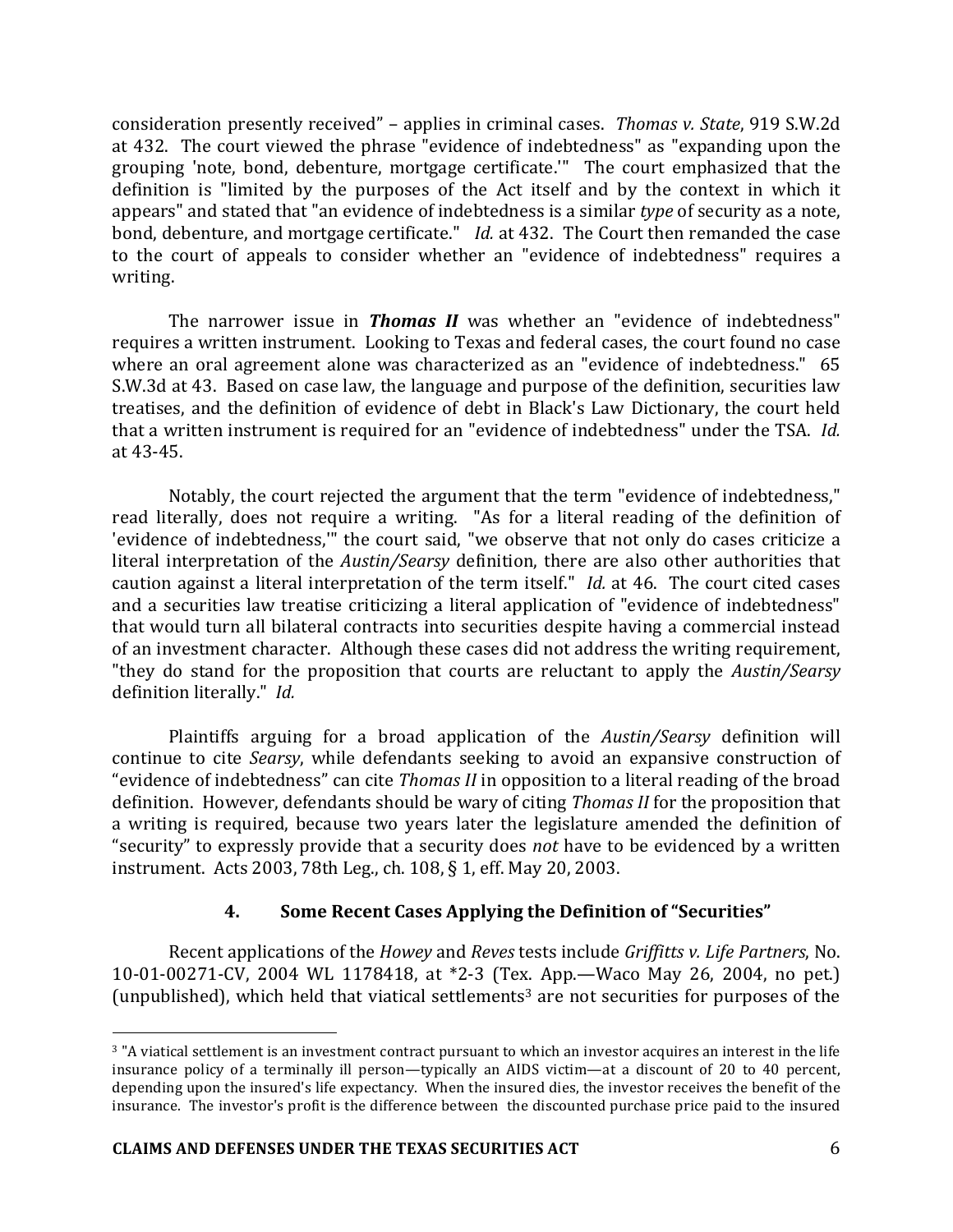TSA. The court reasoned that viatical settlements are not "investment contracts" under the Searsy/Howey test and are not "notes" under the *Reves* test. *Id.* 

In *Caldwell v. State*, 95 S.W.3d 563, 567 (Tex. App.—Houston [1st Dist.] 2002, pet. ref'd), the court held that joint venture agreements were "investment contracts" where the agreements allotted certain powers to investors, but those powers could not be described as "essential managerial efforts which affect the failure or success of the enterprise."

In *Stroud v. Meister*, No. Civ.A.3:97-CV-0860-L, 2001 WL 282764, at  $*6$  (N.D. Tex. March 16, 2001) (unpublished), the court held that joint venture agreements were true joint ventures rather than investment contracts, where the success of the joint venture depended primarily on market forces rather than the skill and experience of the venturers.

These examples illustrate that determining whether a particular instrument is a "security" under the TSA can be a fact intensive question that requires case-by-case analysis.

# **5. "Security"** a Question for the Jury?

When the parties dispute whether the contract or instrument at issue was a "security," it remains unclear whether that issue is for the judge or the jury to decide. Applying the TSA's definition of "security" and the applicable case law to a given set of facts is a job for the judge. See Grotjohn Precise Connexiones Int'l, S.A. v. JEM Fin., Inc., 12 S.W.3d 859, 868 (Tex. App.—Texarkana 2000, no pet.) (holding that note was a security as a matter of law under the *Reves* test); *Campbell v. C.D. Payne & Geldermann Secs., Inc.*, 894 S.W.2d 411, 417-19 (Tex. App.—Amarillo 1995, writ denied) (holding that whether instruments were securities was a question of law for the trial court). See also *Ahrens* v. *American-Canadian Beaver Co.*, 428 F.2d 926, 928 (10th Cir. 1970) (whether contracts at issue were securities was a question of law that should not have been submitted to the jury). 

On the other hand, it seems any factual disputes relevant to the question should be submitted to the jury. This can present a thorny issue in Texas Securities Act litigation.

The Texas Supreme Court has not directly addressed this issue. In *Searsy*, the court appeared to analyze whether the contracts at issue were "securities" as a question of law. *See Searsy v. Commercial Trading Corp.*, 560 S.W.2d 637, 638 (Tex. 1977) (stating that "the question to be decided" was whether certain commodity options were "securities" under the TSA). But the *Searsy* court did not specifically address whether the issue should have been decided by the trial court or the jury.

*State* v. Bailey, 201 S.W.3d 739 (Tex. Crim. App. 2006), illustrates some of the practical problems this issue poses for litigants. In that case, the defendant was charged

and the death benefit collected from the insurer, less transaction costs, premiums paid, and other administrative expenses." *SEC v. Life Partner, Inc.*, 87 F.3d 536, 537 (D.C. Cir. 1996).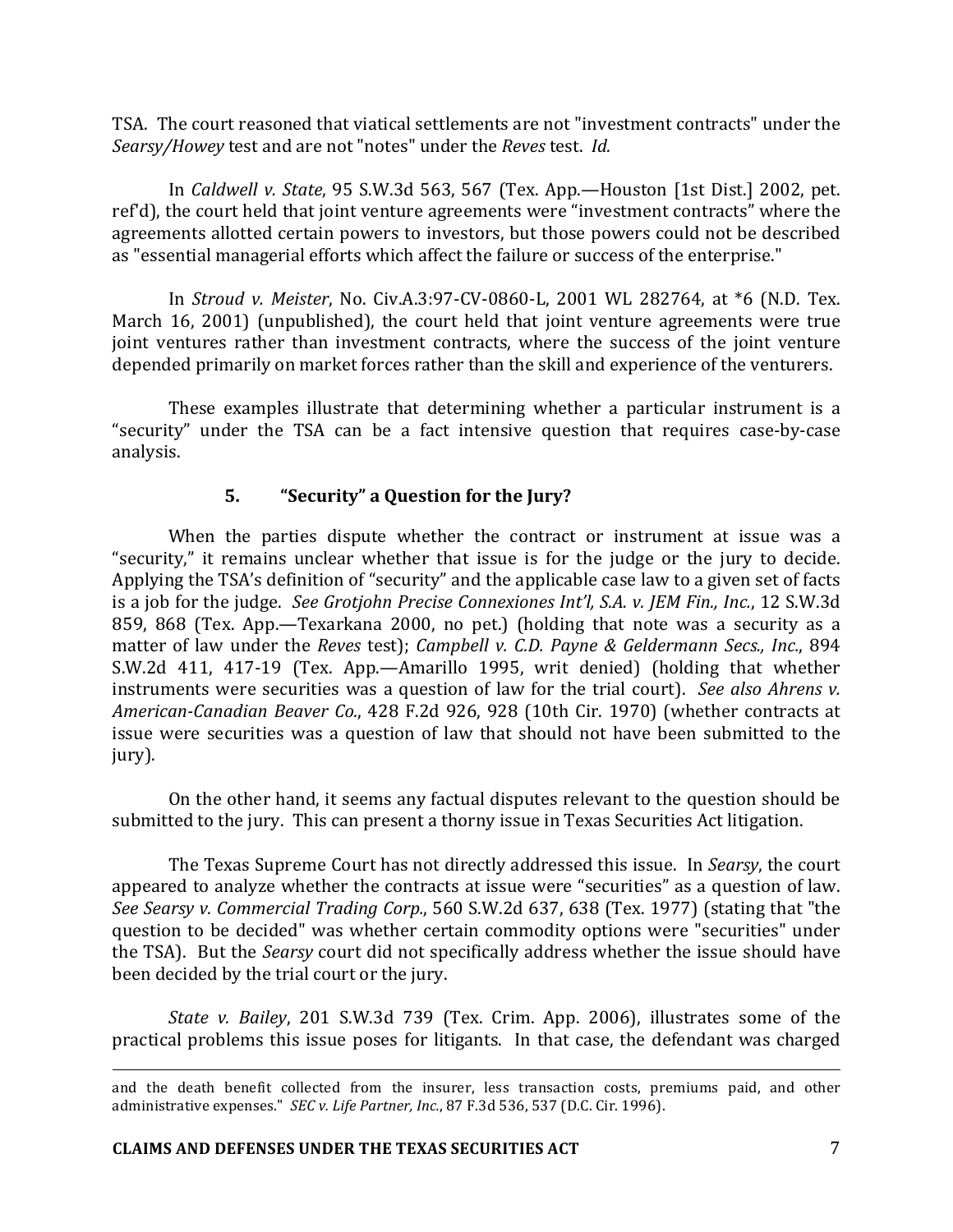with violations of the TSA based on the sale of unregistered certificates of deposit issued by an offshore bank. *Id.* at 741. The defendant argued that the CDs did not constitute "securities" and asked the trial judge to decide the issue as a matter of law. The State agreed to this request. Outside the presence of the jury, the State presented expert testimony that the CDs qualified as securities under the TSA's definitions of "evidence of indebtedness" and "investment contracts." *Id.* The trial court judge sided with the State and instructed the jury that the CDs were securities under the TSA. *Id.* at 742.

The defendant argued on appeal that the CDs were not securities as a matter of law, while the State argued that the CDs *were* securities as a matter of law. *Id.* The court of appeals disagreed with both sides, holding that whether the CDs were "securities" was a fact question that should have been submitted to the jury with appropriate instructions. *Id.* But the Court of Criminal Appeals found that the court of appeals erred by addressing an issue not presented to the trial court or raised by the parties on appeal. *Id.* at 743-44. The Court of Criminal Appeals did not address whether the CDs were securities, nor did it address the broader question of how that determination should be made in the trial court.

# **6. "Security"** an Issue for Expert Testimony?

A related question is whether the trial court should allow expert testimony that an instrument is or is not a "security" under the TSA. State v. Bailey held that the jury should have been instructed on the definition of a "security" and allowed to hear testimony from an expert witness who "provided the necessary context, substance, and reality surrounding the sale." *State v. Bailey*, No. 08-02-00423-CR, 2004 WL 1933222, at \*4 (Tex. App.—El Paso Aug. 31, 2004) (unpublished), *rev'd on other grounds*, 201 S.W.3d 739 (Tex. Crim. App. 2006). 

On the other hand, the *Greenberg Traurig* decision from the Houston Court of Appeals weighs against allowing expert testimony on the "security" issue. In that case, the court held that it was improper for the trial court to allow a former Texas Supreme Court justice and a law professor to testify as to their understanding of the law. *Greenberg Traurig of New York, P.C. v. Moody, 161 S.W.3d 56, 94-95 (Tex. App.*—Houston [14th Dist.] 2004, no pet.). Although the court did not address the expert testimony relating to the Texas Securities Act claims (because it found that the TSA did not apply), its opinion reflects a skeptical view of testimony from legal experts. "It is not the role of the expert witness to define the particular legal principles applicable to a case; that is the role of the trial court." the court reasoned. *Id.* at 95.

While the case law on this issue remains unclear, proponents of expert testimony regarding the definition of "securities" can draw some lessons from *State v. Bailey* and *Greenberg Traurig.* First, the party who wants to offer expert testimony should frame the questions it plans to submit to the jury regarding whether the instrument at issue is a "security" and then have the expert focus on facts relevant to those questions. If all the expert does is apply the law to a given set of facts, the court is more likely to see the testimony as impermissibly addressing a question of law.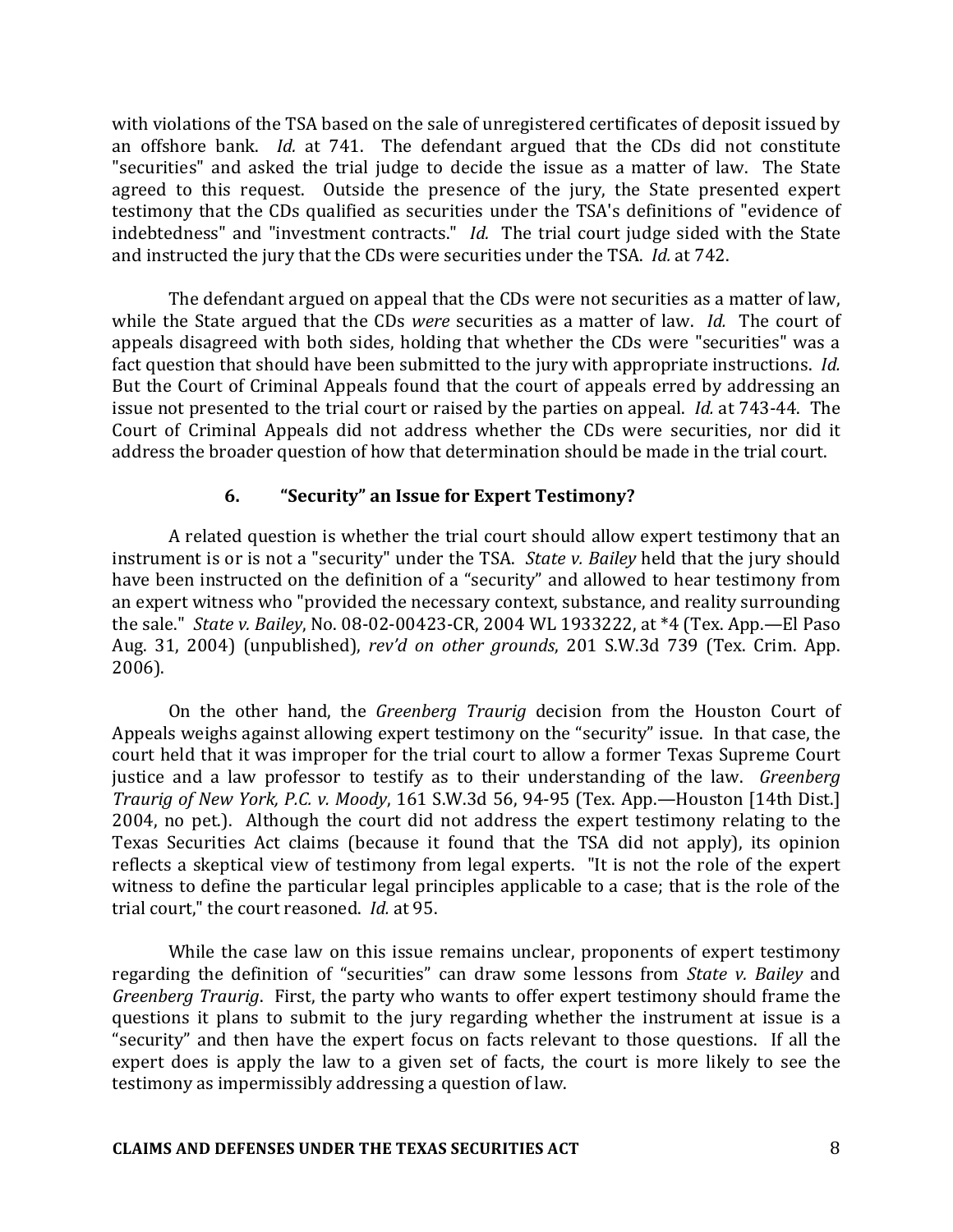The second question the lawyer should consider is whether a "battle of experts" on whether there is a "security" is likely to benefit the client.

Third, the proponent of the expert testimony should think carefully about what type of expertise is relevant to the questions to be submitted to the jury. A law professor or former judge may be well qualified to explain the definition of "securities" and apply it to a given set of facts, but there is a risk that this type of expert will be seen as simply giving a legal opinion. In some cases it may be a better option to designate a witness with expertise in the particular type of business or transaction at issue. These strategic decisions must be made on a case-by-case basis.

# **B. Was the Defendant a "Seller" of Securities?**

The TSA addresses primary liability, i.e. liability of a seller, in Section 33A, while it addresses secondary liability, i.e. liability of control persons and aiders, in Section 33F. Notwithstanding the availability of Section 33F, a plaintiff will sometimes assert a primary liability claim against a secondary actor who was not in privity with the plaintiff. The plaintiff will argue that the defendant was a "seller" because it was a "link in the chain" of the sale of securities. Recent cases have tended to reject this theory, but the issue has not been resolved by the Texas Supreme Court.

"Liability of Sellers" under Section 33A of the TSA applies to a "person who offers or sells" a security. In *Brown v. Cole*, 291 S.W.2d 704, 708 (Tex. 1956), the Texas Supreme Court defined "seller" broadly to include any person who is a "link in the chain of the selling process." 

Since that decision, the legislature has significantly amended the TSA twice. In the 1977 amendments, the legislature adopted a new section, 33F, to address liability for control persons and aiders. The 1977 Comment states that "*Brown v. Cole* should have no application to the new law, since §33F provides quite specifically who, besides a person who buys or sells, is liable, and the criteria for such liability." The 1977 Comment also states that Section 33A "is a privity provision, allowing a buyer to recover from his offeror or seller."

Based on these comments and the structure of the revised statute, the Fourteenth Court of Appeals held in *Frank v. Bear, Stearns* that the "link in the chain" standard from *Brown* v. Cole no longer applies. Frank v. Bear, Stearns & Co., 11 S.W.3d 380, 383 (Tex.) App.—Houston [14th Dist.] 2000, pet. denied). At least two federal district courts have agreed. See Millcreek Associates, L.P. v. Bear, Stearns & Co., 205 F. Supp. 2d 664, 676, 682 (W.D. Tex. 2002) (Section 33A(2) requires privity between buyer and seller); *In re Sterling Foster & Co. Secs. Litig.*, 222 F. Supp. 2d 289, 309 (E.D.N.Y. 2002) (clearing broker that cleared trades after sale was complete could not be held liable as a seller).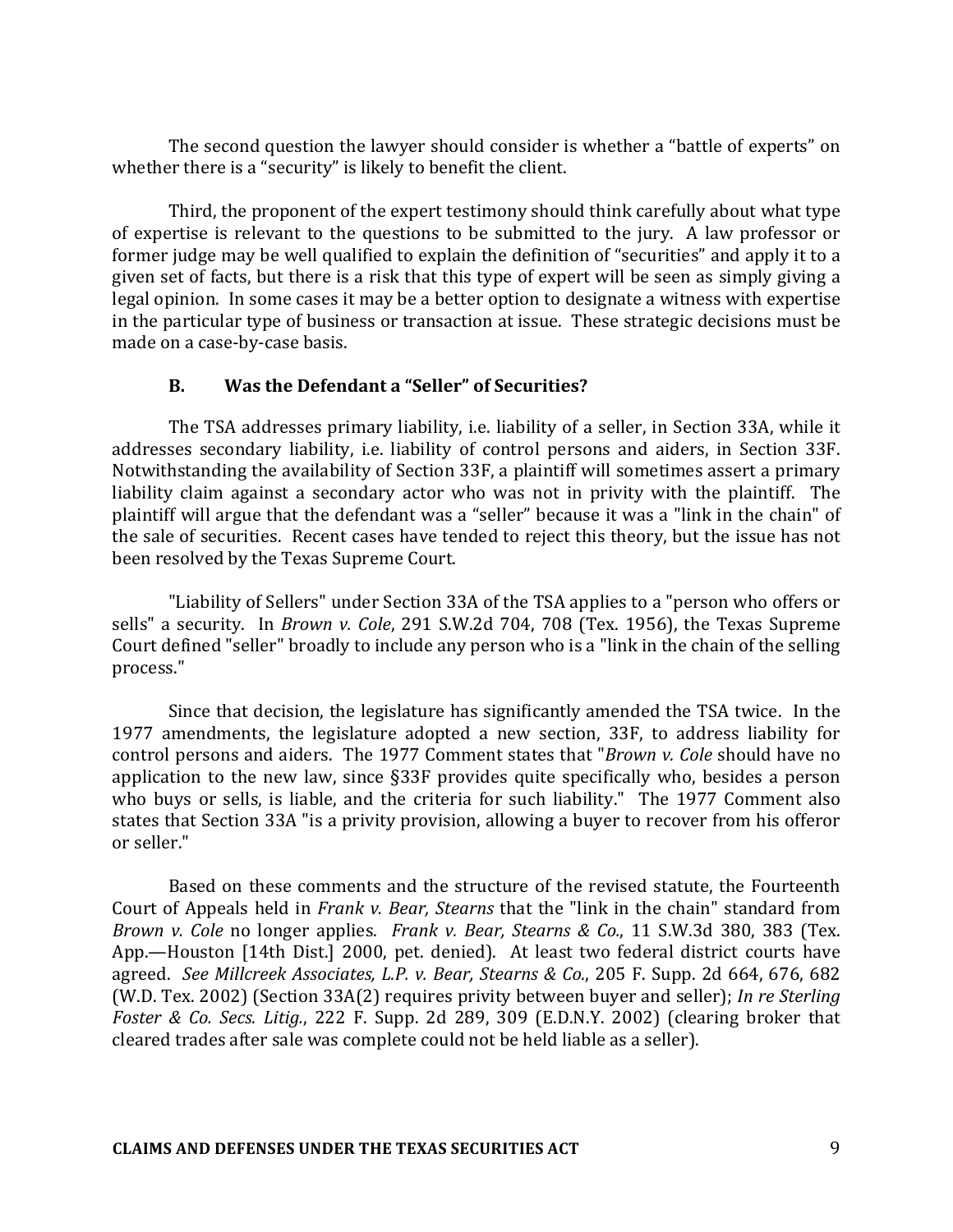On the other hand, some cases have continued to cite the "link in the chain" standard without addressing the effect of the 1977 amendments. See, e.g., Texas Capital *Secs., Inc. v. Sandefer*, 58 S.W.3d 760, 775 (Tex. App.—Houston [1st Dist.] 2001, pet. denied) (citing "link in chain" test and rejecting argument that brokerage firm was not a seller, where the buyer bought the stock in the public market but dealt directly with the brokerage firm).

In a large securities fraud suit arising from the collapse of Enron, the federal district court initially cited the "link in the chain" test but concluded in a later opinion that the test no longer applies. *See In re Enron Corp. Secs., Deriv. & ERISA Litig.*, 258 F. Supp. 2d 576, 602-3 (S.D. Tex. 2003) (link in the chain test no longer applies); *In re Enron Corp. Secs.*, *Derivative & ERISA Litig.*, 235 F. Supp. 2d 549, 566 (S.D. Tex. 2002) (citing link in the chain test).

Initially, Judge Harmon wrote in *Enron* that Section 33 allows primary liability to be imposed on any defendant who is a "link in the chain of the selling process," citing *Brown v. Cole* and other state court cases. 235 F. Supp. 2d at 566. The court revisited this issue in a subsequent opinion, discussing the effect of the 1977 amendments to the TSA. 258 F. Supp. 2d at 602-3 (S.D. Tex. 2003). Citing *Frank*, the district court concluded that the *Brown v. Cole* "link in the chain" test is "no longer necessary or appropriate." *Id.* at 603. "To impose seller liability," the court stated, "a plaintiff must be in privity with the defendant, i.e., the plaintiff must have bought his securities from the defendant whom the plaintiff is suing." *Id.*

The *Enron* court went on to discuss the federal interpretation of "seller" under Section 12 of the 1933 Act. The court concluded that the *Pinter* rule—limiting seller status to one who solicits the transaction or passes title to the securities—also applies to seller liability under Section  $33A(2)$  of the TSA, which is based on Section  $12(2)$  of the 1933 Act. *Id.* at 604-6 (citing *Pinter v. Dahl*, 486 U.S. 622, 647 (1988)). Applying these principles, the court found that the lead plaintiff had not alleged facts demonstrating privity between the outside directors and the lead plaintiff or that the outside directors had solicited the sale of securities to the lead plaintiff. *Id.* at 644.

The First Court of Appeals has also adopted the federal *Pinter* standard for determining "seller" status under the TSA. *Highland Capital Mgmt., L.P. v. Ryder Scott Co.*, 402 S.W.3d 719, 742 (Tex. App.—Houston [1st Dist.] 2012, no pet) (opinion on reh'g). The court cited *Frank* for the proposition that privity is required but noted that *Frank* did not define the nature of the privity required. *Id.* at 741. Seeking to harmonize the TSA with federal securities law, the court looked to Section 12 of the Securities Act as interpreted in *Pinter. Id.* (citing *Pinter v. Dahl*, 486 U.S. at 646-47). Applying *Pinter*, the *Highland Capital* court held that a "seller" for Section 33A(2) purposes can include not only the person who passes title, but also "[a] person who successfully solicits the purchase, motivated at least in part by a desire to serve his own financial interests or those of the securities owner," such as a broker. *Id.* at 742. The court found that the defendant had not conclusively proven that the brokers at issue were not "sellers." *Id.* 

#### **CLAIMS AND DEFENSES UNDER THE TEXAS SECURITIES ACT** 10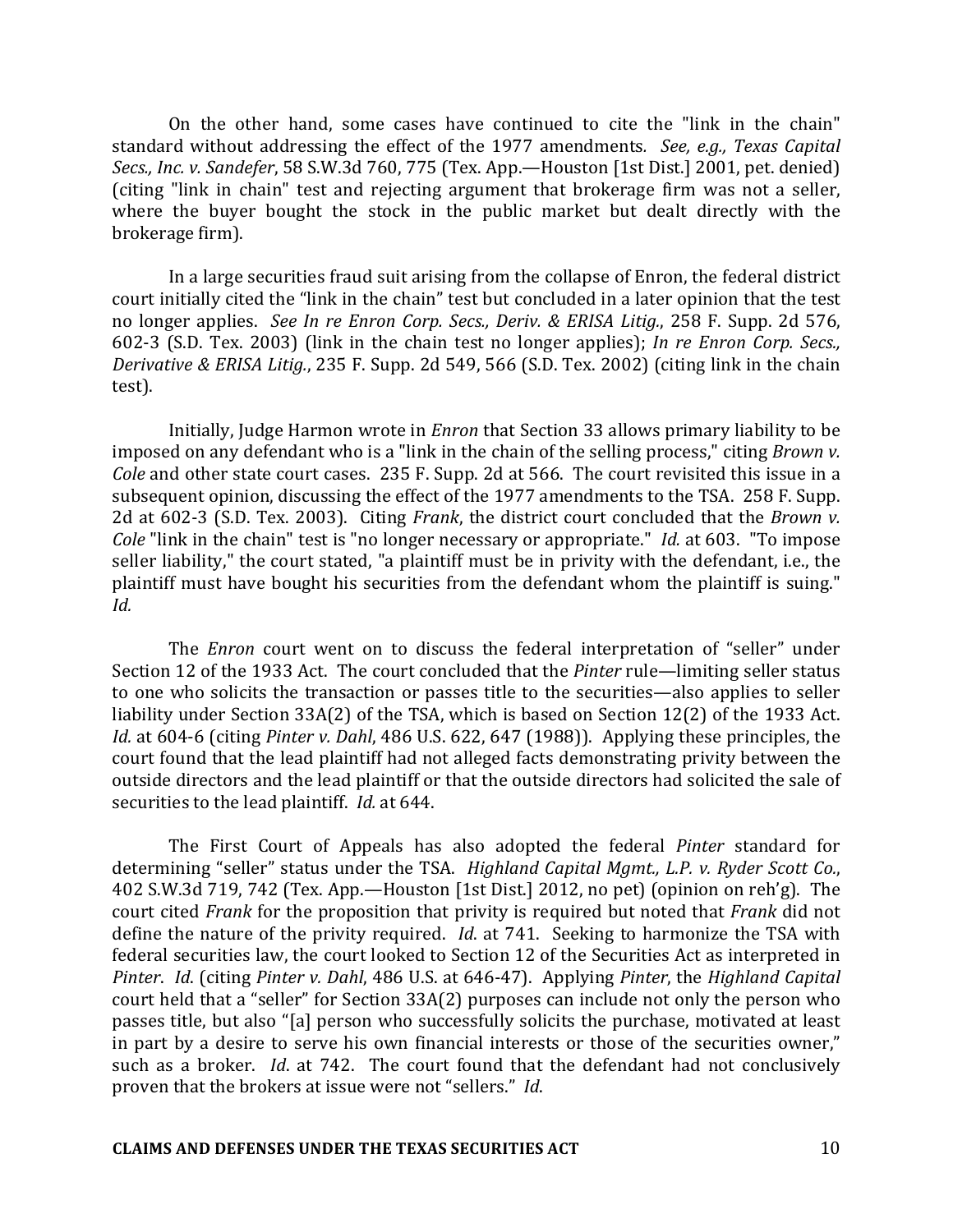Citing *Frank* and *Enron*, the Texas Pattern Jury Charge refers to Section 33 as requiring "privity" between the buyer and seller. TEXAS PATTERN JURY CHARGES PJC 105.12, cmt. on "Source of instruction" (2010 ed.). There seems to be a consensus that privity, as construed in *Pinter*, is required. But until the Texas Supreme Court addresses the issue, some plaintiffs may argue that the *Brown v. Cole* "link in the chain" test continues to apply.

Placing privity limitations on what defines "seller" status under the TSA is also consistent with other federal case law seeking to maintain the distinction between primary liability and secondary liability by limiting by definition those persons or entities who can be primarily liable. *Janus Capital Group, Inc. v. First Derivative Traders*, 131 S. Ct. 2296  $(2011)$ , is instructive on this point.

The question in *Janus* was, who is the "maker" of a statement for purposes of determining Rule 10b-5 liability? The Supreme Court held that "the maker of a statement is the person or entity with ultimate authority over the statement, including its content and whether and how to communicate it." *Id.* at 2302. The Supreme Court rejected a broader reading of "make," which would cause aiders and abettors to be "almost nonexistent" and "substantially undermine" federal case law holding that aider and abettors may not be pursued in private actions. *Id.* 

The *Janus* decision was essentially a "nail in the coffin" for those still hoping to pursue secondary actors for alleged primary violations of Rule 10b-5. Plaintiffs who want to assert primary securities fraud claims against secondary actors based on a "link in the chain" theory will have to turn to the Texas Securities Act, and even then the theory probably no longer applies.

# **C.** Was the Security Registered? If Not, Does an Exemption Apply?

Assuming there is a "security" and the defendant is a "seller" of the security, determining whether the security was sold in violation of the registration provisions of the TSA, *i.e.* was unregistered, is a seemingly simple question to answer. But the question can be more complicated than it initially seems.

The starting point is easy: is the security registered with the Texas State Securities Board? The Board makes this somewhat painless by providing a searchable database on its website at http://www.ssb.state.tx.us/public/Index.php. If the particular security is listed, then you can safely assume it was properly registered. But if the security is not registered, the inquiry does not end there. You **cannot** assume that the sale of an unregistered security was in violation of the TSA, because there are numerous types of transactions and securities that are exempt from the registration requirements of the TSA.

Sections 5 and 6 contain a list of exempt transactions and exempt securities respectively, and Chapters 109, 111, and 139 of the Board's rules contain additional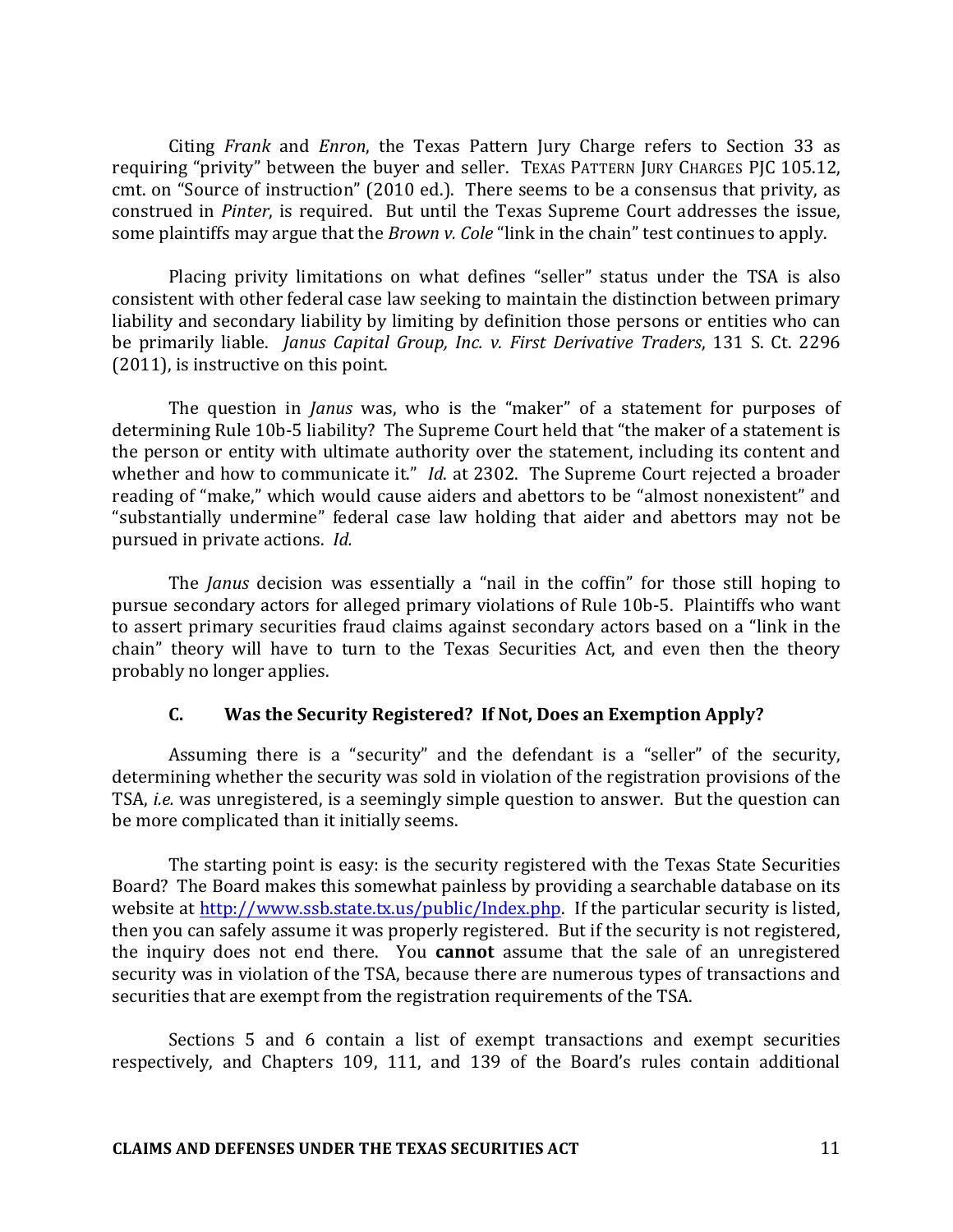exemptions available to issuers. TSA Sections 5 and 6 can be found at the following website:

http://www.ssb.state.tx.us/Texas\_Securities\_Act\_and\_Board\_Rules/The\_Texas\_Secu rities\_Act\_09-01-2003.php, 

Chapters  $109$ ,  $111$ , and  $139$  can be found here:

http://info.sos.state.tx.us/pls/pub/readtac\$ext.ViewTAC?tac\_view=3&ti=7&pt=7.

Some of the most common exemptions are: private offerings; oil and gas limited offerings; offerings to "Accredited Investors"; and any security, which at the time of sale, was fully listed on a recognized national stock exchange. Exemptions, including those listed here, can be quite complicated, so careful analysis is required.

For example, a private offering can be exempt under Section  $5.I(a)$  of the TSA. Section  $5.I(a)$  exempts the sale of any security by an issuer thereof so long as the total number of security holders of the issuer thereof does not exceed 35 persons. See TSA § 5.I(a). Further, Rule 109.13(a) of Chapter 109 of the Texas Administrative Code requires that the purchasers be either "sophisticated" and "well-informed," or "well-informed" with a relationship to the issuer, for the Section  $5.I(a)$  exemption to apply. The terms "sophisticated" and "well-informed" are defined in Rule 109.13(a).

In addition to the potential state exemptions, practitioners must also consider the National Securities Markets Improvement Act of 1996 ("NSMIA"). NSMIA provides for federal preemption of certain covered securities. See 15 U.S.C.A. § 77r(a). If a security is a covered security as defined by NSMIA, then NSMIA preempts state blue sky laws and the security is exempt from state registration. *See* 15 U.S.C.A. § 77r. For example, a security is a "covered security" and thus exempt from state registration if the security is "listed, or authorized for listing, on the New York Stock Exchange or the American Stock Exchange, or listed, or authorized for listing, on the National Market System of the Nasdaq Stock Market (or any successor to such entities)." 15 U.S.C.A.  $\S 77r(b)(1)(A)$ . While this is similar to the TSA exemption discussed above, there are other covered securities, and careful analysis under NSMIA is required.

The key point is to be careful not to assume that the sale of a security is in violation of the registration provisions of the TSA simply because the security is not listed as registered on the Texas State Securities Board's website. Further research and analysis may be required to determine if the security or transaction at issue was exempt from registration.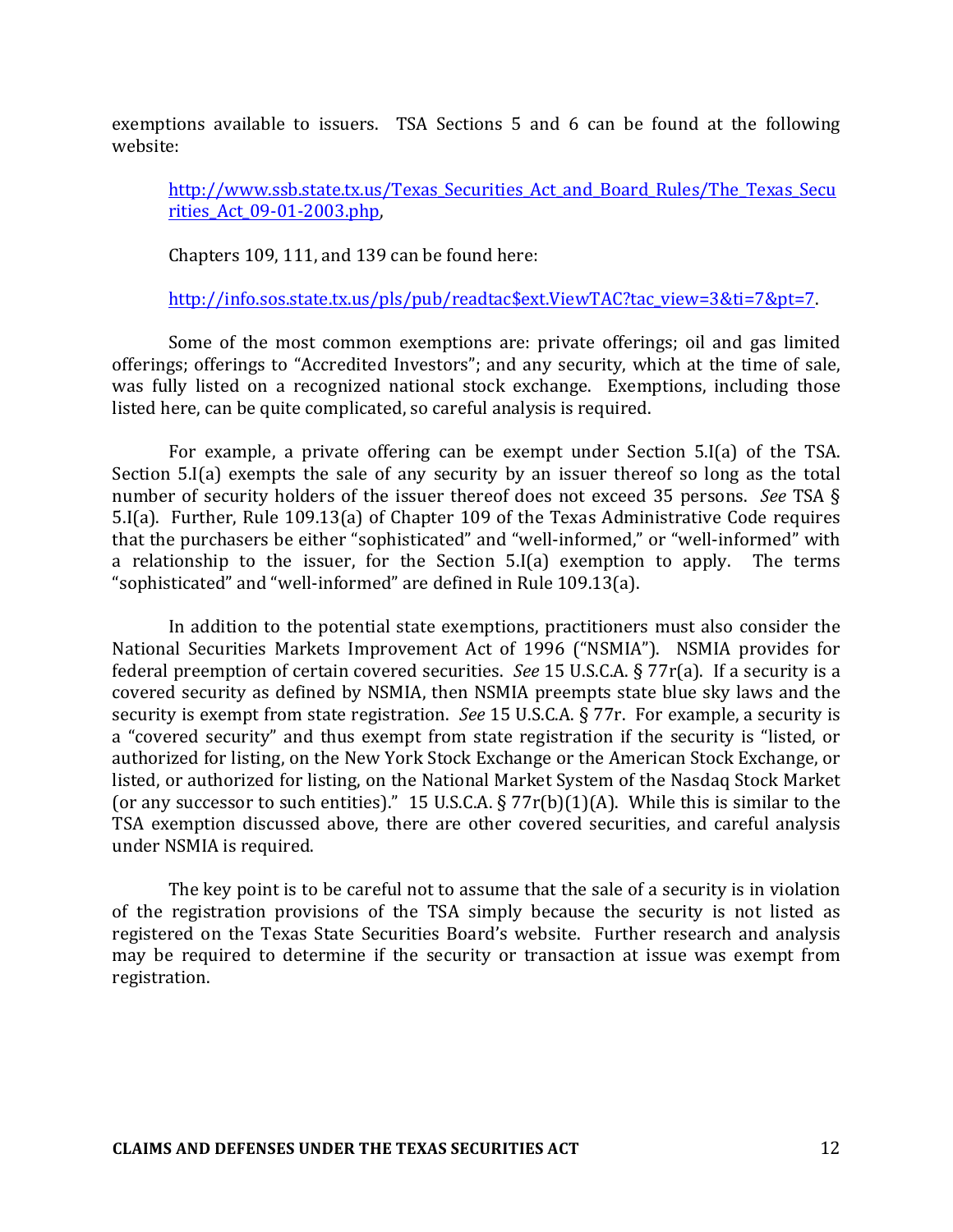# **D. Was Suit Filed Within Three Years of the Sale?**

The TSA has its own statute of limitations in Section  $33H<sup>4</sup>$  Different provisions apply depending on whether the claim is for a registration violation or a fraud violation.

The statute of limitations for a registration claim is three years after the sale. TSA  $\S$ 33H(1). There is no discovery rule for registration violations. See Weisz v. Spindletop Oil & *Gas Corp.*, 664 S.W.2d 423, 425-26 (Tex. App.—Corpus Christi 1983, no pet.) (refusing to apply equitable tolling theory to three-year limitations period for registration violations); *see also Bailey v. Reliance Trust Co.*, No. 1:04-CV-0340-JOF, 2006 WL 740158, at \*3 (N.D. Ga. Mar. 23, 2006) (unpublished) (following *Weisz* and holding that the three-year period for registration violations is not subject to equitable tolling).

# **IV. PRIMARY LIABILITY FOR A FRAUD VIOLATION**

As discussed above, Section  $33A(1)$  of the TSA provides a cause of action for registration-related violations, while Section 33A(2) provides a cause of action based on an "untruth or omission." Although Section  $33A(2)$  does not use the word fraud, it could be called the "fraud" section of the TSA because it essentially imposes liability on a seller who sells a security by means of a fraudulent representation. The elements of primary liability for a fraud violation are addressed below.

# **A. Did the Plaintiff Buy a "Security"?**

As a threshold matter, a buyer asserting a claim for a fraud violation against a seller must prove that there was a sale of a "security." This is no different than when a buyer asserts a registration claim, so the same analysis of what constitutes a "security" in Section III-A above applies.

# **B.** Was the Defendant a "Seller" of the Security?

A buyer asserting a primary claim for a fraud violation must also prove that the defendant was a "seller" of the security. See the discussion of "seller" status in Section III-B above.

# **C. Did the Defendant Make a Material Misrepresentation of Fact?**

Section  $33A(2)$  provides for liability of a person who offers or sells a security "by means of an untrue statement of a material fact or an omission to state a material fact necessary in order to make the statements made, in the light of the circumstances under which they are made, not misleading." As the text of this section indicates, the alleged misrepresentation must be *material*, and it must be a misrepresentation of *fact*.

<u>.</u>

<sup>&</sup>lt;sup>4</sup> Section 33H also has specific statute of limitations provisions that apply when a rescission offer is made pursuant to Section 33I.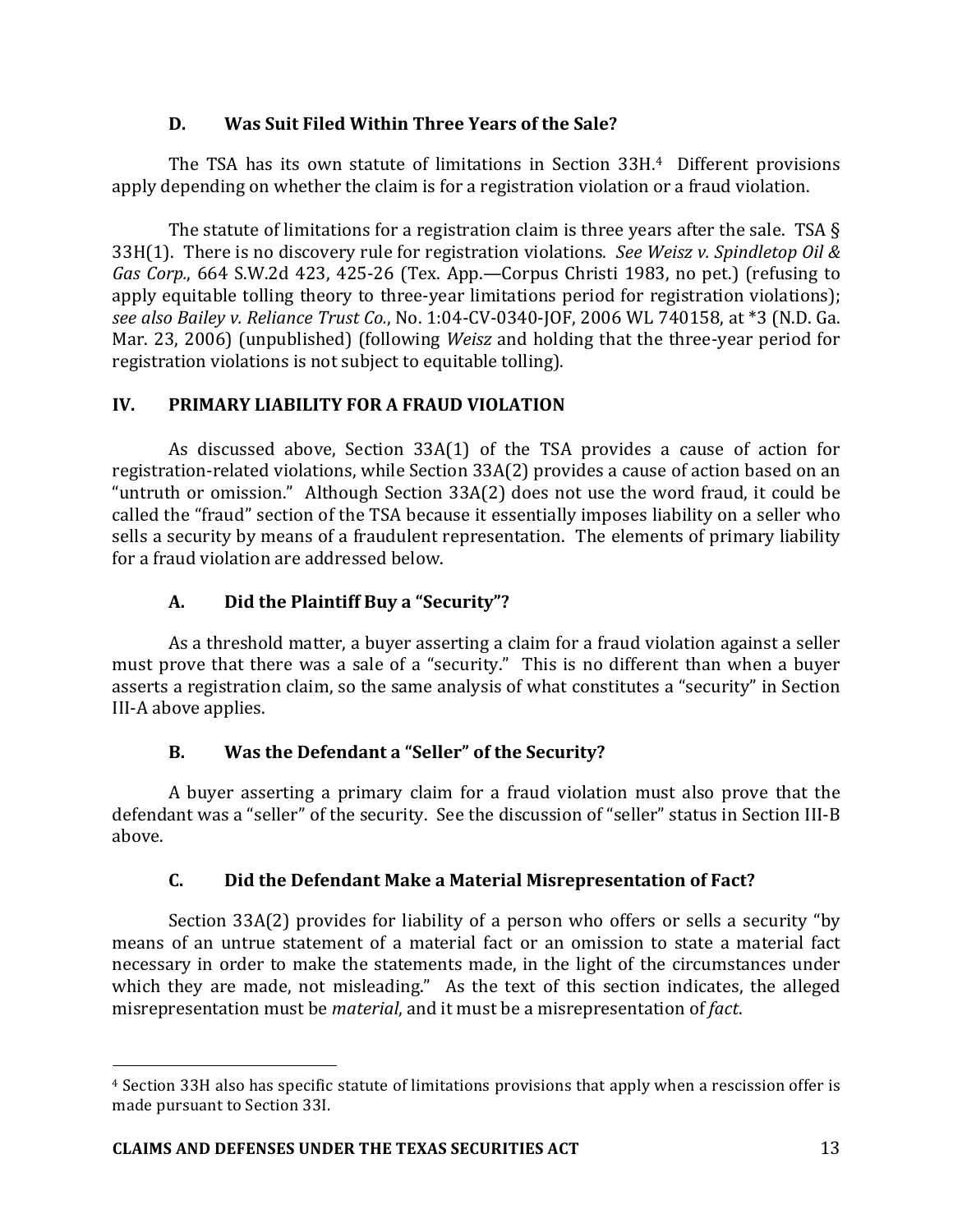#### **1. Materiality**

The TSA does not define materiality. In federal securities litigation under Rule 10b-5, a representation is material if there is a "substantial likelihood that the disclosure of the omitted fact would have been viewed by the reasonable investor as having significantly altered the 'total mix' of information made available." *Basic, Inc. v. Levinson*, 485 U.S. 224, 231-32 (1988) (quoting *TSC Indus., Inc. v. Northway, Inc.*, 426 U.S. 438, 449 (1976)). Under this standard, the buyer is not required to show that he would have made a different investment decision if the information had been accurately disclosed. *TSC Industries*, 426 U.S. at 449.

Texas courts have tended to assume that the federal standard for materiality also applies to a claim under Section 33A(2) of the TSA. For example, the court in *Anheuser-Busch* simply cited the federal materiality standard from *TSC Industries* without analyzing whether it applies to the TSA. See Anheuser-Busch Cos. v. Summit Coffee Co., 858 S.W.2d 928, 936 (Tex. App.—Dallas 1993), *vacated on other grounds*, 514 U.S. 1001 (1995).

At least two other Texas cases have cited *Anheuser-Busch* for the same materiality standard. *Duperier v. Texas State Bank*, 28 S.W.3d 740, 745 (Tex. App.—Corpus Christi 2000, pet. dism'd by agr.); *Weatherly v. Deloitte & Touche*, 905 S.W.2d 642, 649 (Tex. App.— Houston [14th Dist.] 1995, writ dism'd w.o.j.), abrogated on other grounds by Tracker *Marine, L.P. v. Ogle,* 108 S.W.3d 349, 351-52 (Tex. App.—Houston [14th Dist.] 2000, pet. denied).

Similarly, the Texas PJC includes a definition of "material" that tracks the federal standard. TEXAS PATTERN JURY CHARGES PJC 105.12 (2010 ed.).

#### **2. Omissions**

Under Section  $33A(2)$ , an omission of a material fact is actionable if the omission rendered the seller's statements misleading. However, in the only Texas Supreme Court case construing Section 33A(2), the court seemed reluctant to rely on an omission as a ground for a TSA claim. *See Geodyne Energy Income Production P'ship I-E v. Newton Corp.*, 161 S.W.3d 483, 489 (Tex. 2005). In *Geodyne*, the seller represented at an auction that it was selling a 10% gross working interest in an offshore oil and gas lease. *Id.* at 486. Arguably, this statement omitted the material fact that the lease had expired, and the Dallas Court of Appeals held that the seller misrepresented that it was selling a 10% interest in a *valid* lease. *Id.* at 487.

The Supreme Court reversed, emphasizing that nothing in the sale documents represented that the lease had not expired. *Id*. at 489-90. The court said nothing about whether the seller had made an actionable *omission* when it stated it was selling a 10% interest without stating that the lease had expired. Thus, the *Geodyne* opinion suggests that the Supreme Court is likely to construe the omission provision of Section 33A(2) narrowly.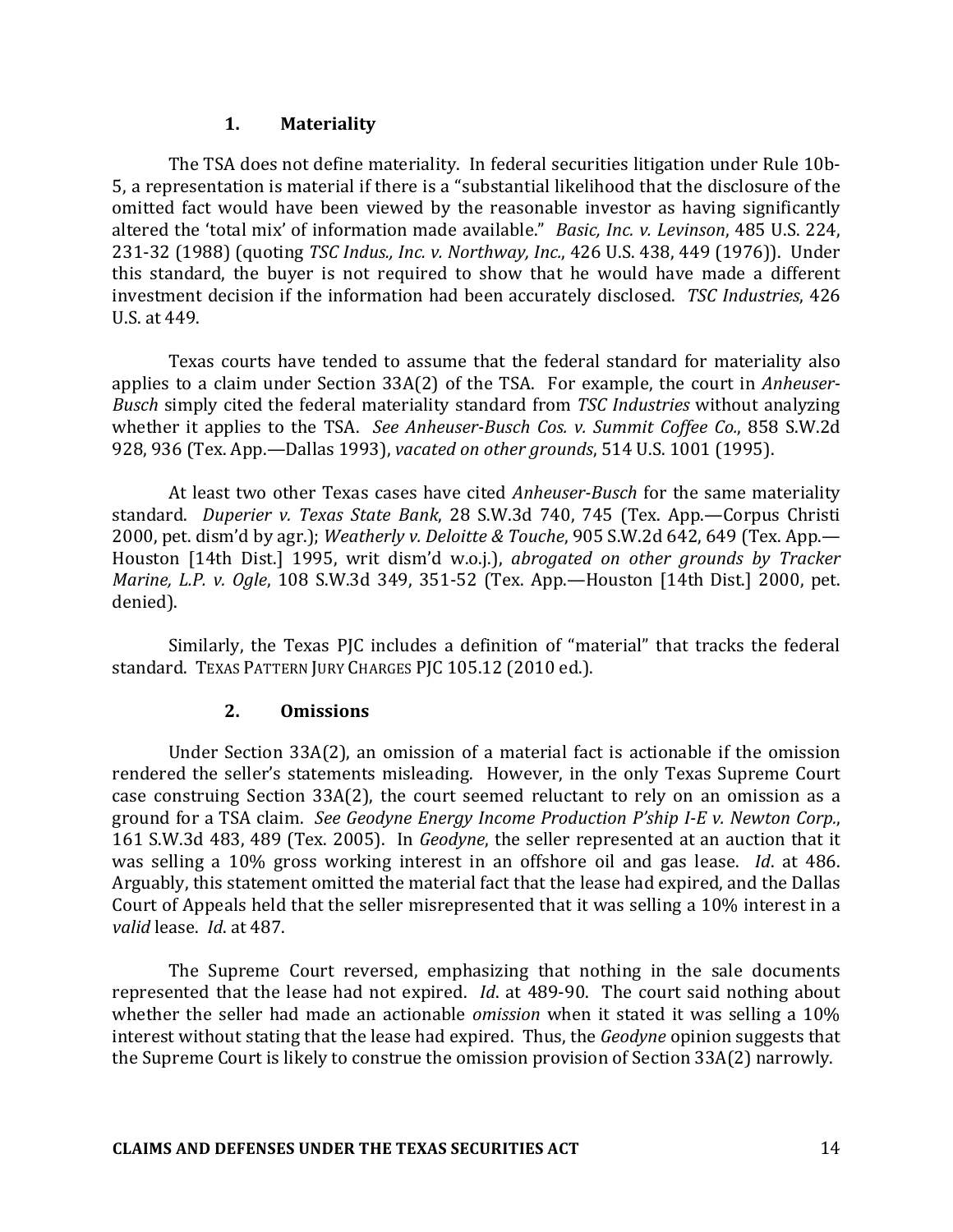On the other hand, the *Geodyne* opinion focused on the fact that the lease interest was sold by quitclaim deed in an industry auction where a knowledgeable buyer had to sign a document with numerous disclaimers in order to participate. *Id.* at 486-88. The court seemed primarily motivated by the desire to allow the efficient use of quitclaim deeds in the sophisticated mineral interest auction market. *Id.* at 489-90. In a case where such factors are not present, a material omission theory may be more viable.

# **3. Opinions/Predictions**

A pure expression of opinion, including an opinion regarding value, generally will not support an action for fraud. *Transport Ins. Co. v. Faircloth*, 898 S.W.2d 269, 276 (Tex. 1995). Texas courts have applied this common law principle to fraud claims under the TSA. *See, e.g., Murphy v. Reynolds, No.* 02-10-00229-CV, 2011 WL 4502523, at \*8 (Tex. App.— Fort Worth Sept. 29, 2011, no pet. h.) (unpublished) ("statements of opinion, including opinions about a security's value, are generally not actionable under article 581-33").

These are some examples of cases applying these principles:

- A stock broker's statements that the price of the security was going to go up, the company was purchasing several unspecified acquisitions, he knew the company's principals, and he thought the shares would be listed on NASDAO were non-actionable opinions that "amounted to nothing more than puffing or dealers' talk." *Texas Capital Secs., Inc. v. Sandefer*, 58 S.W.3d 760, 776 (Tex.) App.—Houston [1st Dist.] 2001, pet. denied).
- Statements that notes were a safe and suitable investment and that there was no realistic chance that the yield on the notes would fall to zero were opinions that were not actionable in themselves. *Duperier v. Texas State Bank*, 28 S.W.3d 740, 749 (Tex. App.—Corpus Christi 2000, pet. dism'd by agr.). However, when considered in light of numerous *omissions* made by the defendants, these statements supported the jury's verdict that the defendant violated the TSA. *Id.* at 749-51.
- Statements regarding the future movement of interest rates were only expressions of opinion or prediction and therefore were not actionable. In re *Westcap Enters.*, 230 F.3d 717, 728 (5th Cir. 2000).

In *Paull v. Capital Resource*, the Austin Court of Appeals considered a number of exceptions to the general rule that statements of opinion are not actionable under the TSA. Under Texas common law, an opinion can support a fraud claim if  $(1)$  the speaker knows the statement is false,  $(2)$  the speaker expresses an opinion as to the happening of a future event, or (3) the opinion is based on past or present facts. Paull v. Capital Res. Mgmt., Inc., 987 S.W.2d 214, 220 (Tex. App.—Austin 1999, pet. denied) (citing *Trenholm v. Ratcliff*, 646 S.W.2d 927, 930 (Tex. 1983)).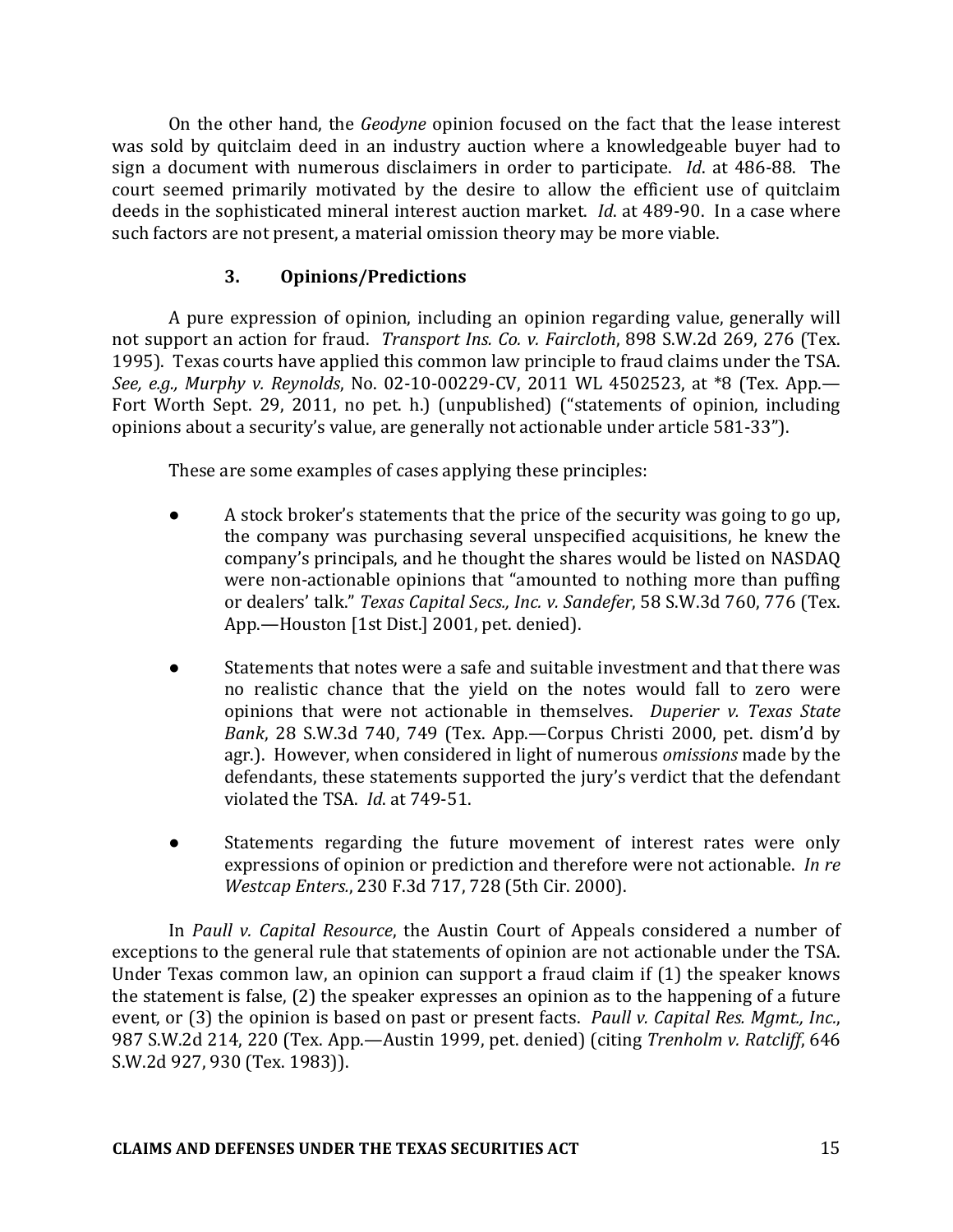Circumstances relevant to the second and third categories include the statement's specificity and the comparative levels of the speaker's and the hearer's knowledge. *Paull*, 987 S.W.2d at 220 (citing *Faircloth*, 898 S.W.2d at 276). A statement of opinion can be fraudulent when the speaker purports to have special knowledge of the facts or when the underlying facts are not equally available to both parties. *Id.* (citing *Trenholm*, 646 S.W.2d at 930).

The *Paull* court also considered Fifth Circuit law holding that a predictive statement made in connection with a securities sale implies at least three factual assertions: (1) the speaker believes the statement is accurate; (2) there is a reasonable basis for that belief; and (3) the speaker is unaware of any undisclosed facts that would tend to seriously undermine the accuracy of the statement. *Id.* (citing *Rubinstein v. Collins*, 20 F.3d 160, 166 (5th Cir. 1994)). The Pattern Jury Charge for TSA claims includes this exception. TEXAS PATTERN JURY CHARGES PJC 105.13 (2010 ed.).

The defendant in *Paull* characterized an investment in an oil and gas venture as "low risk" and represented that a well could reasonably be expected to produce large revenues for a long time. Paull, 987 S.W.2d at 218. The court held that these expressions of opinion were not actionable, where the information forming the basis of the opinions was equally available to both parties, and the plaintiff did not prove that the prediction had no reasonable basis. *Id.* at 220-21.

The Fifth Circuit engaged in a similar analysis of predictions in *In re Westcap Enterprises*, 230 F.3d 717, 728 (5th Cir. 2000). The defendant allegedly misrepresented the future movement of interest rates and resulting profitability of the securities. *Id*. The Fifth Circuit cited *Paull* for the proposition that "in considering whether an expression of opinion can be actionable, Texas courts look to the statement's specificity and the relative knowledge of the speaker and the recipient." *Id*. at 726. "Among the relevant circumstances," the court added, "are the statement's specificity, the speaker's knowledge, the comparative levels of the speaker's and the hearer's knowledge, and whether the statement relates to the present or the future." *Id.* at 726-27 (citing *Transp. Ins. Co. v. Faircloth,* 898 S.W.2d 269, 276 (Tex.1995)). 

Applying these principles, the *Westcap Enterprises* court held there were no material misrepresentations of fact, where the defendant did not represent he had special knowledge of the movement of interest rates, and the buyer could be reasonably expected to know that no one can predict the movement of interest rates with certainty. *Id.* at 727-28.

Statements of opinion were also addressed in *Allen v. Devon Energy Holdings, L.L.C.*, 367 S.W.3d 355 (Tex. App.-Houston [1st Dist.] 2012, pet. filed), *review granted, judgment set aside, and remanded by agreement* (Jan. 11, 2013). The Court of Appeals applied the same analysis to common law fraud and TSA fraud claims, citing the three *Faircloth* exceptions to the general rule that opinions are not actionable as fraud. *Id.* at 370. Furthermore, while predictions are generally not actionable in fraud, the court said that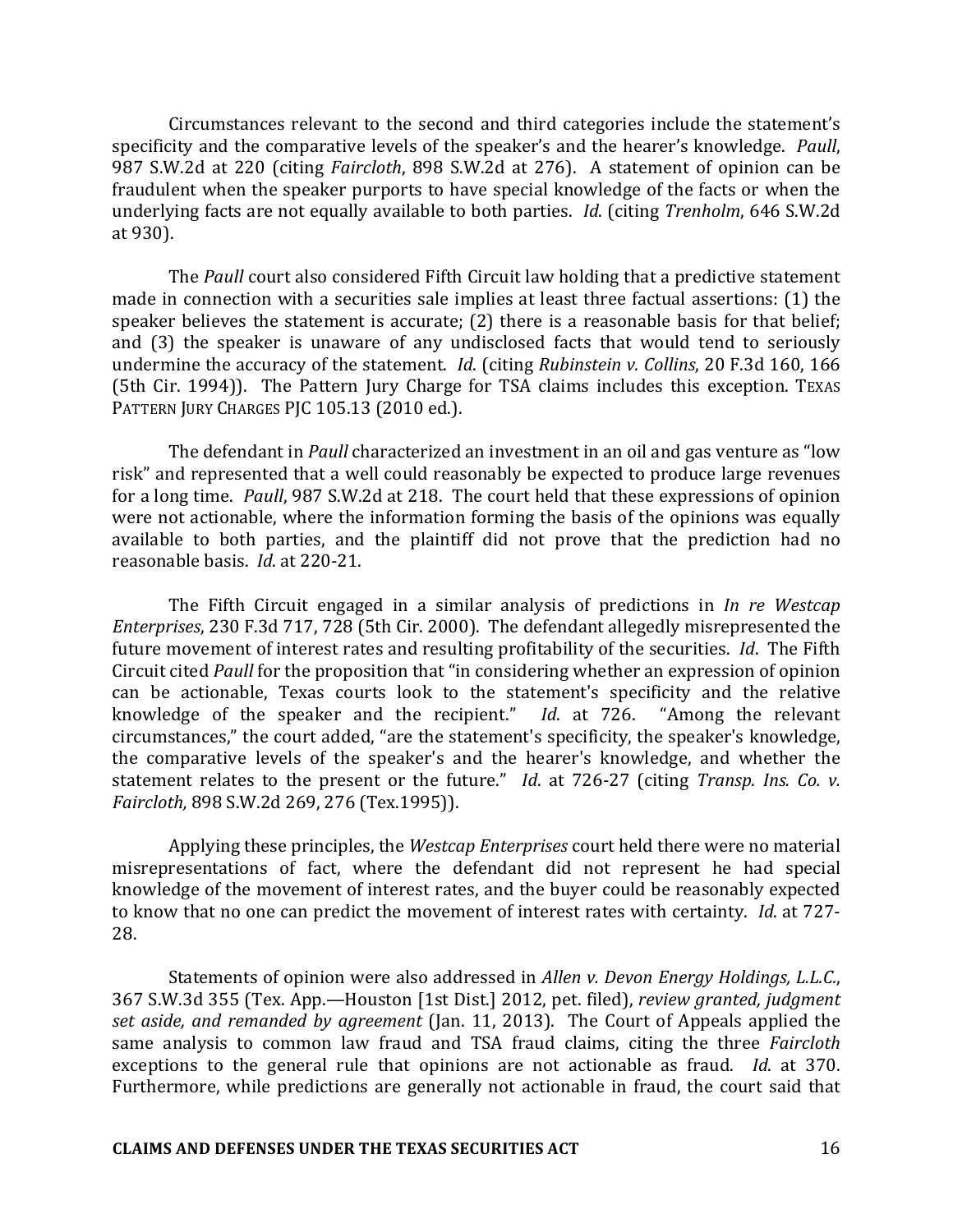" $[p]$  redictions are actionable if the speaker purports to have special knowledge of facts that will occur or exist in the future." *Id*. The court held that predictions regarding future oil production could be actionable where they were based on and interrelated with a factual representation regarding the present state of drilling technology and experience on other wells. *Id.* at 373-74.

In a recent case in federal court, investors brought TSA claims based on allegations that the defendants misrepresented that the majority of the issuer's investments, including an independent film entitled *Tekken*, "were sound and financially healthy." *Small Ventures USA, L.P. v. Rizvi Traverse Mgmt., LLC, No. H-11-3072, 2012 WL 4621130, at \*2 (S.D. Tex.* Oct. 2, 2012). The defendants allegedly concealed the fact that the film's own producer considered it "really bad," the film received poor reviews at the Cannes Film Festival, and it was behind on its production schedule. *Id.* at \*1-2. While the court considered some of these allegations mere opinions or "puffing," it found the investors' allegations sufficient to state a claim, especially considering the allegation that investors were provided spreadsheets representing that the film was being carried at full value when it should have discounted or written down. *Id.* at \*8.

#### **4. Does the "Bespeaks Caution" Doctrine Apply?**

When a seller of securities couples optimistic projections with cautionary language, the "bespeaks caution" doctrine from federal securities law may come into play. Under that doctrine, a representation that seems material in isolation may not be material when read in conjunction with the cautionary language. *See Rubinstein v. Collins*, 20 F.3d 160, 167 (5th Cir. 1994). Defendants may want to argue that the same principles should apply to materiality under the TSA. Whether and how the doctrine applies to a TSA claim remains unsettled.

In *Duperier v. Texas State Bank*, 28 S.W.3d 740, 752 (Tex. App.—Corpus Christi 2000, pet. dism'd by agr.), the court declined to apply the bespeaks caution doctrine to fraud claims under the TSA:

Under the bespeaks caution doctrine, when "forecasts, opinions, or projections are accompanied by meaningful cautionary statements, the forward looking statements will not form the basis for a securities fraud claim if those statements did not affect the total mix of information" provided investors. The doctrine addresses "situations in which optimistic projections are coupled with cautionary language—in particular, relevant specific facts or assumptions—affecting the reasonableness of the reliance on and the materiality of those projections." Materiality is judged in light of the surrounding context.

Given the facts of this case and the prospectus at issue, we decline to adopt the bespeaks caution doctrine. We further hold that the trial court did not err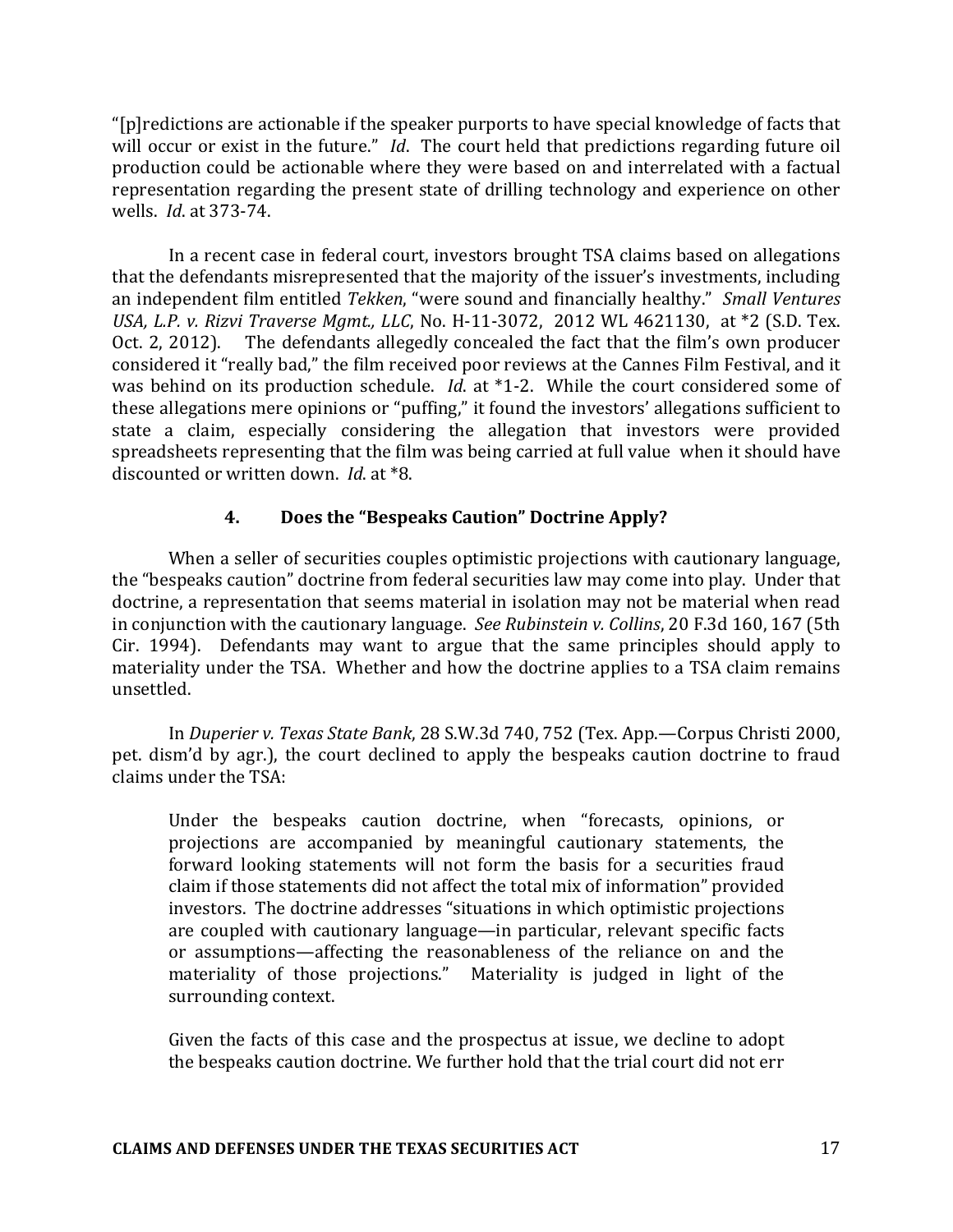by refusing to give the jury an instruction on a doctrine not recognized by the statutory or case law of this state.

*Id.* (internal citations omitted).

More recently, the First Court of Appeals cited the bespeaks caution doctrine favorably but found that the doctrine did not negate the materiality of the alleged misrepresentations in that case. *Highland Capital Mgmt., L.P. v. Ryder Scott Co.*, 402 S.W.3d 719, 746 (Tex. App.—Houston [1st Dist.] 2012, no pet.) (opinion on reh'g). Explaining that cautionary language can be relevant to the materiality of a statement, the court noted that the bespeaks caution doctrine "merely reflects the unremarkable proposition that statements must be analyzed in context." *Id.* at 744 (citing *Rubinstein v. Collins*, 20 F.3d at 167). The specific question was whether a proved reserve estimate concerning an oil field was material when accompanied by clear and prominent cautionary language. Reasoning that the proved reserve estimate would be a "preeminent consideration" to an investor in the oil and gas company, the court held that the cautionary language merely raised a fact issue concerning the materiality of the estimate. *Id.* at 744-45.

#### **5. Disclaimers / "As Is" Clauses**

In some cases, the documents accompanying a securities transaction will contain disclaimers designed to avoid fraud liability. Plaintiffs may seek to avoid such disclaimers by citing Section 33L, which provides that any agreement to waive compliance with any provision of the TSA is void. *See Aegis Ins. Holding Co. v. Gaiser*, No. 04-05-00938-CV, 2007 WL 906328, at \*5 (Tex. App.—San Antonio Mar. 28, 2007, pet. denied) (mem. op.) (holding that investors' written disclaimer of reliance on representations did not bar fraud claim under the TSA).

However, it is possible for disclaimers in the transaction documents to negate an allegation of an actionable misrepresentation. See Geodyne Energy Income Prod. P'ship I-E v. *Newton Corp.*, 161 S.W.3d 483, 486-89 (Tex. 2005) (construing sale document as enforceable "quitclaim" deed). In *Geodyne*, the buyer purchased an interest in an oil and gas lease at an industry auction. *Id*. at 485. The sale document contained an "as is" clause and a disclaimer of warranties. In addition, the buyer warranted that he had substantial experience in the oil and gas business, signed a document containing numerous disclaimers, and knew the well had no production. *Id.* at 487-88. The buyer later discovered the lease had already expired. The Supreme Court construed the sale instrument as a "quitclaim" deed and held that under the circumstances there was no actionable misrepresentation. *Id*. at 487-89. "The deed and documents here show that viewing the entire transaction in context—there was no representation." *Id.* at 489.

But what about the anti-waiver provision of Section 33L? The *Geodyne* court held it did not apply, reasoning that there must first be some evidence of a misrepresentation before this section comes into play. *Id.* at 488-89. The court did acknowledge the "tension" between quitclaim deeds and the blue sky laws but reasoned that the legislature did not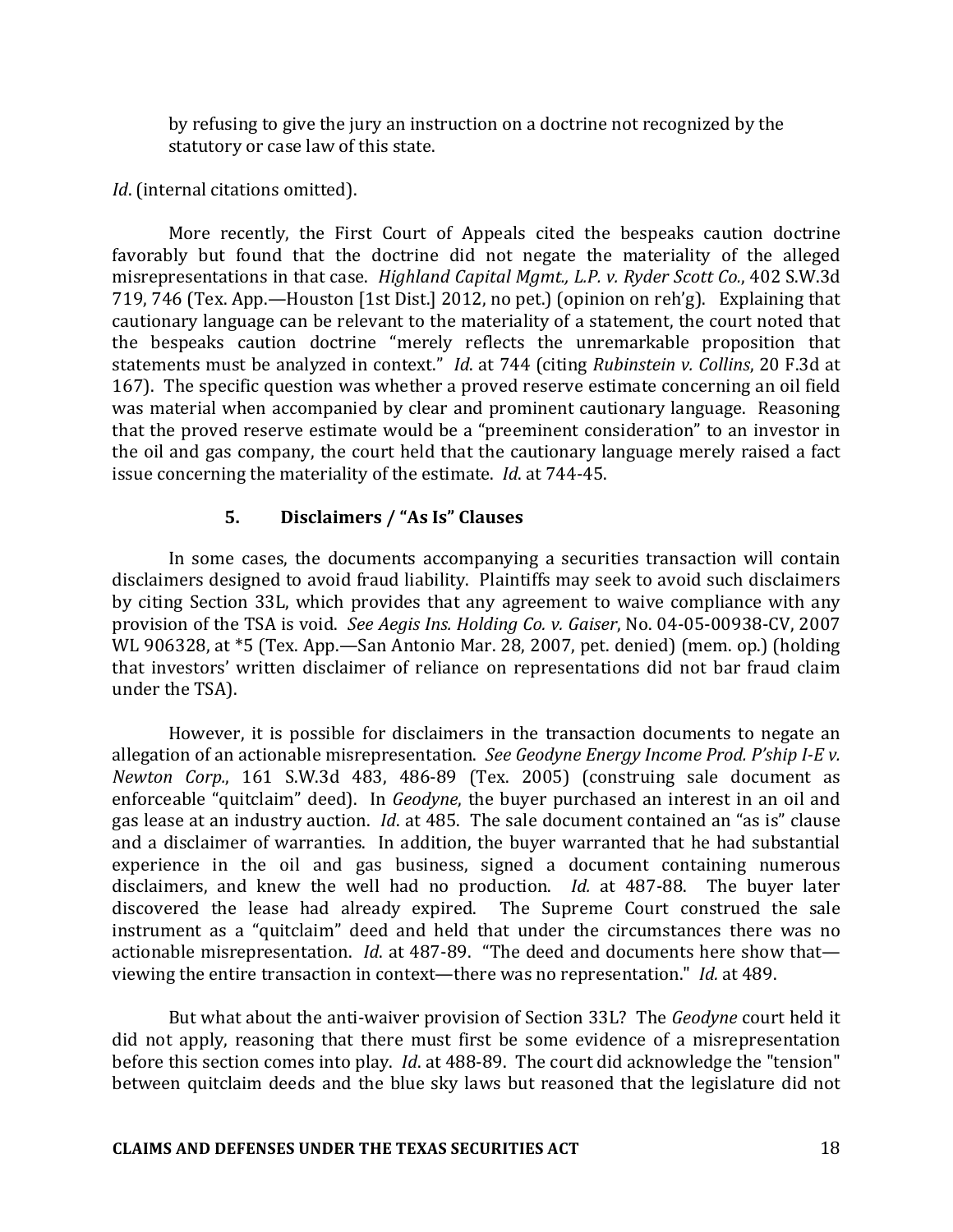intend the TSA to prohibit the use of quitclaim deeds. Citing a 1983 amendment to the statement of the TSA's purpose, the court reasoned that "[c]onstruing the TSA to outlaw quitclaim deeds would have serious consequences for jobs, markets, issuers, and small businesses." *Id.* at 489. The court also emphasized the sophisticated nature of the mineral interest auction market. *Id.* at 490. Thus, depending on the specific factual circumstances, a seller may still be able to effectively disclaim liability in the transaction documents, despite the anti-waiver provision in Section 33L.

### **D.** Can the Defendant Prove It Did Not Knowingly or Negligently Make the **Actionable Misrepresentation?**

In federal securities litigation under Rule 10b-5, the plaintiff has the burden to plead and prove the defendant's culpable mental state, i.e. **scienter**. Negligence alone is insufficient to establish scienter for a Rule 10b-5 claim. *Nathenson v. Zonagen, Inc.*, 267 F.3d 400, 408 n.7 (5th Cir. 2001) (citing *Ernst & Ernst v. Hochfelder*, 425 U.S. 185 (1976)). At a *minimum*, the plaintiff must prove recklessness, or even "severe recklessness," which the Fifth Circuit has described as "highly unreasonable omissions or misrepresentations that involve not merely simple or even inexcusable negligence, but an extreme departure from the standards of ordinary care, and that present a danger of misleading buyers or sellers which is either known to the defendant or is so obvious that the defendant must have been aware of it." Nathenson, 267 F.3d at 408 (citing *Broad v. Rockwell*, 642 F.2d 929, 961-62 (5th Cir. 1981)).

With respect to scienter, Section  $33A(1)$  of the TSA is significantly better than Rule 10b-5 for plaintiffs in two respects:  $(1)$  negligence is a sufficient basis for liability, and  $(2)$ the burden of proof is on the *defendant*.

The TSA does not require the plaintiff to prove scienter in support of a fraud claim. Rather, a defendant can claim *lack* of scienter as an *affirmative defense*. Specifically, section  $33A(2)$  allows a seller to avoid liability by proving that either "(a) the buyer knew of the untruth or omission or (b) he (the offeror or seller) did not know, and in the exercise of reasonable care could not have known, of the untruth or omission." In contrast, in a claim for materially *aiding* a TSA violation, the plaintiff has the burden of proof on scienter. See the discussion of *Sterling Trust Co. v. Adderley*, 168 S.W.3d 835 (Tex. 2005), in section V-B below. 

There is a corresponding affirmative defense for buyers in Section 33B. The Pattern Jury Charge questions on this defense track the language of the statute. TEXAS PATTERN JURY CHARGES PJC 105.14, 105.15 (2010 ed.).

Note that Section 33A has an exception to the affirmative defense for sellers: a nongovernment issuer cannot assert the lack of knowledge defense with respect to certain types of prospectuses or "a writing prepared and delivered by the issuer in the sale of a security."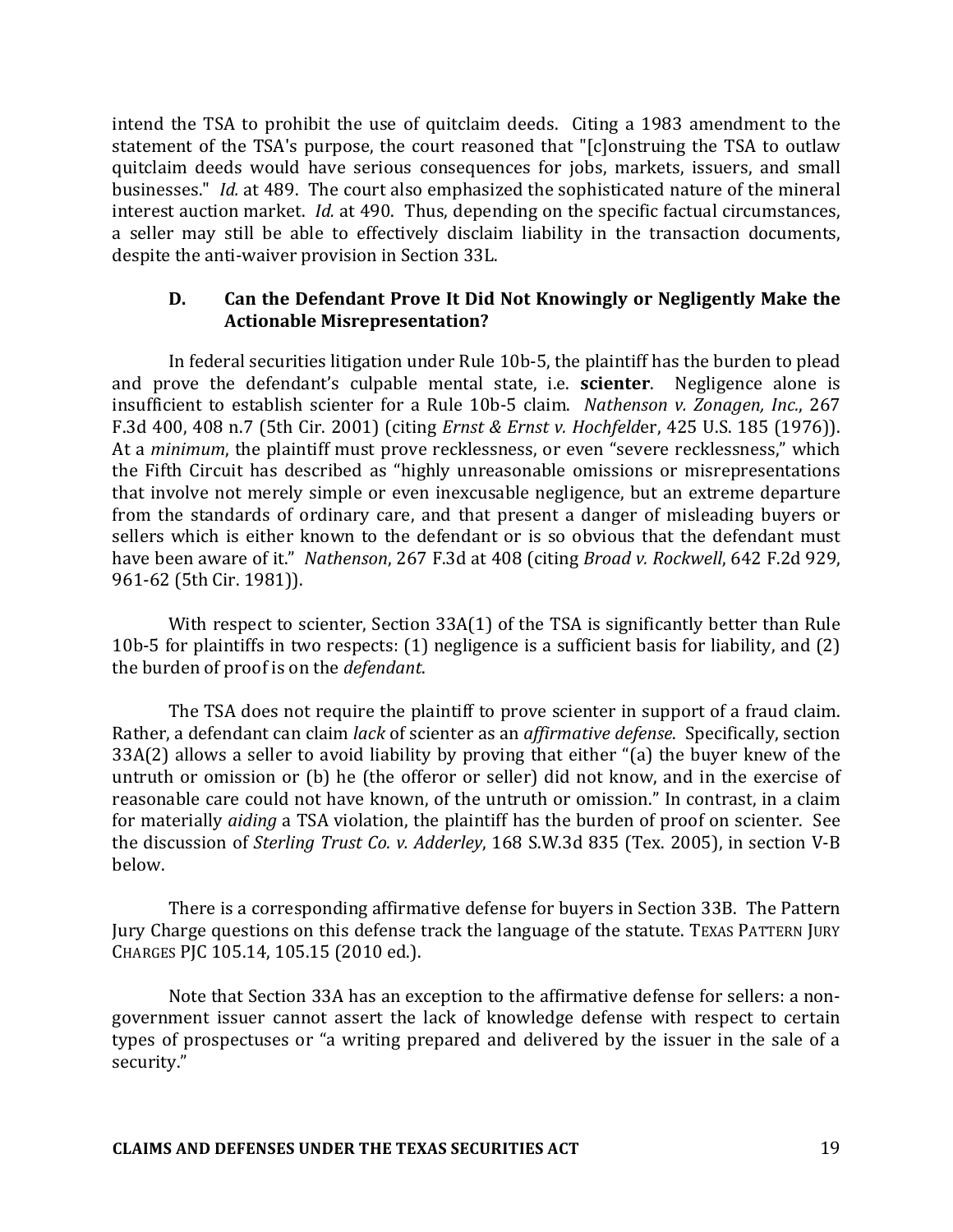### **E.** Was the Security Sold "By Means Of" the Actionable Statement or **Omission?**

Section  $33A(2)$  provides in pertinent part: "A person who offers or sells a security ... **by means of** an untrue statement of a material fact or an omission to state a material fact necessary in order to make the statements made, in the light of the circumstances under which they are made, not misleading, is liable  $\dots$ " (emphasis added). Thus, to establish a fraud violation under the TSA, the plaintiff must prove the security was sold "by means of" the alleged misrepresentation or omission.

Texas law is unclear on the meaning of the "by means of" requirement. Federal securities law on causation and reliance is comparatively well developed. It is clear that the elements of a Rule  $10b-5$  claim include  $(1)$  a connection between the alleged misrepresentation or omission and the sale of a security, (2) reliance on the misrepresentation or omission, also referred to as transaction causation, and (3) loss causation. *Erica P. John Fund, Inc. v. Halliburton Co.*, 131 S. Ct. 2179, 2184 (2011).

It seems clear that the "by means of" element of a Section  $33A(2)$  claim requires *some* connection or "nexus" between the alleged misrepresentation or omission and the sale of the security. But what is the required nexus? Is causation required? Does the buyer have to offer proof of reliance? If reliance is required, must the plaintiff prove the buver would not have bought the security but for the misrepresentation?

The answers to these questions can be dispositive in TSA litigation. The reliance issue is especially important in proposed class actions, where a requirement of proving individualized reliance will usually prevent class certification. See, e.g., Perrone v. Gen. *Motors Acceptance Corp.*, 232 F.3d 433, 440 (5th Cir. 2000) (holding that a class may not be certified where individual reliance is necessary to prove actual damages). As discussed below, the Texas case law is unclear on whether causation and/or reliance are required.

# 1. Cases Holding that "By Means Of" Means Causation and/or **Reliance**

In *Nicholas v. Crocker*, 687 S.W.2d 365, 368 (Tex. App.—Tyler 1984, writ ref'd n.r.e.), the Tyler Court of Appeals construed "by means of" to require that the alleged misrepresentation relate to the security and induce the buyer to purchase the security. The Fifth Circuit and some Texas Courts of Appeals have cited *Nicholas v. Crocker* favorably and reached the same conclusion. *Crescendo Invs., Inc. v. Brice*, 61 S.W.3d 465, 475 (Tex. App.— San Antonio 2001, pet. denied); *Pitman v. Lightfoot*, 937 S.W.2d 496, 531 (Tex. App.—San Antonio 2001, pet. denied); *Calpetco 1981 v. Marshall Exploration, Inc.*, 989 F.2d 1408, 1419 (5th Cir. 1993); see also 1993 GF P'ship v. Simmons & Co. Int'l, No. 14-09-00268-CV, 2010 WL 4514277, at \*8 (Tex. App.—Houston [14th Dist.] Nov. 9, 2010) (mem. op.) (citing *Pitman* and holding that alleged misrepresentations occurring after sale could not be the "means" by which securities were sold). In effect, these courts have required the plaintiff to prove causation and reliance, without expressly holding that "reliance" is an element of the claim.

#### **CLAIMS AND DEFENSES UNDER THE TEXAS SECURITIES ACT** 20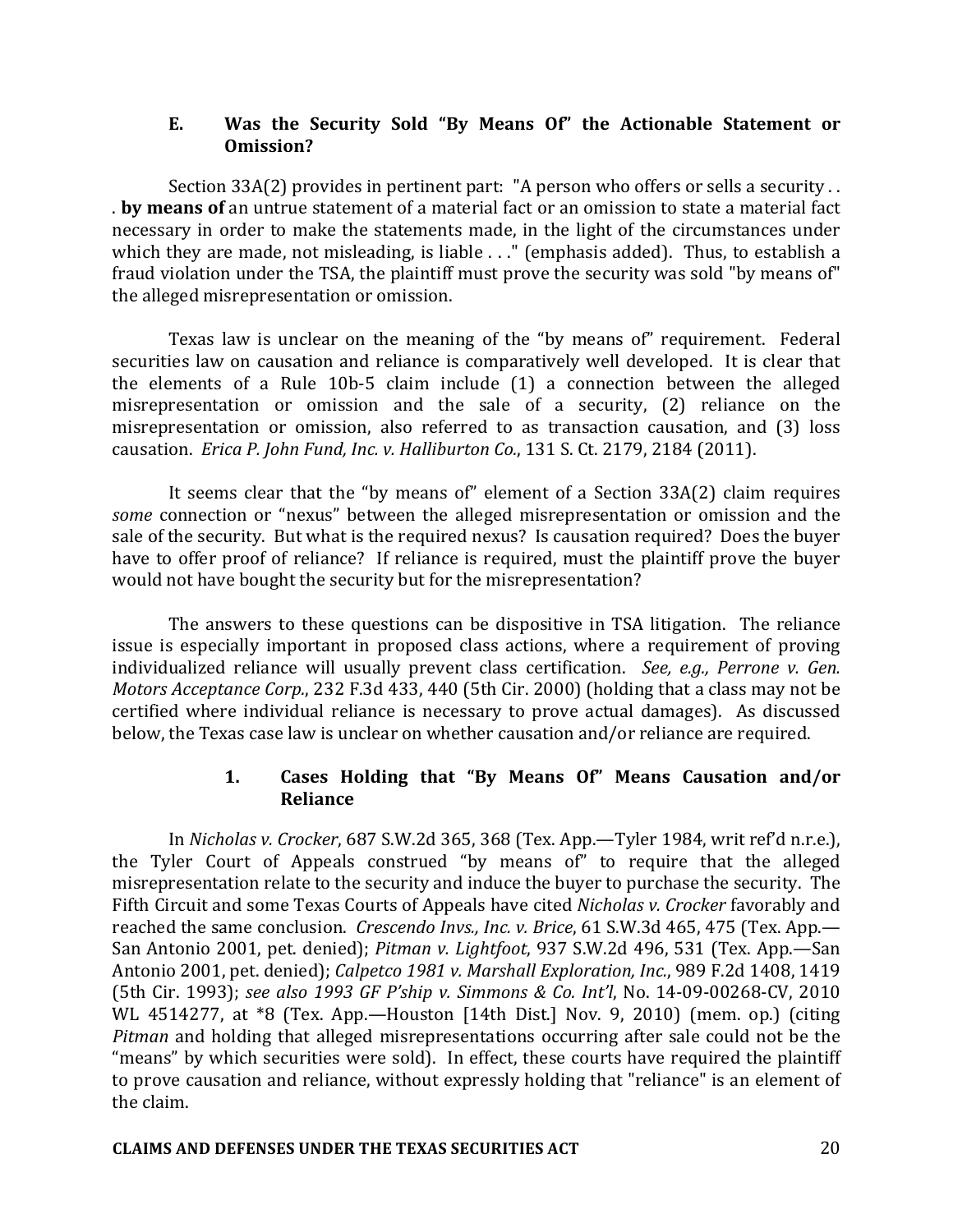These decisions are consistent with federal cases construing similar language in Section 12(2) of the Securities Act of 1933. Some federal courts have construed "by means of" as requiring the plaintiff to show a causal relationship between the allegedly misleading communication and the sale complained of. *See, e.g., Jackson v. Oppenheim*, 533 F.2d 826, 830 (2d Cir. 1976) ("some causal relationship" required). The Second Circuit requires a plaintiff to show that the alleged misrepresentation was "instrumental" in the plaintiff's decision to purchase the security. *Id.* at 829-30.

On the other hand, Texas courts seem to be in agreement that the plaintiff is *not* required to show he would not have purchased the security if he had known of the alleged adverse material facts. Summers v. WellTech, Inc., 935 S.W.2d 228, 234 (Tex. App.— Houston [1st Dist.] 1996, no writ); *Anheuser-Busch Cos. v. Summit Coffee Co.*, 858 S.W.2d 928, 936 (Tex. App.-Dallas 1993, writ denied), *vacated on other grounds*, 514 U.S. 1001 (1995). 

This principle comes from the materiality standard adopted in *TSC Industries, Inc. v. Northway, Inc.,* 426 U.S. 438, 449 (1976):

[The standard] does not require proof of a substantial likelihood that disclosure of the omitted fact would have caused the reasonable investor to change his vote. What the standard does contemplate is a showing of a substantial likelihood that, under all the circumstances, the omitted fact would have assumed actual significance in the deliberations of the reasonable shareholder. Put another way, there must be a substantial likelihood that the disclosure of the omitted fact would have been viewed by the reasonable investor as having significantly altered the 'total mix' of information made available.

*Id*.

# 2. Cases Holding that "By Means Of" Does Not Require Proof of **Reliance**

In contrast to *Nicholas v. Crocker* and *Pitman v. Lightfoot*, some Texas courts have held that reliance is *not* an element of a fraud claim under Section 33. *Geodyne Energy Income Prod. P'ship I-E v. Newton Corp.*, 97 S.W.3d 779, 783-84 (Tex. App.—Dallas 2003), *rev'd on other grounds*, 161 S.W.3d 482 (Tex. 2005); *Hendricks v. Thornton*, 973 S.W.2d 348, 360 (Tex. App.—Beaumont 1998, pet. denied); *Weatherly v. Deloitte & Touche*, 905 S.W.2d 642, 648-49 (Tex. App.—Houston [14th Dist.] 1995, writ dism'd w.o.j.), *abrogation on other grounds recognized by Tracker Marine, L.P. v. Ogle,* 108 S.W.3d 349, 351-52 n.9 (Tex. App.— Houston  $[14$ th Dist.] 2003, no pet.).

A recent example is *Allen v. Devon Energy Holdings, L.L.C.*, 367 S.W.3d 355, 386 (Tex. App.-Houston [1st Dist.] 2012, pet. filed), *review granted, judgment set aside, and*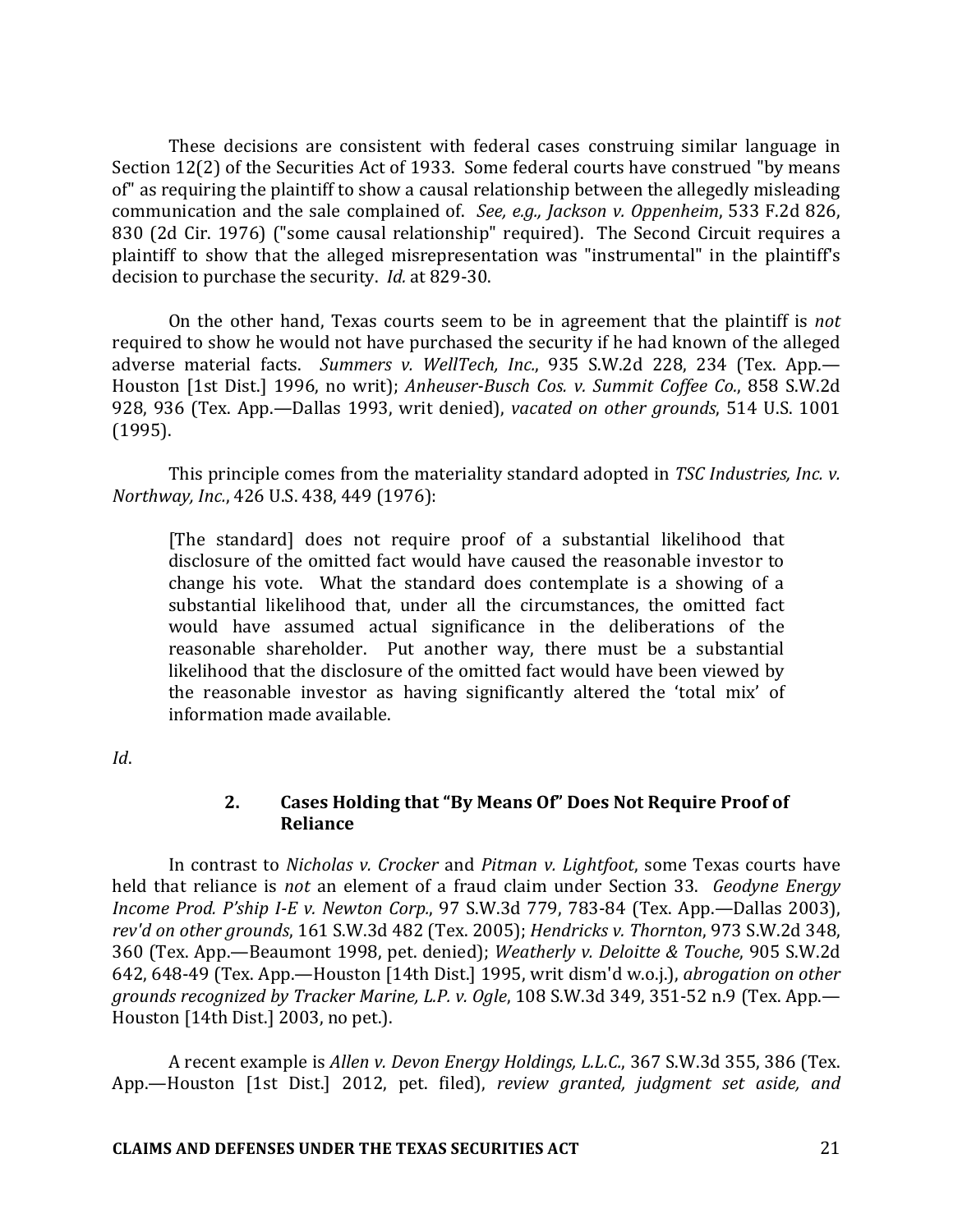*remanded by agreement* (Jan. 11, 2013). In that case, the Houston Court of Appeals simply stated that reliance is not an element of a fraud claim under the TSA, citing *Summers v. WellTech*, 935 S.W.2d at 234, but the court did not even address the Texas cases that reached the opposite conclusion.

The cases holding that the TSA does not require reliance tend to confuse the issues of materiality and causation. They cite the *TSC Industries* principle—that the plaintiff is not required to prove he would not have purchased the security but for the misrepresentation or omission—in support of the different proposition that the plaintiff is not required to prove reliance. *E.g., Geodyne Energy*, 97 S.W.3d at 783-84; *Weatherly*, 905 S.W.2d at 648-49.

### **3. Case Acknowledging That Reliance Is an Unsettled Issue**

In *Gutierrez v. Cayman Islands Firm of Deloitte & Touche*, 100 S.W.3d 261, 275 (Tex. App.—San Antonio 2002, pet. dism'd by agr.), the court initially stated that reliance is not an element of a TSA claim, but the court later issued a supplemental clarification opinion, stating that Texas law "is not clear whether reliance is an element of a cause of action based on a violation of the Texas Securities Act," and explaining that its prior statement was dicta. *Id*.

# **4.** The Texas Supreme Court Declines to Address Causation and **Reliance in** *Geodyne Energy*

In *Geodyne Energy*, The Texas Supreme Court declined an opportunity to address whether the TSA requires proof of causation and/or reliance. *Geodyne* involved an auction of an interest in an oil and gas well. The seller argued that the buyer did not rely on any misrepresentation or omission, but the Court of Appeals held that the TSA does not require the buyer to prove reliance. *Geodyne Energy Income Prod. P'ship I-E v. Newton Corp.*, 97 S.W.3d 779, 783-84 (Tex. App.-Dallas 2003), *rev'd on other grounds*, 161 S.W.3d 482 (Tex. 2005).

The seller also argued that its alleged misrepresentation or omission did not cause the buyer to purchase the security, i.e. there was no "transaction causation." *Id.* at 784. The Court of Appeals disagreed, viewing the argument as an impermissible attempt to require the plaintiff to prove reliance. "Because reliance by the buyer on the misrepresentation or omission is not required under the TSA," the court reasoned, "a buyer is not required to prove the misrepresentation or omission caused him to purchase the security." *Id.* at 784.

The court acknowledged *Pitman v. Lightfoot*, 937 S.W.2d 496, 531 (Tex. App.-San Antonio 1996, writ denied), and *Nicholas v. Crocker*, 687 S.W.2d 365, 368 (Tex. App.—Tyler 1984, writ ref'd n.r.e.), cases holding that the alleged misrepresentation must relate to the security and induce the purchase. However, the *Geodyne* court construed *Pitman* and *Nicholas* narrowly as standing only for the proposition that "a statement made by the seller after the purchase of a security is not the 'means' by which the security was sold." *Id.* 

#### **CLAIMS AND DEFENSES UNDER THE TEXAS SECURITIES ACT** 22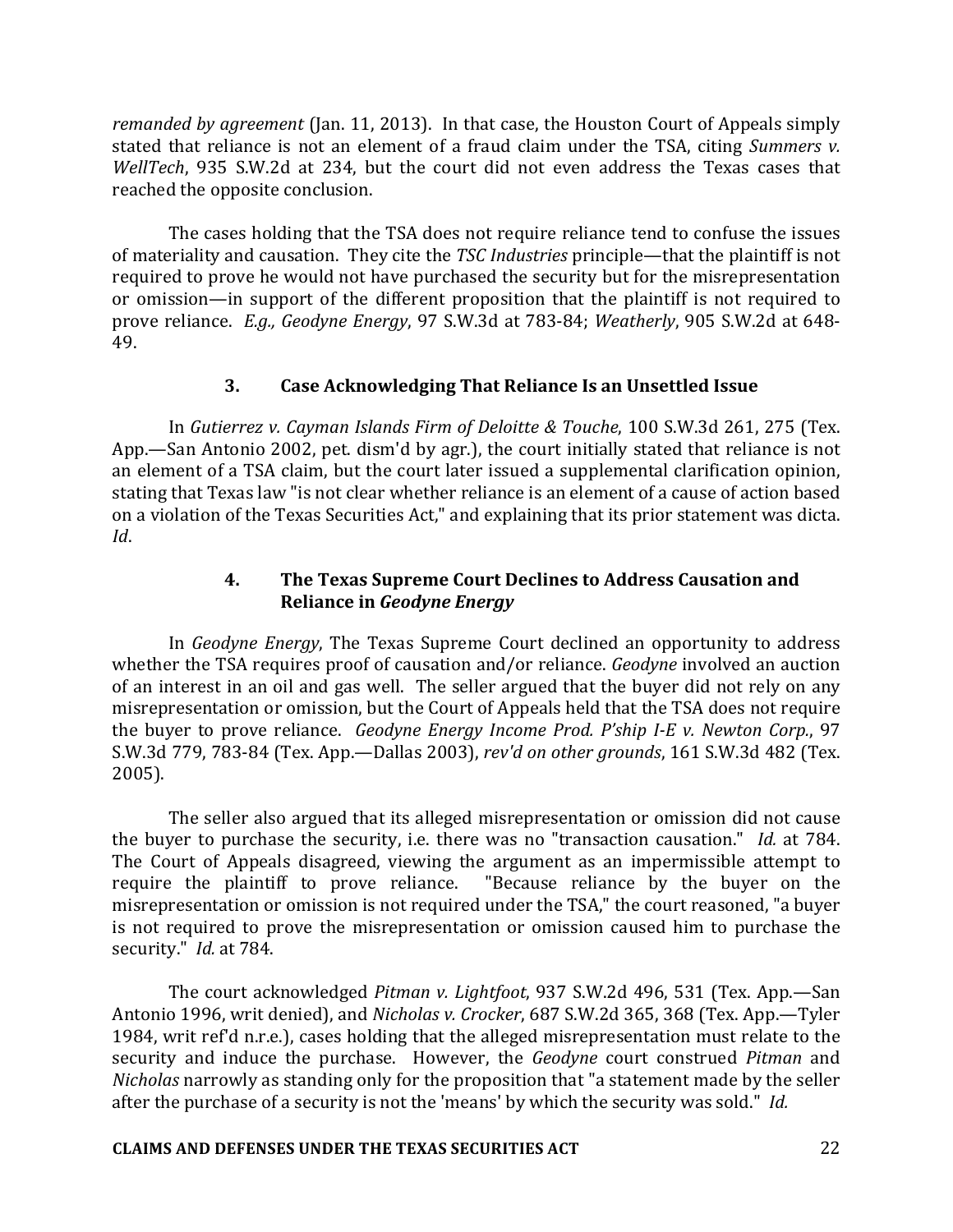The Court of Appeals in *Geodyne* also addressed cases interpreting Section 12(2) of the Securities Act of 1933 to require a causal relationship between the misrepresentation or omission and the sale of the security. The court distinguished these cases as addressing "whether  $(1)$  the conduct of a defendant that was not the actual seller of the security was sufficiently connected to the sale to impose liability or (2) the communication was made at the time a sale was contemplated." *Id.* (internal footnotes omitted).

The Court of Appeals held that the buyer was only required to prove that  $(1)$  the defendant was the seller of the security, and (2) the alleged misrepresentation or omission was made in connection with the sale of the security prior to the sale. "This is the only 'causal connection' required by the TSA," the court said. *Id.* In effect, the *Geodyne* court construed the "by means of" language of Section  $33A(2)$  to mean "in connection with" the sale of the security.

The seller in *Geodyne* also argued that the alleged misrepresentation or omission was not the cause of buyer's loss, i.e. there was no "loss causation." The Court of Appeals rejected this argument as well, holding that Section  $33A(2)$  "does not require the buyer to prove the misrepresentation or omission caused his injury." *Id.* at 785. The court cited *Duperier v. Tex. State Bank*, 28 S.W.3d 740, 753 (Tex. App.—Corpus Christi 2000, pet. dism'd), which held that loss causation is not an element of a Section 33A(2) claim. *Id.* The court also noted that, historically, loss causation was not an element of a federal claim under Section  $12(2)$ . Although Congress amended Section  $12(2)$  in 1995 to add a loss causation requirement, the court pointed out Section 33 of the TSA has not been similarly amended. Thus, in bringing a claim under Section  $33A(2)$ , "a buyer of a security is not required to prove the misrepresentation or omission of material fact caused his injury." *Id.* 

The Texas Supreme Court later reversed the decision of the Dallas Court of Appeals, but on narrower grounds focusing on disclaimers in the sale documents (see Section C-5 above). Thus, the Texas Supreme Court declined an opportunity to address the causation and reliance issues, and it remains to be seen how the court will construe the "by means of" nexus required by Section 33A.

# **5. Could Loss Causation Also Be Required?**

Some defendants may argue that Section  $33A(2)$  requires proof of transaction causation *and* loss causation. This would harmonize the TSA with current federal securities law. See 15 U.S.C.A. § 771(b) (establishing loss causation requirement for Section 12(2) claims); 15 U.S.C.A. § 78u-4(b)(4) (codifying loss causation requirement for Section 10b-5 claim); *Dura Pharmaceuticals, Inc. v. Broudo*, 544 U.S. 336, 345-46 (2005) (discussing loss causation requirement).

However, the loss causation requirement in federal cases is now statutory, and the TSA, in contrast, contains no express requirement of loss causation. See Duperier v. Texas *State Bank*, 28 S.W.3d 740, 753 (Tex. App.—Corpus Christi 2000, pet. dism'd by agr.)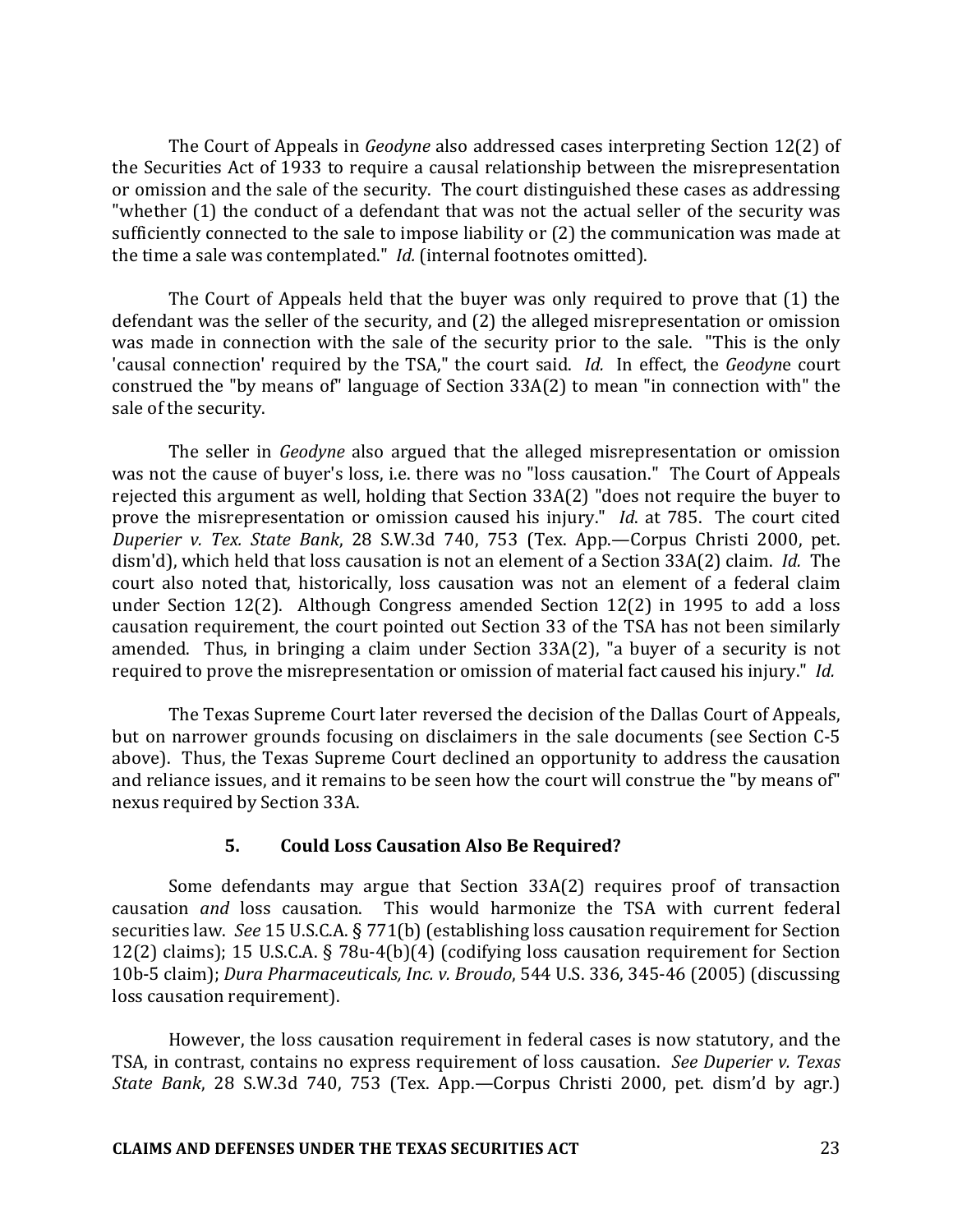(holding that loss causation is not an element of a claim under Section  $33A(2)$  of the TSA). As discussed above, this was one of the reasons the Court of Appeals in *Geodyne Energy* held that loss causation is not an element of a Section 33A(2) claim. See also Anheuser-*Busch v. Summit Coffee*, 858 S.W.2d at 937 (the fact that the failure of the issuer had nothing to do with the alleged misrepresentations would not bar the claim).

# **F.** Was Suit Filed Within Three Years from Discovery and Within Five **Years from the Sale?**

The statute of limitations for a TSA fraud claim is "three years after discovery of the untruth or omission, or after discovery should have been made by the exercise of reasonable diligence," or "five years after the sale."  $TSA \S 33H(2)$  (emphasis added).

The five-year limitation functions as a statute of repose. It is an absolute bar that is not subject to any discovery rule. Williams v. Khalaf, 802 S.W.2d 651, 654 n.3 (Tex. 1990); *Pitman v. Lightfoot*, 937 S.W.2d 496, 528 (Tex. App.—San Antonio 1996, pet. denied); *Hanley v. First Investors Corp.*, 793 F. Supp. 719, 721 (E.D. Tex. 1992); *see also*  1977 Comment (explaining that the 1977 amendment added a five-year "cutoff" to the limitations period); *FDIC v. Goldman Sachs & Co.*, No. A-14-CA-129-SS, 2014 WL 4161567, at \*9 (W.D. Tex. Aug. 18, 2014) (holding that the FDIC Extender statute, which preempts only state law statutes of limitations, not state statutes of repose, does not affect the TSA's fiveyear statute of repose).

Also, note that the First Court of Appeals has held that the three-year period begins to run when the plaintiff discovered or should have discovered the untruth or omission, even if that date is prior to the sale of the security. Allen v. Devon Energy Holdings, L.L.C., 367 S.W.3d 355, 401-3 (Tex. App.-Houston [1st Dist.] 2012, pet. filed).

# **V. SECONDARY LIABILITY: "AIDER"**

A key feature of the TSA is the availability of a private cause of action for "aiding and abetting" under Section 33F. In contrast, the U.S. Supreme Court has been hostile to attempts to hold secondary actors liable for securities fraud violations. In *Central Bank of Denver*, the Supreme Court held that there is no private cause of action for "aiding and abetting" a violation of Section 10(b) of the Exchange Act. *Cent. Bank of Denver v. First Interstate Bank of Denver,* 511 U.S. 164, 180 (1994).<sup>5</sup>

Some plaintiffs tried to get around this bar by asserting primary claims against secondary actors who participate in making misrepresentations, but the Supreme Court raised the bar very high for such claims in *Janus Capital Group, Inc. v. First Derivative Traders*, 131 S. Ct. 2296 (2011) (discussed earlier in the context of who is a "seller"). *Janus* held that corporate affiliates who participated in the preparation of the issuer's prospectus

<sup>&</sup>lt;u>.</u> <sup>5</sup> The SEC can still seek relief against a secondary actor who "knowingly or recklessly provides substantial assistance" to another person in violation of the Exchange Act or any rule or regulation thereunder. 15 U.S.C.A. §78t(e).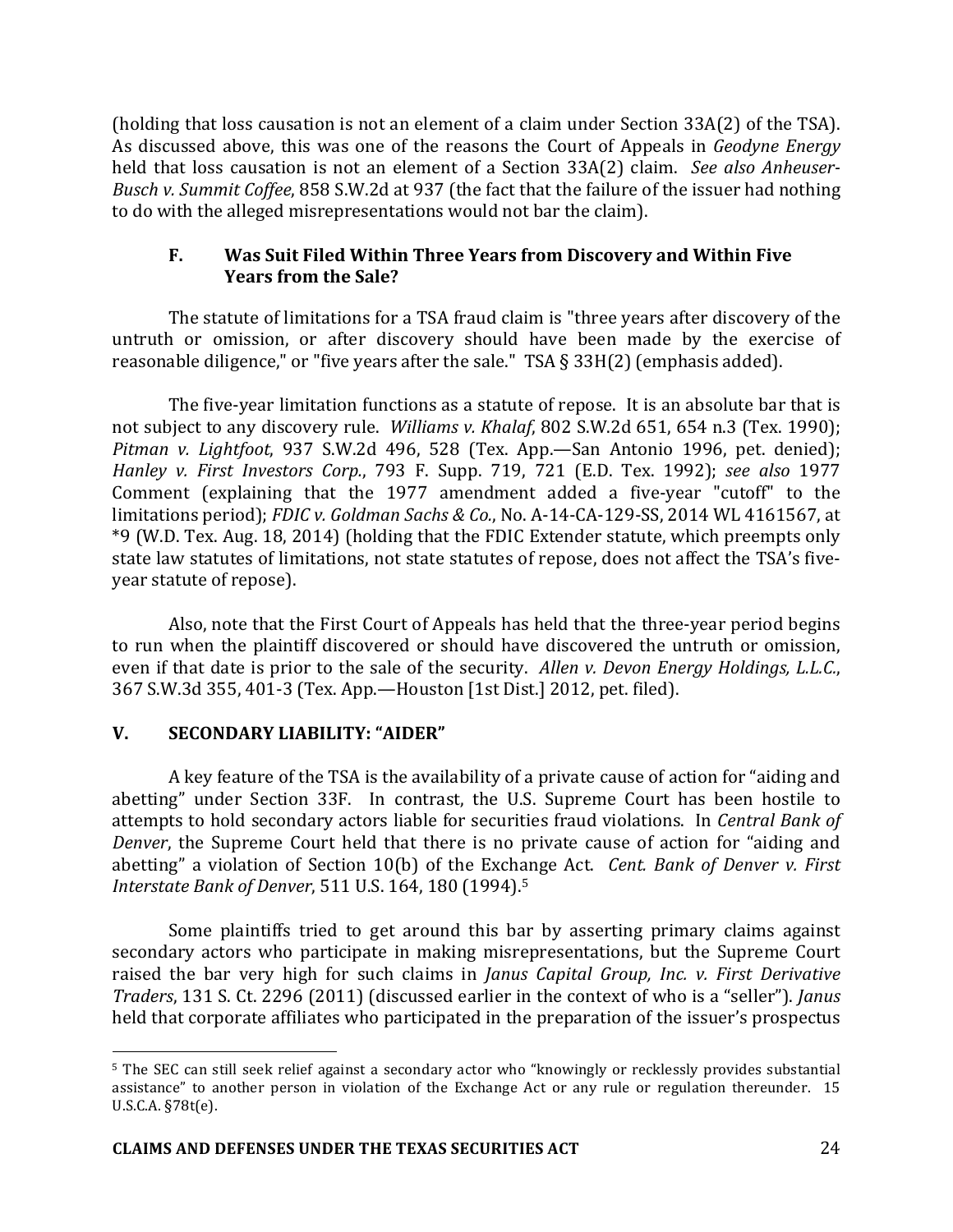did not "make" the statements in the prospectus and therefore could not be held liable under Rule 10b-5. *Id.* at 2302. "For purposes of Rule 10b-5," the Court held, "the maker of a statement is the person or entity with ultimate authority over the statement, including its content and whether and how to communicate it." *Id*. If a defendant that participated in preparing the alleged misrepresentation cannot be held liable, the viability of a Rule 10b-5 claim against any secondary actor seems highly doubtful.

In contrast, the TSA provides a private cause of action against any person who "materially aids" another person who commits a primary violation. See TSA § 33F(2). The statute requires the plaintiff to prove that the aider acted "with intent to deceive or defraud or with reckless disregard for the truth or the law." *Id.* 

Texas courts have stated that a TSA "aiding" claim has four elements: (1) a primary violation occurred; (2) the defendant had "general awareness" of its role in the violation; (3) the defendant rendered "substantial assistance" in the violation: and (4) the defendant either (a) intended to deceive plaintiff or (b) acted with reckless disregard for the truth of the representations made by the primary violator. *E.g., Frank v. Bear, Stearns & Co.*, 11 S.W.3d 380, 384 (Tex. App.—Houston [14th Dist.] 2000, pet. denied).

Under this formulation, elements 2 and 4 have become redundant, because the Texas Supreme Court has construed "reckless disregard" as requiring "general awareness" (see discussion below). Thus, assuming there was a primary violation, the two key issues for any aiding claim are  $(1)$  whether the aider's assistance was material and  $(2)$  whether the aider acted with the required mental state, i.e. scienter.

# A. Was the Defendant's Aiding Material?

The materiality requirement of an aiding violation means that third parties who merely render incidental assistance to the primary violator will not be liable. To prove that the defendant materially aided the primary violator, the plaintiff must prove the defendant provided "substantial assistance" in the violation. Navarro v. Grant Thornton, LLP, 316 S.W.3d 715, 720-21 (Tex. App.—Houston [14th Dist.] 2010, no pet.) (citing *Frank v. Bear, Stearns & Co.*, 11 S.W.3d 380, 384 (Tex. App.—Houston [14th Dist.] 2000, pet. denied)).

Of course, "substantially assist" is just another way of saying "materially aid," so the "substantial assistance" formulation adds little to the statutory language. The PJC question on aider liability simply uses the language "materially assisted," without reference to "substantial assistance." TEXAS PATTERN JURY CHARGES PJC 105.18 (2010 ed.).

One way Texas courts could construe "material aid" or "substantial assistance" would be to require that the alleged aiding be a **proximate cause** of the violation, i.e. cause in fact plus foreseeability. This is how "substantial assistance" is defined under New York law. See In re Enron Corp. Secs., Deriv. & ERISA Litig., 761 F. Supp. 2d 504, 539 (S.D. Tex. 2011) (citing *Cromer Fin. Ltd. v. Berger*, 137 F. Supp. 2d 452, 470 (S.D.N.Y. 2001)). Under this standard, "but for" causation is insufficient; the injury must directly or foreseeably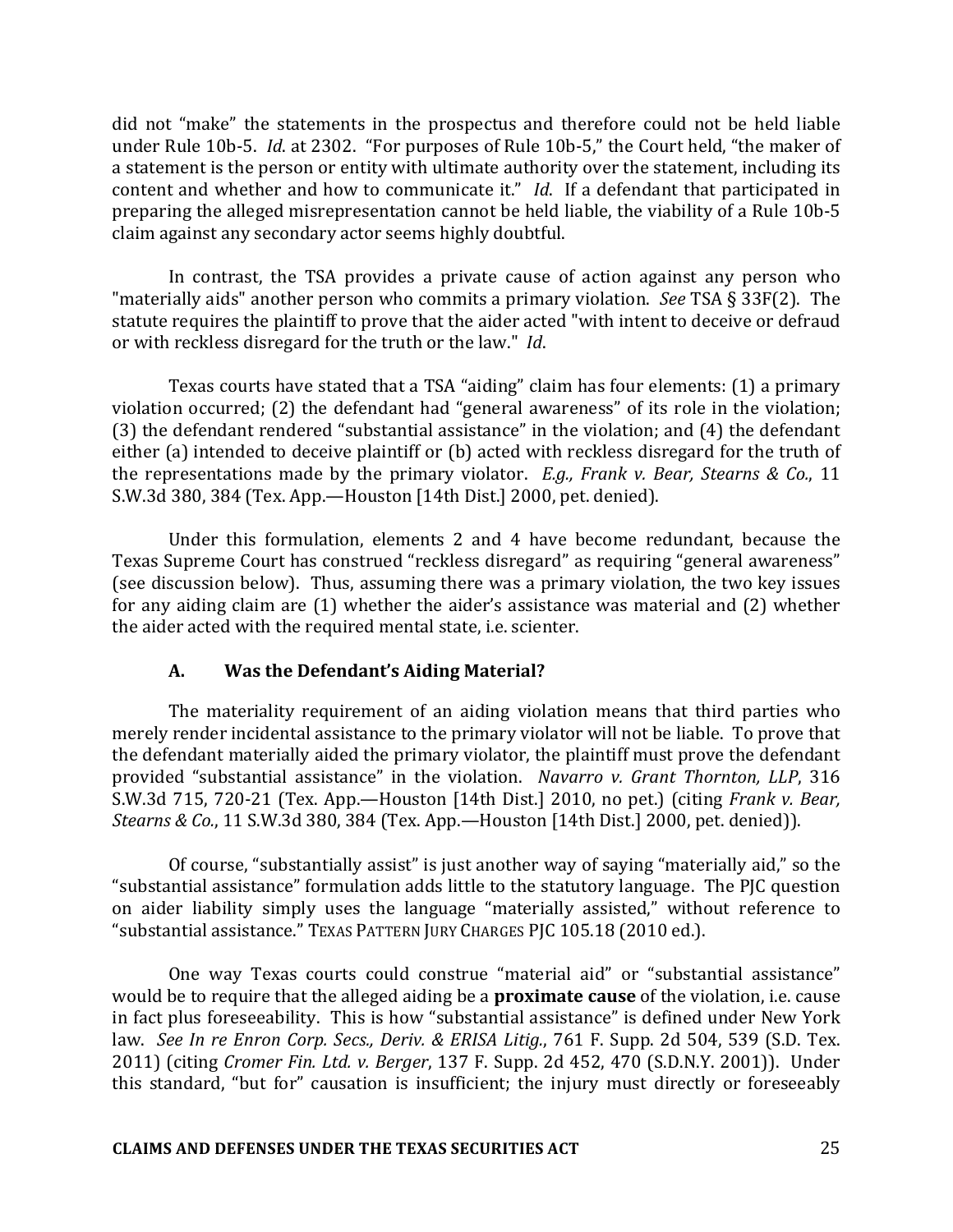result from the alleged assistance. *Id*. Texas courts, in contrast, have not adopted any particular test for "substantial assistance" instead addressing it on a case-by-case basis.

Although there is relatively little Texas case law construing "substantial assistance," the cases suggest a few general principles. First, there must be a sufficient nexus between the alleged "substantial assistance" and the *violation* of the TSA; assistance to a company that is not connected to the company's specific violation will not suffice. See Crescendo *Invs., Inc. v. Brice,* 61 S.W.3d 465, 473 (Tex. App.—San Antonio 2001, pet. denied) ("even if they knew Scott was absconding invested funds, the Brices did not substantially assist the violation i.e., the fraud").

So, for example, in *Crescendo Investments* there was insufficient evidence of substantial assistance where the alleged aiders did not assist the primary violator in selling fraudulent securities or diverting money. *Id. But see Darocy v. Abildtrup*, 345 S.W.3d 129, 139 (Tex. App.—Dallas 2011, no pet.) (finding sufficient evidence of substantial assistance where defendant was an officer of the violating company, had control and access to its bank accounts, and told investors problems would be addressed).

Second, where an alleged aider has no duty to disclose, evidence of the aider's failure to disclose cannot be used to prove "substantial assistance." Navarro v. Grant *Thornton, LLP,* 316 S.W.3d 715, 721-22 (Tex. App.—Houston [14th Dist.] 2010, no pet.). Thus, evidence that an accounting firm failed to disclose information to investors or regulators could not be considered, where there was no evidence the accounting firm had a duty to disclose. *Id.* 

Third, courts tend to focus more on the alleged aider's level of intent than the materiality of the assistance rendered. *See, e.g., Darocy*, 345 S.W.3d at 139 (mentioning "substantial assistance" but focusing on whether the defendant intended to deceive investors or acted with reckless disregard for the truth of the primary violator's representations). As a practical matter, if the court is persuaded that the aider was aware of the primary violator's wrongdoing, the courts seem more likely to find the assistance "substantial" or "material."

# **B.** Did the Defendant Act with "Reckless Disregard"?

Under Section  $33F(2)$ , the alleged aider is only liable if it acted "with intent to deceive or defraud or with reckless disregard for the truth or the law." The "truth" refers to the truth of the primary violator's alleged misrepresentations, while the "law" seems to refer to the law requiring securities to be registered.

Lawyers will always dream of finding the "smoking gun" email (e.g. "Dear billiondollar investment bank, we just wanted you to know we're going to lie to these suckers to get them to invest"). But it is usually difficult for plaintiffs to find direct evidence that a secondary actor *intended* to deceive or defraud investors. More often, plaintiffs will attempt to show that a secondary actor acted recklessly by rendering assistance to the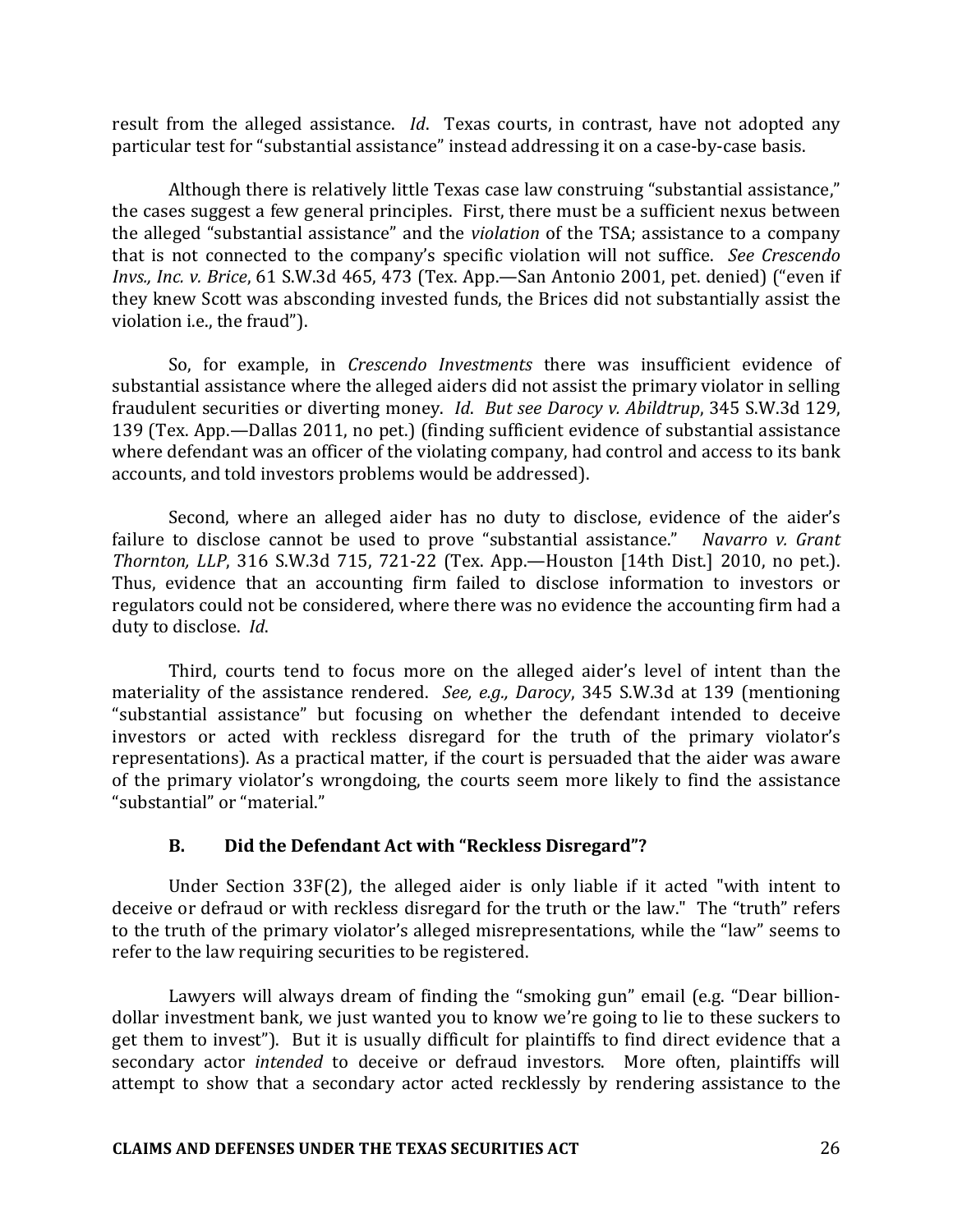primary violator while ignoring "red flags," "sticking its head in the sand," "looking the other way." etc. Often the key legal question is whether the evidence establishes mere negligence or rises to the level of "reckless disregard for the truth or the law."

### **1.** The *Sterling Trust* "General Awareness" Requirement

In *Sterling Trust*, the Texas Supreme Court clarified—and arguably added to—the "reckless disregard" requirement. The court held that the requirement of "reckless disregard for the truth or the law" means that an alleged aider is subject to liability "only if it rendered assistance to the seller in the face of a **perceived risk** that its assistance would facilitate untruthful or illegal activity by the primary violator." *Sterling Trust Co. v. Adderley*, 168 S.W.3d 835, 837 (Tex. 2005) (emphasis added). In order to perceive such a risk, the alleged aider must possess a "**general awareness** that his role was part of an overall activity that is improper." *Id.* at 842 (emphasis added) (citing *Gould v. American-Hawaiian S.S. Co.*, 535 F.2d 761, 780 (3d Cir. 1976)).

"This standard does not mean that the aider must know of the exact misrepresentations or omissions made by the seller," the *Sterling* court explained, "but it does mean that the aider must be subjectively aware of the primary violator's activity." *Id.* at 837. Thus, the mere failure to conduct a minimal investigation and inquiry before rendering assistance with a securities transaction does *not* suffice to show "reckless disregard." *Id.* at 841.

The *Sterling* court also explained the different scienter provisions that apply to sellers, aiders, and control persons under the TSA. The investors in *Sterling* asserted both primary and secondary TSA claims against Sterling, a company that served as a trustee for the invested funds. In response to the primary claim, Sterling invoked the affirmative defense provided by Section  $33A(2)$ : a seller is not liable if he proves that he "did not know, and in the exercise of reasonable care could not have known, of the untruth or omission." The jury found in favor of Sterling on this issue. *Id.* at 845-46. However, for purposes of the secondary claim, the investors submitted a jury question tracking the language of Section 33F, asking whether Sterling acted with "reckless disregard for the truth or the law." On this issue, the jury found against Sterling, and the trial court entered judgment against Sterling on the secondary liability claim. *Id.* at 839, 842-43.

Sterling argued that it could not be held liable as an aider because the jury found that Sterling did not know and could not have known of the misrepresentations or omissions made by the seller. *Id*. The Texas Supreme Court rejected this argument, holding that the affirmative defense cited by Sterling applies only to *primary* violations. *Id*. at 843-45. The court explained that the TSA provides different knowledge requirements for three different classes of defendants:

Alleged **sellers** may assert the Section 33A(2) affirmative defense: "a person is not liable if he sustains the burden of proof that either  $(a)$  the buyer knew of the untruth or omissions or (b) he (the offeror or seller) did not know, and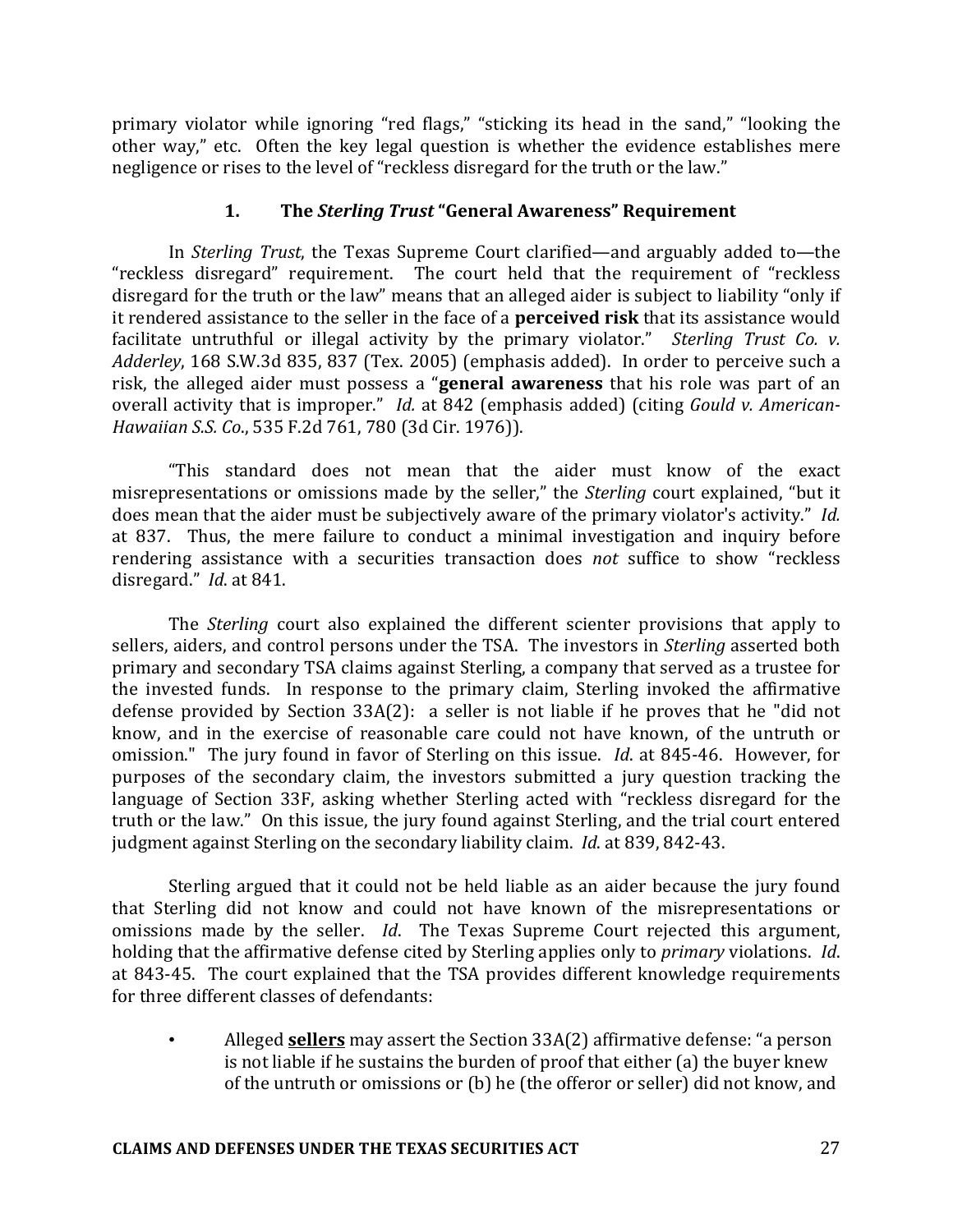in the exercise of reasonable care could not have known, of the untruth or omission." *Id*. at 843-44.

- Alleged **control persons** have a slightly different affirmative defense under Section  $33F(1)$ . They can avoid liability by proving that they did not know, and in the exercise of reasonable care could not have known, of "the existence of the facts by reason of which the liability is alleged to exist." *Id.* at 844.
- The TSA does not provide alleged **aiders** with any affirmative defense, but the plaintiff has the burden to prove the aider acted "with intent to deceive or defraud or with reckless disregard for the truth or the law." *Id.* at 844-45. The legislature chose to establish a standard for aider liability that departs from the Uniform Securities Act standard, allowing a broader class of persons to qualify as aiders but imposing a stricter scienter standard. *Id.* Given the legislature's balancing of these considerations, the *Sterling* court "decline[d] to imply an additional defense not offered to aiders under the text of the statute." *Id.* at 845.

Sterling argued that giving sellers an affirmative defense but failing to imply the same affirmative defense for aiders would render the statute illogical. The court disagreed, saying "the different standards make sense in light of the facts that these parties may reasonably be expected to know." The standard for primary violators focuses on whether they knew specific misrepresentations were untrue, while the standard for aiders focuses on knowledge that the primary violator is engaging in improper activity. *Id.* at 845. "Because the finding referred specifically to knowledge 'of the untruth or omission," the court concluded, "this finding does not establish whether Sterling knew of [the seller's] improper activity in general, and therefore does not necessarily trump the jury's finding that Sterling acted 'with intent to deceive or defraud or with reckless disregard for the truth or the law."" *Id.* at 845-46.

# **2.** Application of the "General Awareness" Requirement

What kind of evidence is sufficient to prove that an alleged aider had subjective "general awareness" of the seller's improper activity? The following cases are instructive.

# *Goldstein v. Mortenson*

In *Goldstein v. Mortenson*, a case decided prior to *Sterling Trust*, the Austin Court of Appeals held there was sufficient evidence to support aider liability where the defendant assisted the primary violator in obtaining a loan intended to conceal investor losses. *Goldstein v. Mortenson,* 113 S.W.3d 767, 776-77 (Tex. App.—Austin 2003, no pet.).

Consistent with the Texas Supreme Court's later decision in *Sterling Trust*, the *Goldstein* court stated that one of the elements of aider liability was "general awareness" of the aider's role in the violation. *Id.* at 776. The plaintiffs offered sufficient evidence of "general awareness" through the testimony of the seller's chief operating officer that the

### **CLAIMS AND DEFENSES UNDER THE TEXAS SECURITIES ACT** 28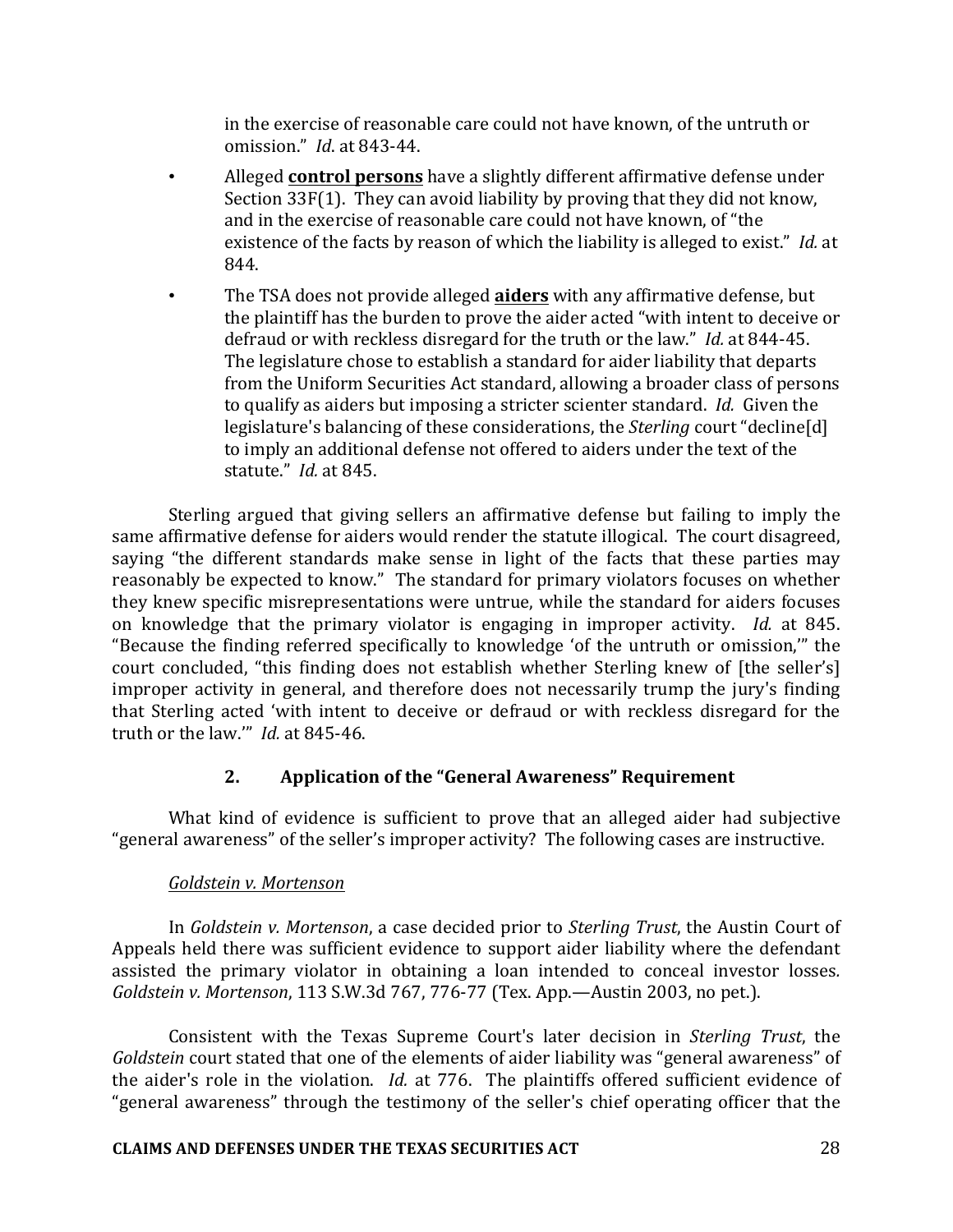defendant was explicitly told that the purpose of the loan was to conceal a gap between the actual amount in the seller's account and the balance reported to investors. *Id.* at 777. Furthermore, by arranging the loan, the defendant provided "substantial assistance" that enabled the seller to continue to operate and to delay the Texas State Securities Board's discovery of wrongdoing. *Id.* 

The *Goldstein* court also stated that the defendant's failure to conduct a minimal investigation and inquiry before assisting the seller with the loan showed "a reckless" disregard for the truth or the law." *Id*. However, the Texas Supreme Court later disagreed with this portion of *Goldstein*, stating that the general awareness standard does not allow liability to be imposed for a mere failure to investigate. *Sterling Trust Co. v. Adderley*, 168 S.W.3d 835, 841 (Tex. 2005).

#### *Sterling Trust*

After holding that "reckless disregard" requires a showing of "general awareness," the *Sterling* court found that the failure to include a requested "general awareness" instruction in the jury charge was harmful error, even though the jury question tracked the language of Section 33F. *Id.* at 842-43.

The primary violator in *Sterling* was an investment advisor, Cornelius, who encouraged the plaintiffs to invest their money in a company called Avalon that offered high yield promissory notes. *Id.* at 837-38. Because many of the investors used funds from their retirement accounts to invest in Avalon, they needed a third-party to hold their investments, and Sterling Trust agreed to serve as the trustee for the invested funds. *Id.* at 838. Cornelius allegedly misrepresented the risks of the investments and the use of the investment funds. *Id.* 

The investors argued that Sterling played an essential role in the investment scheme and failed to inform the investors that too much of their net worth was held in risky investments. *Id.* The investors offered evidence that Sterling failed to comply with its own internal procedures. *Id.* at 839. They also offered evidence that Sterling was aware of commingling of investor funds, and that Sterling allowed Cornelius to unilaterally make transfers of the investors' monies into new investments. *Id.* 

The investors submitted a jury question asking whether Sterling acted with "reckless disregard for the truth or the law." The jury found against Sterling on this issue, but the Texas Supreme Court was concerned that the evidence and arguments may have led the jury to apply the wrong standard:

In this case, the jury may well have thought that "reckless disregard" could be based on evidence of Sterling's negligent handling of accounts even if Sterling had no actual knowledge of Cornelius's improprieties; the plaintiffs themselves created such a risk of misinterpretation by arguing repeatedly at trial that Sterling "either knew fully what Cornelius was doing" or "exercised reckless disregard" by ignoring internal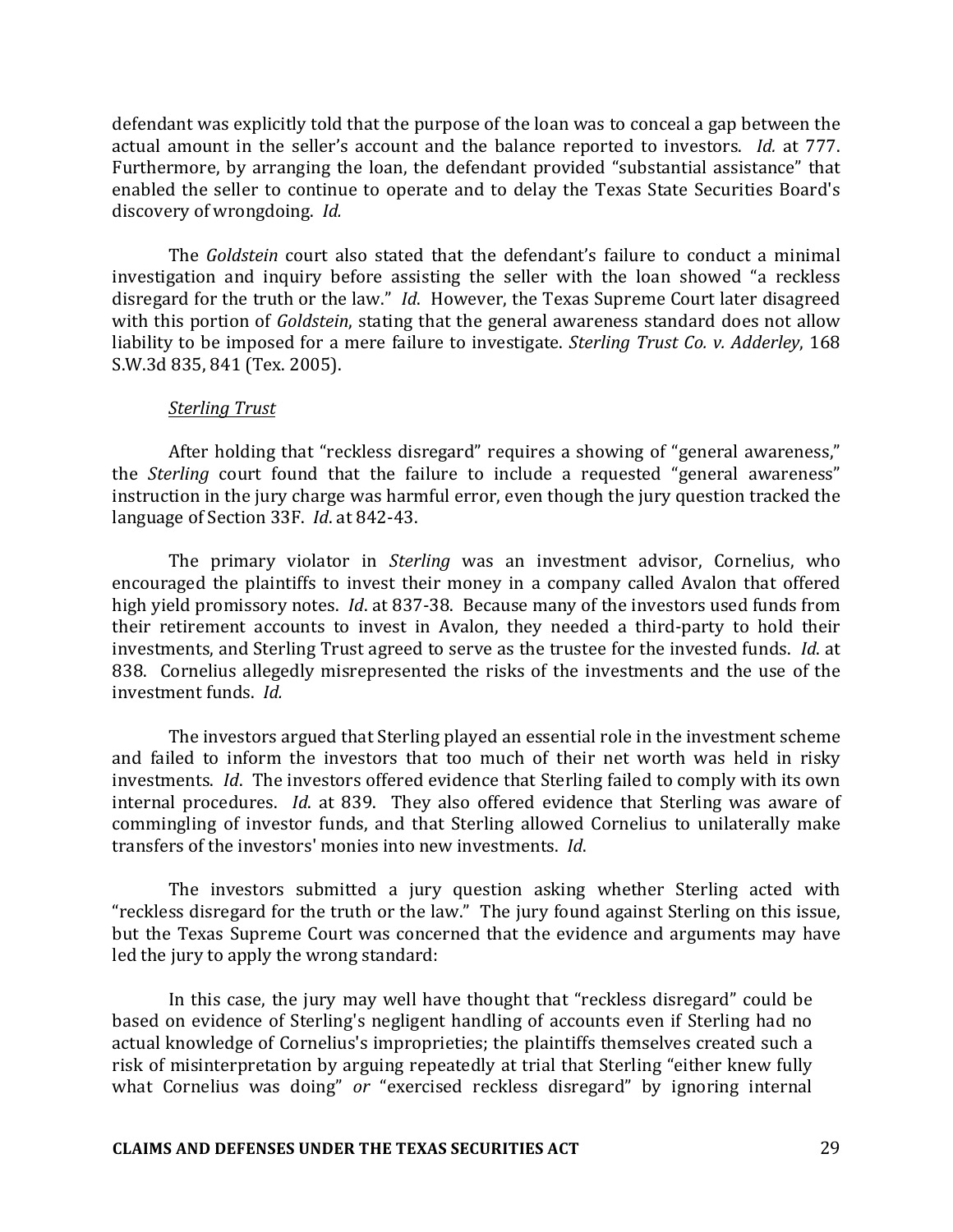procedures that would have brought Cornelius's activities to light. Ignoring internal procedures that might have alerted Sterling to Cornelius's scheme may be negligence, but it is not "reckless disregard for the truth or the law."

*Id.* at 843. Given this risk of the jury applying a lesser standard than "general awareness," the *Sterling* court held that failing to include the general awareness instruction was harmful error.

#### *Fernea v. Merrill Lynch*

The Austin Court of Appeals later applied the "general awareness" requirement in *Fernea v. Merrill Lynch Pierce Fenner & Smith, Inc.*, No. 03-09-00566-CV, 2011 WL 2769838, at \*13-15 (Tex. App.—Austin July 12, 2011) (op. on reh'g), *abated for settlement*, 2011 WL 4424491. The court held that Merrill Lynch's knowledge that one of its employees had decided to sell his interest in two companies he owned was insufficient to establish that Merrill Lynch had general awareness of a *violation*, *i.e.* the sale of unregistered securities. *Id.* at \*14. The court noted that there was no evidence that Merrill Lynch had knowledge of the specific transaction with the plaintiff. *Id*.

#### *Highland Capital v. Ryder Scott*

The First Court of Appeals applied *Sterling Trust's* "general awareness" standard in *Highland Capital Mgmt., L.P. v. Ryder Scott Co.,* 402 S.W.3d 719, 735 (Tex. App.—Houston [1st Dist.] Dec. 6, 2012, no pet. h.] (opinion on r'hng). The plaintiffs in *Highland Capital* invested in an oil and gas exploration company in reliance on allegedly inflated proven oil reserve estimates. *Id.* at 723-24. They claimed that Chesapeake Energy perpetuated the misrepresentations regarding the reserve estimates by loaning the seller money to continue its operations. *Id.* at 725. Chesapeake moved for summary judgment on the ground that it did not have "general awareness" of its role in the alleged primary violations because it was not aware that the reserve estimates were inflated. *Id.* at 733-34. The plaintiffs offered evidence that Chesapeake conducted its own due diligence review of the reserve reports, along with expert testimony that any competent professional engineer who reviewed the reports would have known the reserves were over-estimated. *Id.* at 737-38.

The *Highland Capital* court held this evidence was insufficient. It only showed "what a competent professional engineer *should have known* from reviewing the reserve reports," not "what Chesapeake Energy's engineering staff in fact actually knew." *Id.* at 738 (original emphasis). "At best," the court said, the expert testimony "raised a fact question whether Chesapeake Energy's engineers were negligent in their due diligence review of the reserve reports." *Id.* Citing *Sterling Trust*, the court held that evidence that the defendant "should" have known" does not satisfy the scienter requirement for aider liability under Section 33F. *Id.* at 738-39.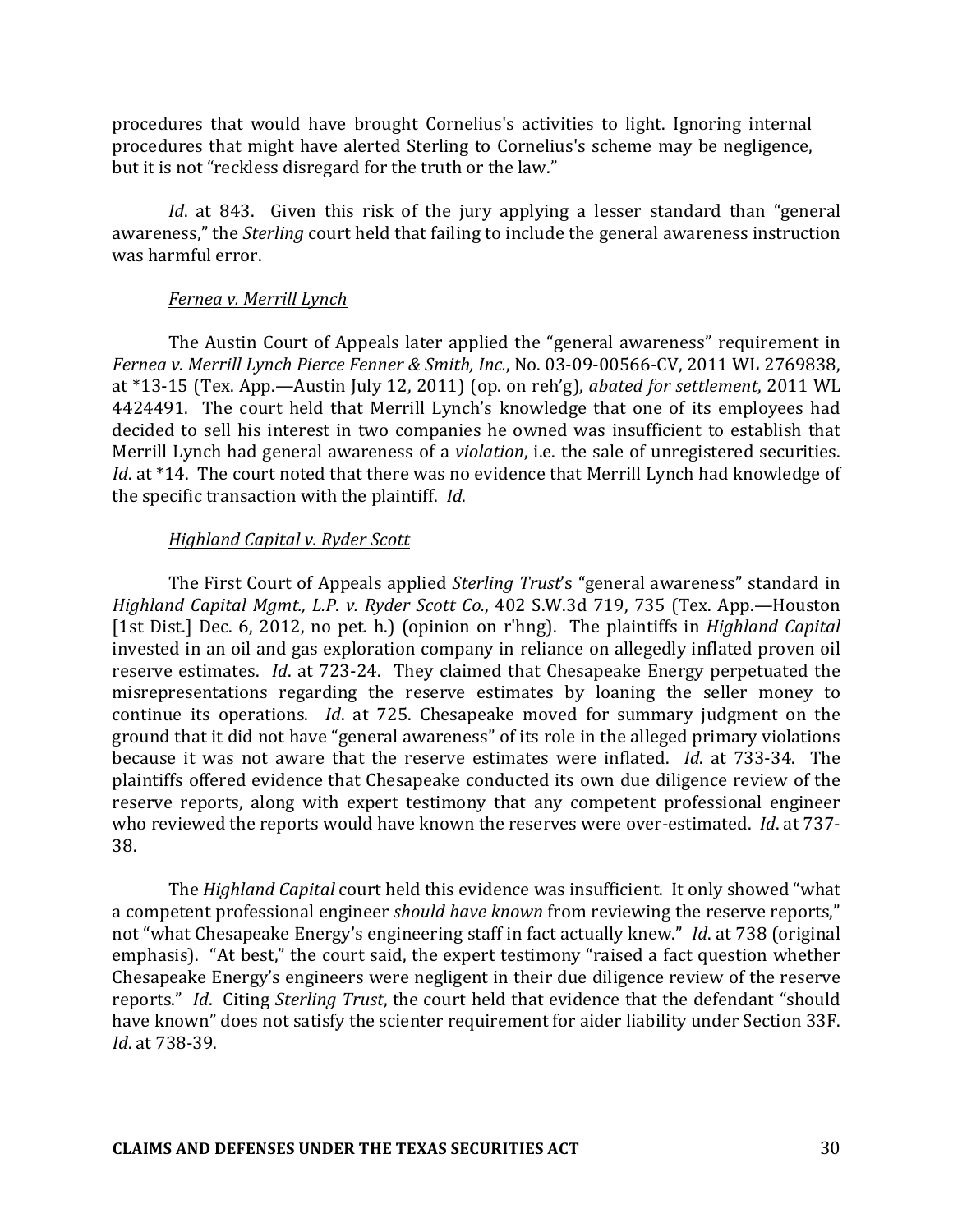#### *Darocy v. Abildtrup*

In contrast to *Fernea* and *Merrill Lynch*, there was sufficient evidence of "general awareness" in *Darocy v. Abildtrup*, 345 S.W.3d 129, 139 (Tex. App.—Dallas 2011, no pet.). The issuer was an oil and gas venture that sold unregistered securities to investors promising returns of 400% or more, and there was testimony that the officers of the venture used investor funds to pay for extravagant non-business expenses such as casinos and jewelry. *Id.* at 133-35. It was undisputed that the issuer had violated the TSA, and the evidence was sufficient to support a finding that the defendant, an officer of the company with access to its bank accounts and awareness of the company's problems, had "general awareness" of his role in the violation and provided "substantial assistance" to the company. *Id.* at 139.

### **C. Was Suit Filed Within the Applicable Limitations Period?**

A secondary claim against an aider of a TSA violation is subject to the same limitations periods that would apply to the underlying primary claim. See TSA § 33H(1) and  $(2)$ . Thus, a claim for aiding a fraud violation must be filed within three years of discovery and within five years of the sale, while a claim for aiding a registration violation must be filed within three years of the sale.

The three-year discovery rule for fraud claims can be problematic for material aider claims, because the clock may start ticking before the buyer knows the extent of the alleged aider's involvement.

This was an issue in *Baxter v. Gardere Wynne Sewell LLP*, 182 S.W.3d 460, 461-62 (Tex. App.—Dallas 2006, pet. denied). Investors brought TSA claims against a law firm based on its representation of a failed investment advisor, alleging that the law firm helped the advisor "get away with" violating Texas securities laws. The law firm moved for summary judgment based on the three-year statute of limitations. *Id.* at 462-63. The investors argued that the limitations period did not begin to run until they knew or should have known of *the law firm's* involvement in causing their injury, regardless of when they learned of the primary actor's misconduct. *Id.* at 463. But the court held that the threeyear period began to run when the investors learned of *their injury*, regardless of when they learned of the law firm's involvement. *Id.* at 463-64.

The *Baxter* court reasoned that "the Texas Supreme Court has clearly stated that the discovery rule delays accrual of a cause of action until the plaintiff knew or should have known of their *injury*, not the identity of the wrongdoer." *Id.* Further, the court emphasized that the language of the TSA's discovery rule refers to "discovery of the untruth or omission." Since it was undisputed that the investors learned of the investment advisor's alleged untruth or omission more than three years before filing suit, it made no difference when they learned of the law firm's role. *Id.* at 463-64. The court also said the investors could have discovered the law firm's existence and role through "minimal investigation." *Id.* at 464.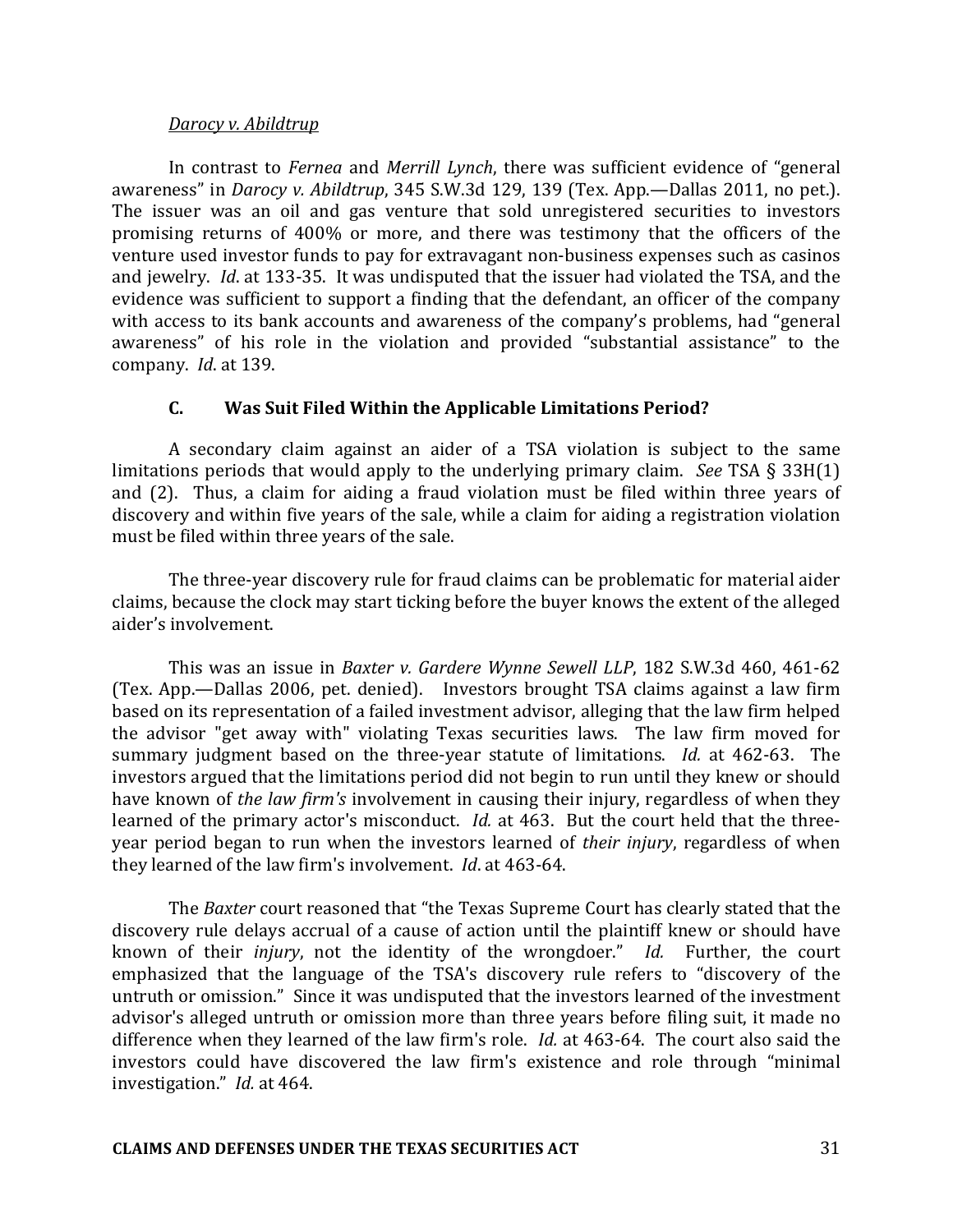#### **VI. SECONDARY LIABILITY: "CONTROL PERSON"**

As discussed below, both the TSA and federal law provide for control person liability, but in both cases the standard for such liability is unsettled.

#### A. *"***Control Person" Liability Under the TSA**

"Control person" liability is the other type of secondary liability provided for in the TSA. Section 33F(1) provides: "A person who directly or indirectly controls a seller, buyer, or issuer of a security is liable under Section 33A, 33B, or 33C jointly and severally with the seller, buver, or issuer, and to the same extent as if he were the seller, buver, or issuer." While control person liability requires an underlying primary violation, the plaintiff is not necessarily required to join the primary violator as a party to the suit against the alleged control person. See Summers v. WellTech, Inc., 935 S.W.2d 228, 231 (Tex. App.-Houston [1st Dist.] 1996, no writ].

In contrast to aider liability, which requires the plaintiff to prove scienter, control person liability does not require the plaintiff to prove any intent, knowledge, or recklessness of the defendant. However, the statute provides an affirmative defense to alleged control persons. A control person is not liable if he "sustains the burden of proof that he did not know, and in the exercise of reasonable care could not have known, of the existence of the facts by reason of which the liability is alleged to exist." TSA  $\S$  33F(1); *Sterling Trust Co. v. Adderley*, 168 S.W.3d 835, 844 (Tex. 2005).

Note that control person liability, like aider liability, does not supersede common law principles of vicarious liability. See 1977 Comment ("§ 33F is not intended to supersede the common law liability of a principal for an agent's acts within the scope of authority"). Thus, an employer could be liable for an employee's primary violation both under *respondeat superior* and as a "control person" under the statute.

The TSA does not define what kind of "control" is required to hold a defendant liable as a control person, but the 1977 Comment notes that "[d]epending on the circumstances, a control person might include an employer, an officer or director, a large shareholder, a parent company, and a management company." TSA § 33F cmt. See also Busse v. Pacific *Cattle Feeding Fund No. 1, Ltd.*, 896 S.W.2d 807, 815 (Tex. App.—Texarkana 1995, writ denied) (stating categorically that major shareholders and directors are control persons); *but see Texas Capital Secs. Mgmt., Inc. v. Sandefer*, 80 S.W.3d 260, 268 n.3 (Tex. App.— Texarkana 2002, no pet.) (stating that *Busse* did not really mean that all major shareholders and directors are necessarily control persons).

In *Frank v. Bear, Stearns*, the court cited the 1997 Comment and stated that "control" under Section 33F is defined in the same terms as under federal securities law: "the possession, direct or indirect, of the power to direct or cause the direction of the management or policies of a person, whether through the ownership of voting securities,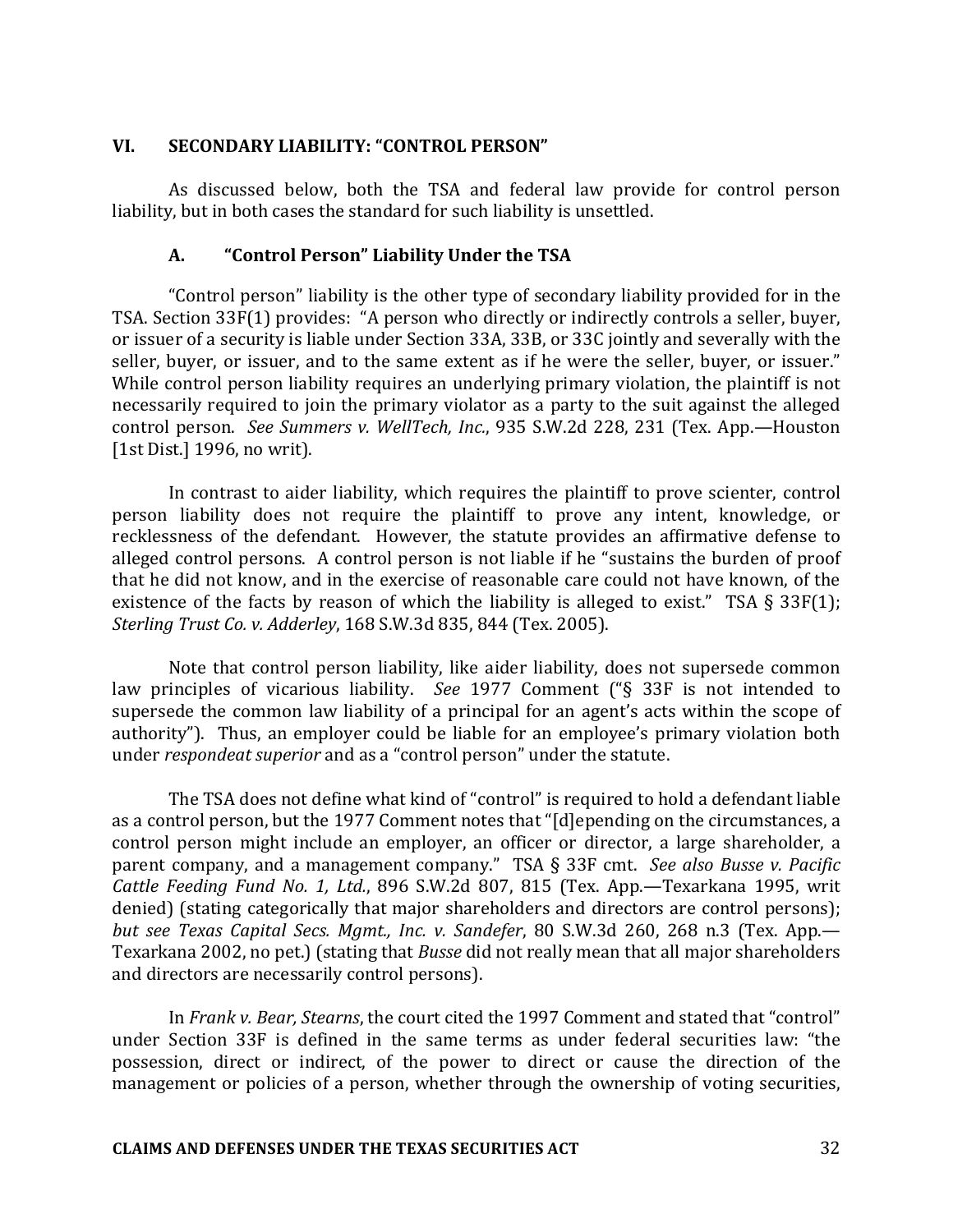by contract, or otherwise." *Frank v. Bear, Stearns & Co.*, 11 S.W.3d 380, 384 (Tex. App.— Houston [14th Dist.] 2000, pet. denied). Frank adopted a two-prong test for control person liability. *Id.*; *Darocy v. Abildtrup*, 345 S.W.3d 129, 137 (Tex. App.—Dallas 2011, no pet.).

Two divergent standards have emerged in Texas Courts of Appeals:

(1) Under the *Frank* standard, the plaintiff must prove that the defendant (a) exercised control over the operations of the corporation in general and (b) had the power to control the specific transaction or activity upon which the primary violation is predicated. Frank v. Bear, Stearns & Co., 11 S.W.3d 380, 384 (Tex. App.—Houston [14th Dist.] 2000, pet. denied).

(2) Under the *Sandefer* standard, the plaintiff must prove the defendant (1) "had actual power or influence over the controlled person" and (2) "induced or participated in the alleged violation." *Texas Capital Secs. Mgmt., Inc. v. Sandefer*, 80 S.W.3d 260, 268 (Tex. App.—Texarkana 2002, no pet.).

Both standards are taken from federal securities law, but they rely on different federal cases. See Frank, 11 S.W.3d at 384 (citing *Abbott v. Equity Group Inc.*, 2 F.3d 613, 620 (5th Cir. 1993)); *Sandefer*, 80 S.W.3d at 268 (citing *Dennis v. Gen. Imaging, Inc.*, 918 F.2d 496, 509 (5th Cir. 1990)).

The *Sandefer* standard sets a higher bar than *Frank* because it requires the plaintiff to prove actual participation in the primary violation, while the *Frank* standard only requires proof that the defendant had the *power* to control the primary violation. Arguably, the *Frank* standard is more consistent with the structure of Section 33, because Sandefer's requirement that the control person participate in the violation seems to render control person somewhat redundant of aider liability.

But the Texas Supreme Court has not yet addressed this split in authority, and the Pattern Jury Charge Committee expressed no opinion about the proper definition of a control person because of the "uncertainty in the law." TEXAS PATTERN JURY CHARGES PJC 105.16, cmt. on definition of "control person" (2010 ed.).

In *Barnes v. SWS Financial Services, Inc.*, 97 S.W.3d 759 (Tex. App.—Dallas 2003, no pet.), the Dallas Court of Appeals adopted the less stringent *Frank* standard for control person liability. The court considered and rejected the test for "control person" liability followed in *Sandefer*, which requires proof that the defendant "induced or participated in the alleged violation." *Id.* at 763 (citing *Sandefer*, 80 S.W.2d at 268). The *Barnes* court reasoned that the *Sandefer* test for "control person" was based on a Fifth Circuit case that had since been disapproved, and that the *Sandefer* test improperly shifted the burden of proof to the plaintiff to show that the defendant participated in the particular violation. *Id.* 

Instead, the court adopted the *Frank* test for control person liability: a defendant is a control person if it  $(1)$  exercised control over the operations of the corporation in general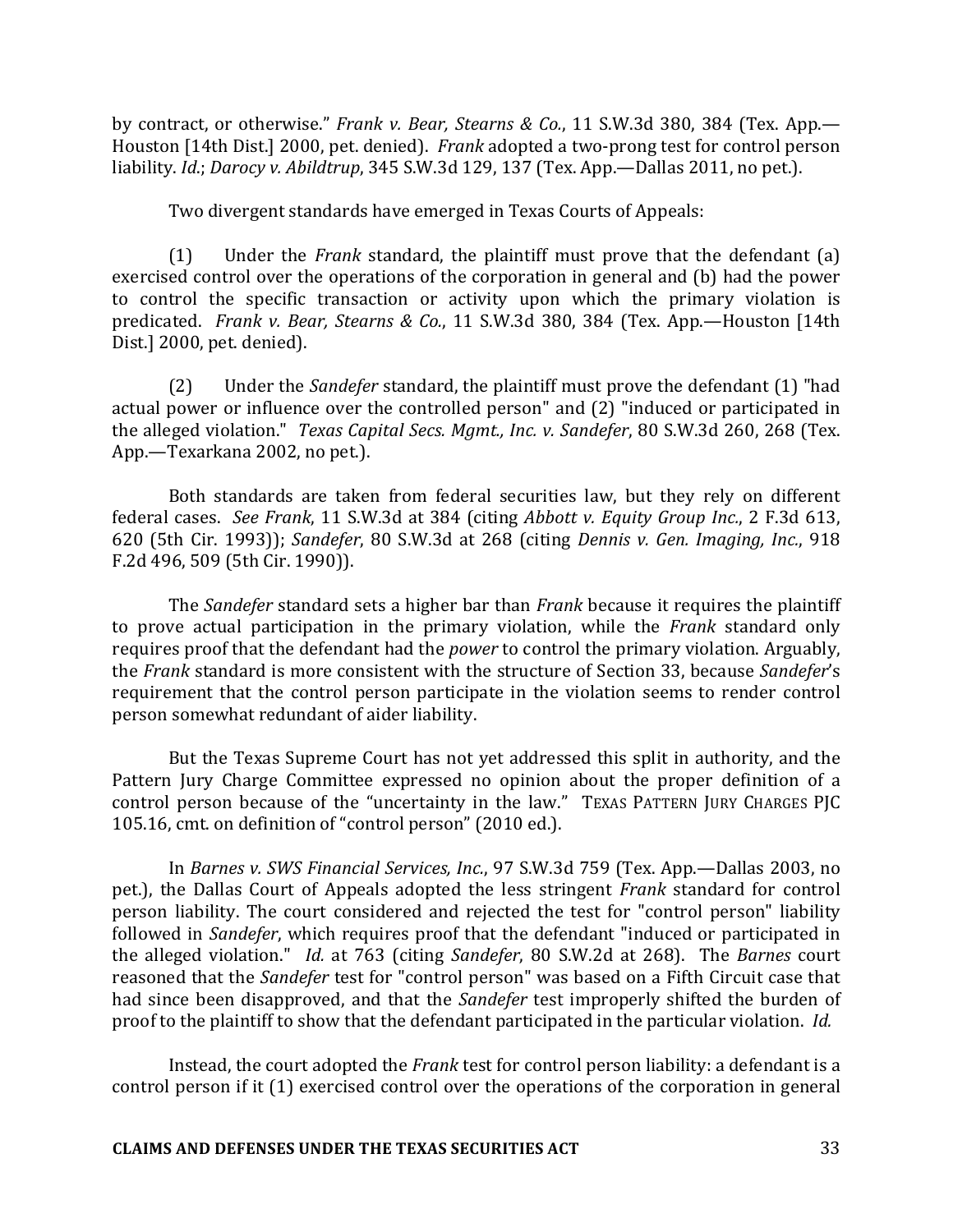and  $(2)$  had the power to control the specific transaction or activity upon which the primary violation is predicated. *Id.* at 764 (citing *Frank*, 11 S.W.3d at 384).

In *Fernea*, the Austin Court of Appeals cited *Barnes* and *Frank* and stated that the plaintiff must prove that the control person " $(1)$  had actual power or influence over the controlled person, and (2) had the power to control or influence the specific transaction or activity that gave rise to the underlying violation." *Fernea v. Merrill Lynch Pierce Fenner & Smith, Inc.*, No. 03-09-00566-CV, 2011 WL 2769838, at \*13-15 (Tex. App.—Austin July 12, 2011) (op. on reh'g), *abated for settlement*, 2011 WL 4424491.

While the *Fernea* formulation blends language from *Frank* and *Sandefer*, in effect it is closer to *Frank* because it does not require the plaintiff to prove the defendant induced or participated in the alleged violation. The *Fernea* court held that Merrill Lynch's lack of knowledge and participation in the sale of securities to the plaintiff did not conclusively establish that Merrill Lynch lacked the *power* to control or influence the specific transaction. *Id.* at \*16-18.

### **B.** Comparison to "Control Person" Liability Under Federal Law

As previously mentioned, federal securities law also imposes joint and several liability for any person who controls any other person found liable under the 1933 Act or the 1934 Act. 15 U.S.C. § 77o (1933 Act); 15 U.S.C. § 78t (1934 Act). Like Section 33F(1) of the TSA, control person liability under federal securities law requires a primary violation by the controlled person. 15 U.S.C. § 77o; 15 U.S.C. § 78t.

The alleged control person has an affirmative defense under federal securities law: there is no liability if he  $(1)$  "had no knowledge of or reasonable ground to believe in the existence of the facts by reason of which the liability of the controlled person is alleged to exist" (under the 1933 Act); or  $(2)$  "acted in good faith and did not directly or indirectly induce the act or acts constituting the violation or cause of action" (under the 1934 Act). 15 U.S.C. § 77o; 15 U.S.C. § 78t.

There is a split among the circuits as to whether the plaintiff must show that the alleged control person actually exercised control over the primary violator's general affairs, or rather, merely need show that the control person had the *power* to exercise such control. *See Maher v. Durango Metals, Inc.,* 144 F.3d 1302, 1306 n.8 (10th Cir. 1998) (and cases cited and discussed therein). In the Fifth Circuit, the prevailing view is consistent with the *Frank* approach discussed above: It is sufficient for the defendant to have the power to control the primary violator or to influence corporate policy; actual exercise of that control or participation in the alleged violation is not required. Abbott v. Equity Group, Inc., 2 F.3d 613, 619-20 (5th Cir. 1993); *G.A. Thompson & Co. v. Partridge*, 636 F.2d 945, 957-58 (5th Cir. 1981). On the other hand, the Fifth Circuit not been entirely consistent on this issue. *See Dennis v. Gen. Imaging, Inc.*, 918 F.2d 496, 509 (5th Cir. 1990) (citing *G.A. Thompson* but holding that plaintiff must prove control person had actual power or influence over the controlled person and induced or participated in the alleged violation).

#### **CLAIMS AND DEFENSES UNDER THE TEXAS SECURITIES ACT** 34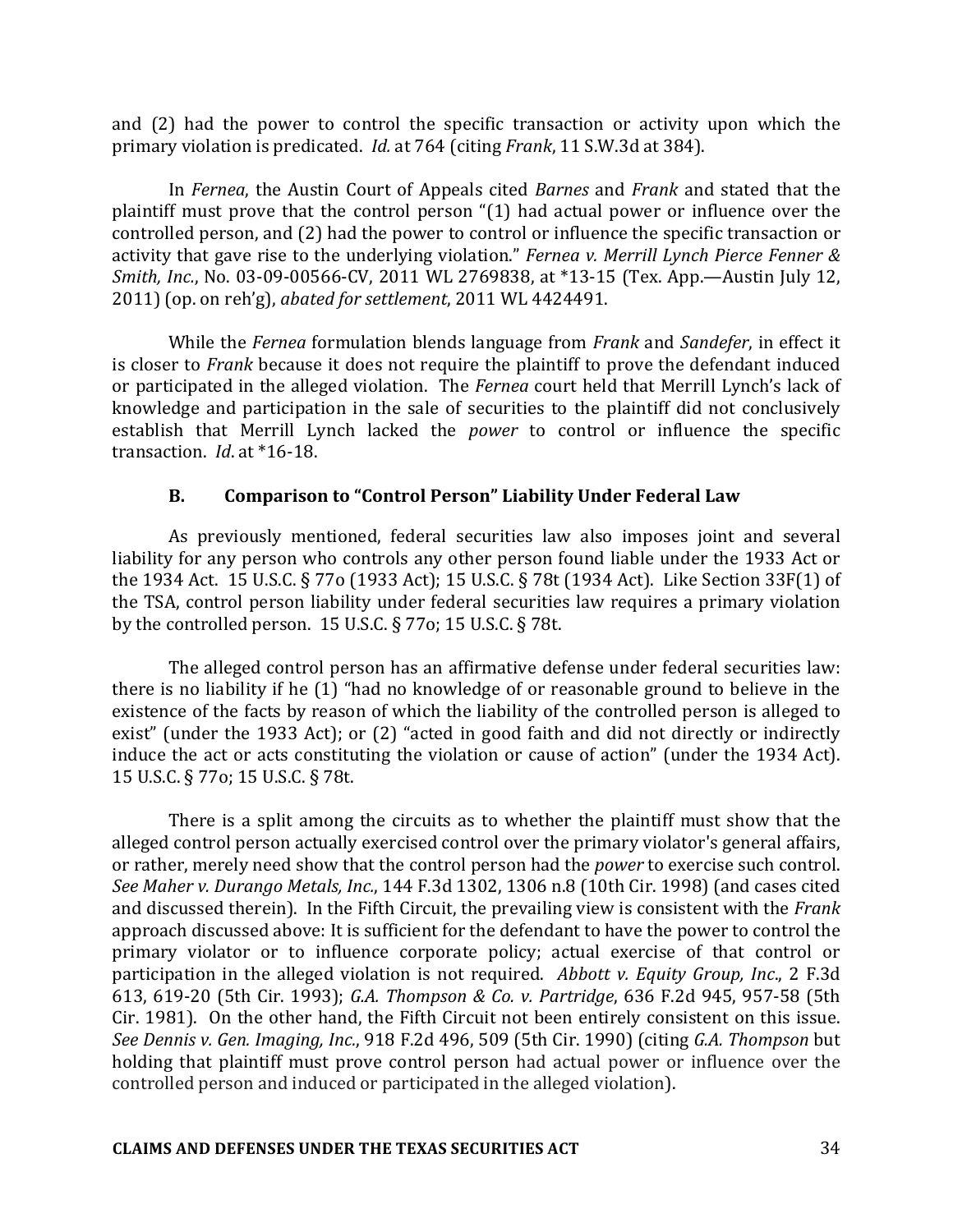#### **VII. REMEDIES**

If the plaintiff proves a primary or secondary violation of the TSA and the defendant fails to prove an applicable affirmative defense, what remedies are available? Section 33A allows the plaintiff to sue "either at law or in equity for rescission, or for damages if the buyer no longer owns the security." Section 33D further provides for remedies of **rescission, damages, costs, and reasonable attorney's fees.** Note that sub-sections  $33D(1)$ -(4) specifically define the measures of damages for both rescission and damages as to both buyers and sellers. Also note that attorney's fees are recoverable only "if the court finds that the recovery would be equitable in the circumstances."

Similar remedies are available under federal securities law, which allows a plaintiff to sue either at law or in equity, in any court of competent jurisdiction, seeking rescission, damages, costs and/or reasonable attorneys' fees. *See, e.g.*, 15 U.S.C.A. § 77l; 15 U.S.C.A. §  $77k(e)$ ; 15 U.S.C.A. §  $78r(a)$ .

#### VIII. DO COMMON LAW DEFENSES APPLY TO THE TEXAS SECURITIES ACT?

It is open to debate whether a TSA claim is subject to common law defenses such as waiver, estoppel, ratification, and unclean hands. Texas courts have tended to hold that common law defenses do *not* apply to TSA claims. See *Aegis Ins. Holding Co. v. Gaiser*, No. 04-05-00938-CV, 2007 WL 906328, at \*5 (Tex. App.—San Antonio Mar. 28, 2007, pet. denied) (mem. op.) (rejecting argument that investors' breach of warranty constituted finding of "unclean hands" barring remedy of rescission); *Duperier v. Texas State Bank*, 28 S.W.3d 740, 753 (Tex. App.—Corpus Christi 2000, pet. dism'd by agr.) (common law defense of ratification does not apply to a TSA claim unless the subsequent conduct can be interpreted as a settlement). Also note that there is a specific anti-waiver provision in Section 33L of the TSA: "A condition, stipulation, or provision binding a buyer or seller of a security  $\ldots$  to waive compliance with a provision of this Act or a rule or order or requirement hereunder is void."

The applicability of common law defenses to alleged federal securities law violations is no clearer. In the Fifth Circuit case *Stephenson v. Paine Webber Jackson & Curtis, Inc.*, 839 F.2d 1095, 1098, 1099 n.11 ( $5<sup>th</sup>$  Cir. 1988), the court sidestepped the issue of whether previously-recognized common law defenses to Rule 10b-5 claims were still applicable, holding on an alternative ground that the plaintiff's claim was precluded. Securities commentators generally note that courts are increasingly reluctant to permit common law defenses to lessen the deterrent value of the securities laws. Further, with respect to the defense of waiver in particular, the federal securities laws contain a similar anti-waiver provision as that contained in the TSA: "Any condition, stipulation, or provision binding any person acquiring any security to waive compliance with any provision of this subchapter or of the rules and regulations of the Commission shall be void." 15 U.S.C.A.  $\S$ 77n. *See also* 15 U.S.C.A. § 78cc(a).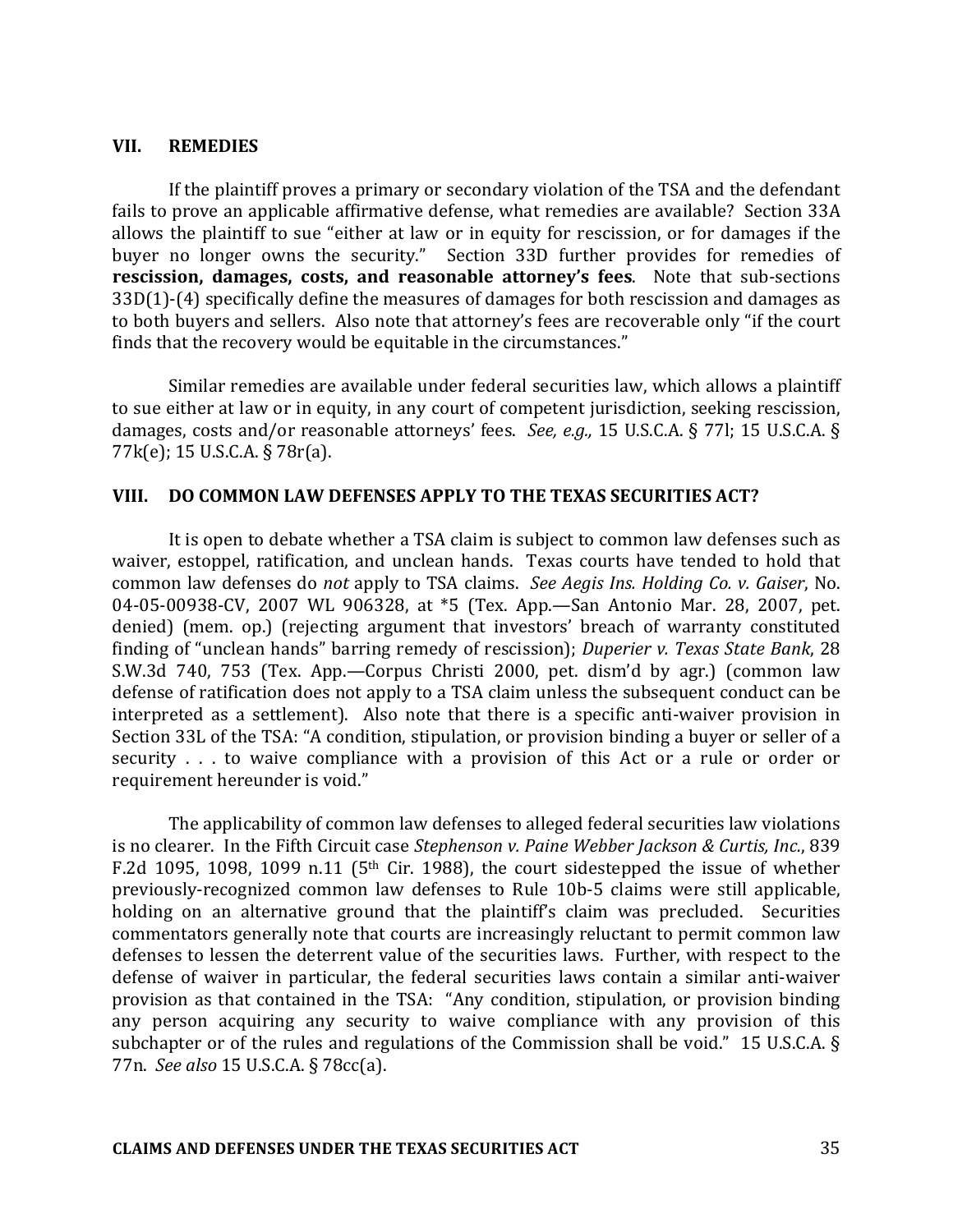#### **IX. CHOICE OF LAW IN TEXAS SECURITIES ACT CASES**

Many TSA cases involve transactions that cross state lines or international borders, so choice of law is often an important issue. Some courts have held that the TSA applies when any act in the selling process occurs in Texas, while others have applied modern choice of law principles to determine which state's securities laws should apply.

### **A. Cases Applying the "Most Significant Relationship" Standard**

In *Greenberg Traurig*, the court held that the TSA did not apply where the conduct alleged to have caused the plaintiffs' injuries occurred outside of Texas and the defendant had no direct dealings with the Texas plaintiffs. *Greenberg Traurig of New York, P.C. v. Moody*, 161 S.W.3d 56, 74-76 (Tex. App.—Houston [14th Dist.] 2004, no pet.). The plaintiffs were Texas residents who invested in a Delaware company with its headquarters in Pennsylvania. *Id.* at 63. Greenberg Traurig, a national law firm based in New York, represented the company. *Id.* The investors claimed the law firm assisted management in defrauding the investors by failing to disclose numerous facts concerning the inability to make an initial public offering. *Id.* at 67. The jury found Greenberg Traurig liable for primary and secondary violations of the TSA, *Id.* at 67-68, but the law firm argued that the TSA did not apply because New York law governed all of the investors' fraud-based claims. *Id.* at 69.

Applying the "most significant relationship" test to determine which state's law to apply to the fraud-based claims, the court focused primarily on where the allegedly wrongful conduct occurred, reasoning that "when evaluating fraud-based claims to determine governing law, the principal focus is where the conduct occurred." *Id.* at 72. The court also emphasized the distinction between the alleged misconduct of the company and its principals, with whom the investors had personal contact and direct dealings, and the alleged misconduct of the law firm, with whom the investors had no contact and no direct dealings. "This important distinction greatly impacts the conflict-of-laws analysis," the court said. *Id.* 

To the extent the law firm made any misrepresentations, it made them from its offices in New York, and its representations were not directed to Texas. In short, "whatever Greenberg Traurig did, it did in New York." *Id.* at 73. Some of the significant events occurred outside New York, but those events occurred in Pennsylvania, not in Texas. *Id.* Since the law firm's conduct occurred in New York and not in Texas, the court found that New York had a stronger interest in applying its own securities statutes and regulatory policies. *Id.* at 73-74.

Furthermore, since the law firm had no dealings with the Texas investors, "considerations of fairness and protection of the reasonable expectations of the parties point to the application of New York law." *Id.* at 74. In addition, because the lawyers were not licensed to practice law in Texas, New York's strong interest in regulating the conduct of its lawyers outweighed any interest Texas might have. *Id.* at 75.

#### **CLAIMS AND DEFENSES UNDER THE TEXAS SECURITIES ACT** 36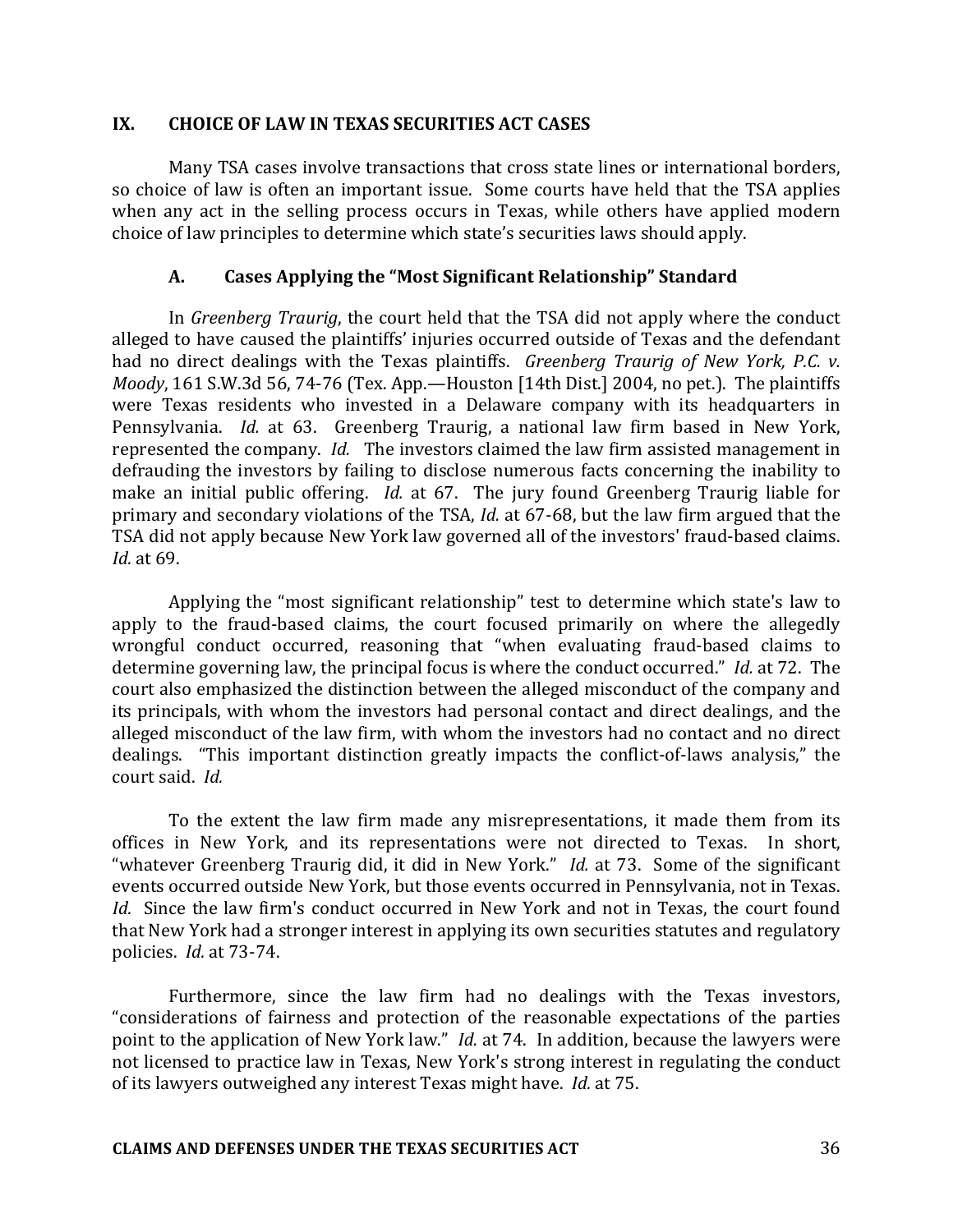"While it is arguable that Texas has some relationship to the transactions at issue," the court reasoned, "it does not have the dominant or most significant relationship necessary to displace the law of New York." *Id.* Accordingly, the court held that New York law, not the Texas Securities Act, governed the investors' fraud-based claims. *Id.* at 75-76.

In *Grant Thornton LLP v. Suntrust Bank*, 133 S.W.3d 342, 361 (Tex. App.—Dallas 2004, pet. dism'd w.o.j.), the court applied the same "most significant relationship" test but reached the opposite result based on different facts. The court held that the TSA applied to all members of a class of investors, including non-Texas residents, where the issuer's headquarters was in Texas, the defendant accounting firm performed its audit in Texas, the registration statement with the alleged misrepresentations was prepared in Texas, and some of the class members were Texas residents. *Id.* 

# **B. Cases Applying the "Act in the Selling Process" Standard**

In contrast to the "most significant relationship" analysis in *Greenberg Traurig* and *Grant Thornton*, the federal district court in the *Enron* securities litigation relied on Texas cases that apply the TSA when any act in the selling process occurs in Texas. *In re Enron Corp. Secs., Deriv. & ERISA Litig.,* 235 F. Supp. 2d 549, 691 (S.D. Tex. 2002)

In the *Enron* case, the Washington State Investment Board sued various defendants under the TSA based on their involvement in sales of certain Enron notes. *Id.* at 565. The defendants moved to dismiss the Board's claim under Section 33 of the TSA "for lack of a nexus between the sales of the securities and the State of Texas, i.e., an allegation that the sales occurred in Texas." In response, the plaintiff argued that the alleged misconduct, including false statements to sell Enron debt, "occurred in and/or emanated from Texas in substantial part," justifying application of the TSA.

The court denied the motion to dismiss, agreeing with the plaintiff that it "does not have to show that the sale of the securities was primarily linked to Texas because the statute applies if any act in the selling process of securities covered by the Act occurs in Texas." *Id.* at 691 (citing Rio Grande Oil Vo. v. State, 539 S.W.2d 917, 921-22 (Tex. Civ. App.—Houston [1st Dist.] 1976, writ ref'd n.r.e.), and *Texas Capital Secs., Inc. v. Sandefer*, 58 S.W.3d 760, 776 (Tex. App.—Houston [1st Dist.] 2001, pet. denied)).

# **X. FEDERAL PREEMPTION AND REMOVAL OF CLASS ACTIONS**

For various reasons discussed above, many investors will be better off pursuing claims under the Texas Securities Act than filing federal securities law claims. But plaintiffs beware: many *class actions* asserting state law securities claims will be barred by federal law.

Given the advantages of the Texas Securities Act and state court procedure, plaintiffs' lawyers who want to file class actions will naturally want to consider whether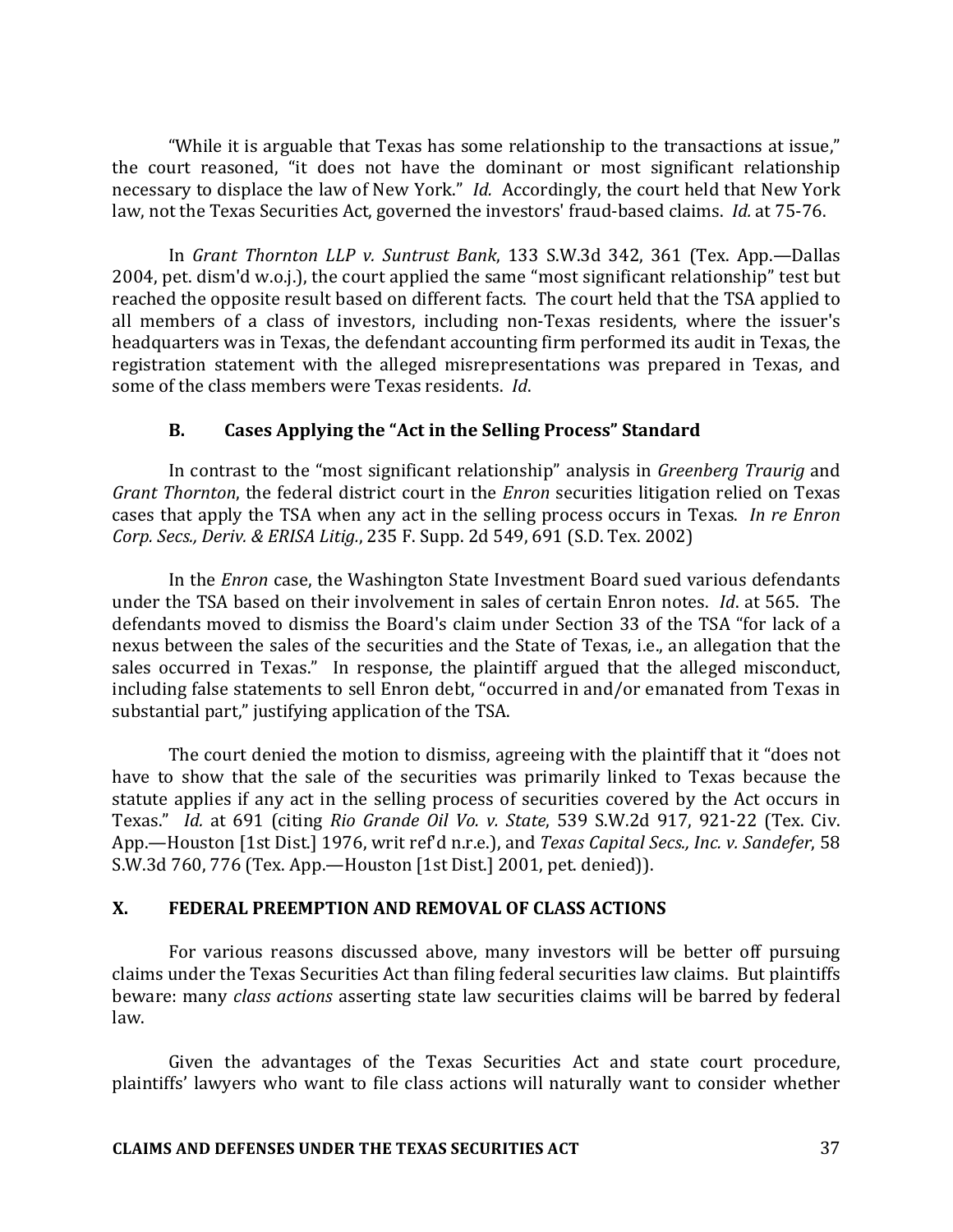they can bring class actions premised on alleged violations of the TSA. After Congress passed the Private Securities Litigation Reform Act (PSLRA) in 1995, some plaintiffs tried to avoid its heightened pleading requirements by pursuing securities fraud class actions in state court. In 1998, Congress enacted the Securities Litigation Uniform Standards Act (SLUSA) in an effort to curb this practice. SLUSA has been interpreted broadly, so as not to "undercut the effectiveness" of the PSLRA. Merrill Lynch, Pierce, Fenner & Smith, Inc. v. *Dabit*, 547 U.S. 71, 86 (2006).

While SLUSA is sometimes called a preemption provision, it does not actually preempt any state law causes of action. Rather, it precludes the plaintiff from using the class action device to pursue certain claims. *Dabit*, 547 U.S. at 87.

SLUSA has several key provisions to consider. SLUSA requires dismissal of a private party's claim (1) involving a "covered class action" that is (2) based on state statutory or common law and (3) alleges "a misrepresentation or omission of a material fact in connection with the purchase or sale of a covered security," or "that the defendant used or employed any manipulative or deceptive device or contrivance in connection with the purchase or sale of a covered security." 15 U.S.C.A. § 78bb(f)(1); *Dabit*, 547 U.S. at 83.

If a suit pending in state court meets all three of these provisions, then it is removable to federal court so that the federal court may dismiss the action. 15 U.S.C.A.  $\S$ 78bb(f)(2). 

# **A. "Covered Class Action"**

A "covered class action" includes any single action in which damages are sought on behalf of more than 50 people or prospective class members, and questions of law or fact common to those persons or prospective class members (without reference to issues of individualized reliance on an alleged misstatement or omission) predominate over any questions affecting only individual persons or members. 15 U.S.C.A. § 78bb(f)(5)(B); *Dabit*, 547 U.S. at 83 n.8. 

This definition encompasses not only traditional class actions, but also mass actions and any group of consolidated or joined lawsuits proceeding as a single action for any purpose on behalf of more than 50 persons. *Demings v. Nationwide Life Ins. Co.*, 593 F.3d 486, 493-94 (6<sup>th</sup> Cir. 2010).

The definition is interpreted broadly. Courts have deemed series of cases filed by the same plaintiffs' counsel, on behalf of plaintiff groups that each number less than 50 persons but collectively exceed 50 persons, as a "covered class action," if the cases have been consolidated or are proceeding as a single action—either before removal, in state court, or after removal, in federal court. *In re Enron Corp. Secs.*, 535 F.3d 325, 341-42 (5<sup>th</sup> Cir. 2008).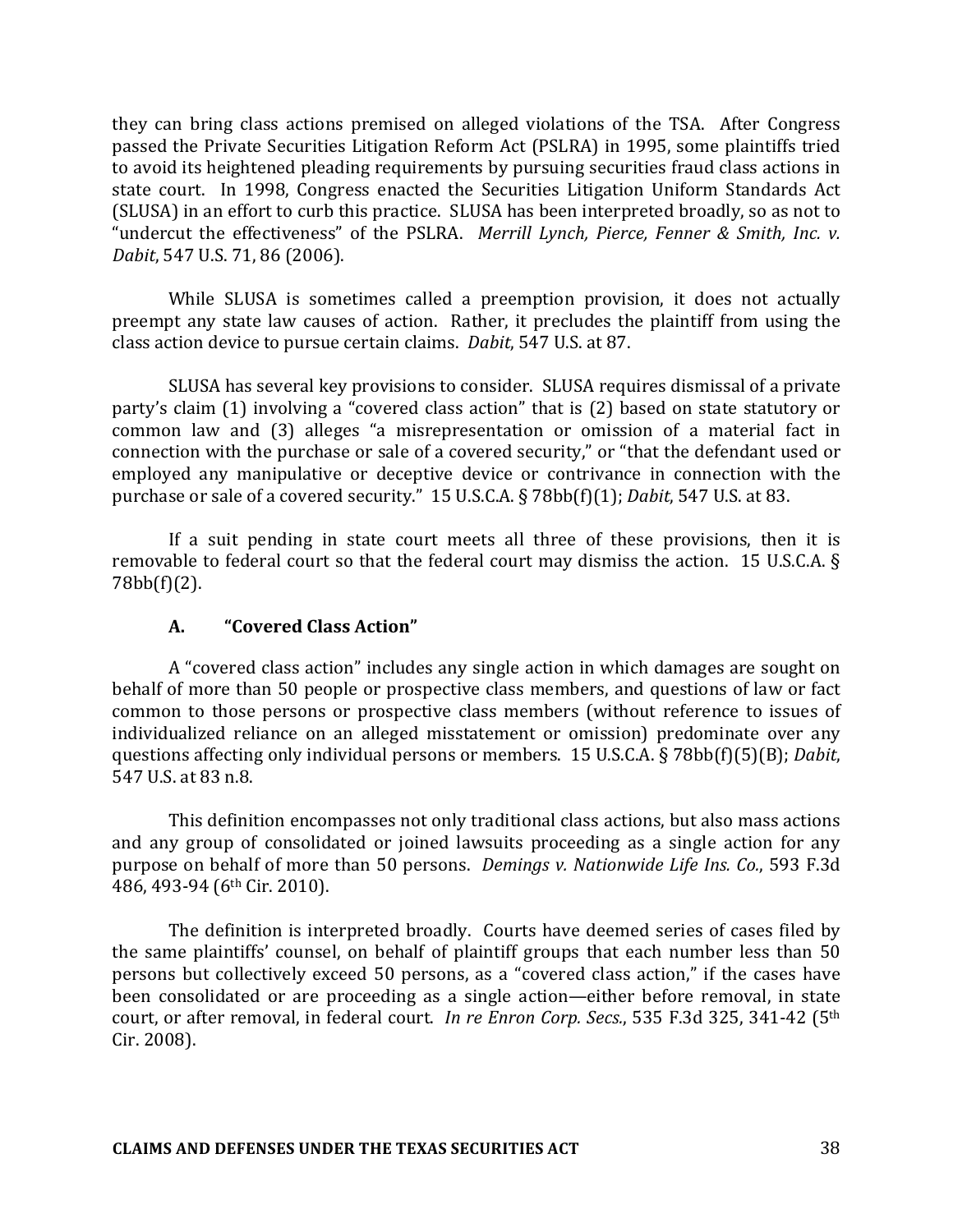# **B. State Law Claim**

It will be evident from the pleading itself whether the plaintiff's claim is based on state statutory or common law.

# **C.** Alleged Fraud "in Connection With" the Purchase or Sale of a "Covered **Security"**

This provision is where much of the legal wrangling lies, in particular with respect to whether the plaintiff has alleged fraud or misrepresentation and, if so, whether the fraud or misappropriation is alleged "in connection with" the purchase or sale of a covered security.<sup>6</sup>

# **1. Alleged Fraud/ Misrepresentation**

In determining whether the plaintiff's allegations sound in fraud, courts will look bevond the words and labels actually used in the complaint, to see "whether the complaint covers the prohibited theories, no matter what words are used (or disclaimed) in explaining them." *Segal v. Fifth Third Bank, N.A.*, 581 F.3d 305, 311 (6<sup>th</sup> Cir. 2009) (citations omitted). See also Miller v. Nationwide Ins. Co., 391 F.3d 698, 702 (5<sup>th</sup> Cir. 2004) ("preemption hinges on the content of the allegations-not on the label affixed to the cause of action").

With respect to allegations of misrepresentation, omission, manipulative act or deceptive practice in connection with buying or selling securities, it is necessary only that these types of allegations be included in the complaint; it is not necessary for these allegations to be material to the asserted claims, or "essential legal elements" of the claims. *Rowinski v. Salomon Smith Barney Inc.*, 398 F.3d 294, 300 (3d Cir. 2005); *see also Segal*, 581 F.3d at 311-12. This means that even extraneous allegations of misrepresentations are sufficient to cause dismissal of a complaint under SLUSA.

A plaintiff should be mindful of the import of her allegations in this regard from the beginning. A plaintiff cannot "unring the bell" and avoid the preclusive effect of SLUSA by deleting misrepresentation-type allegations from her complaint, if the end effect nonetheless leaves the "covered concepts" in place. *Segal*, 581 F.3d at 310-11.

# **2. "In Connection With" Purchase or Sale**

For SLUSA to apply, there must be an allegation that the alleged fraud was "in connection with" the sale or purchase of covered securities. When the plaintiff claims that a class of investors purchased a company's stock based on fraudulent representations made by the company to the public, then the representations are clearly "in connection"

<u>.</u>

 $6$  Of note, while SLUSA expressly refers to allegations made in connection with the "purchase or sale" of a covered security, the statute has been interpreted to apply as well to *holders* of a covered security. *Dabit*, 547 U.S. at 87-89.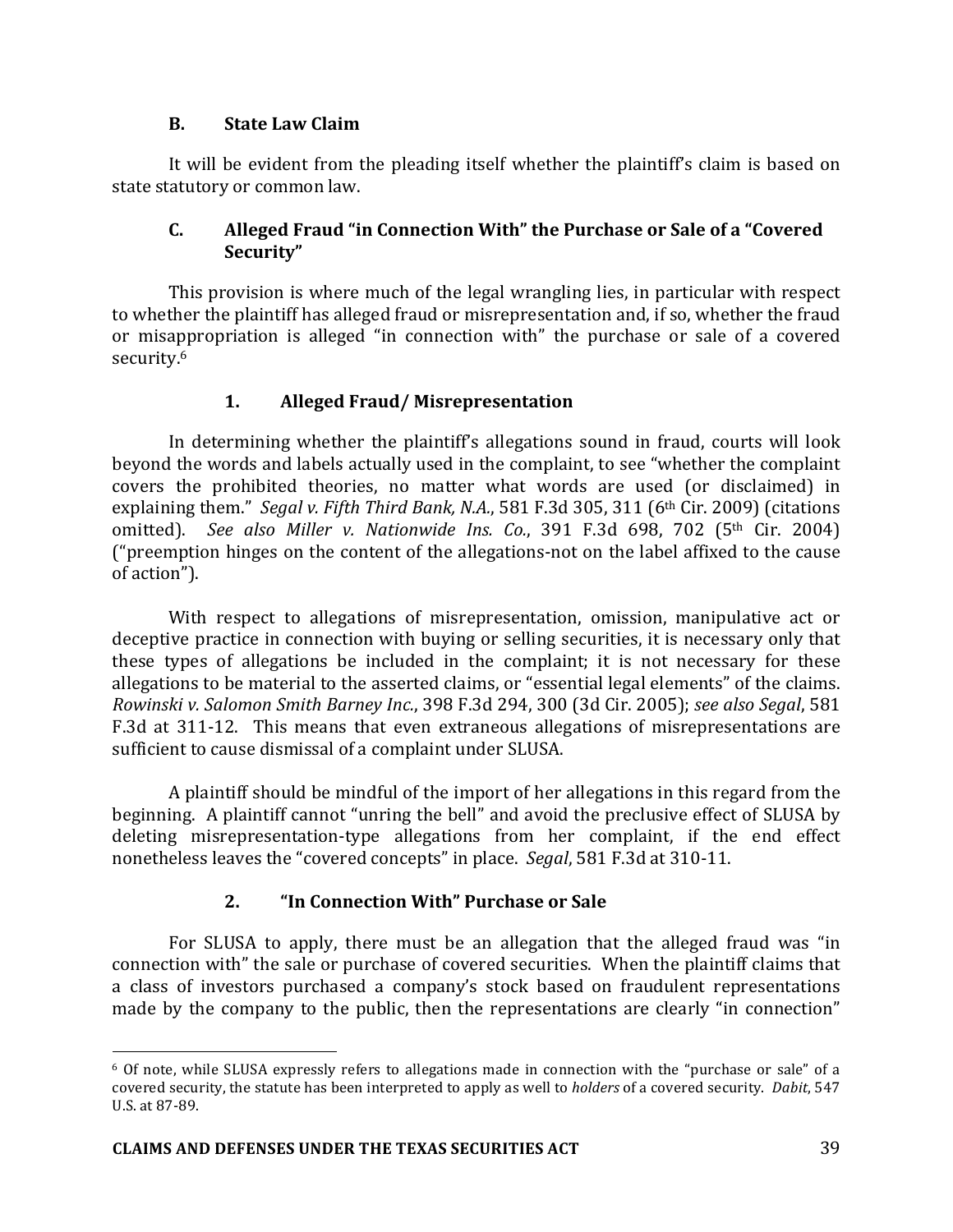with the purchase, and the SLUSA bar applies (assuming the other elements). But application of the "in connection with" requirement becomes more difficult in less typical situations, such as Ponzi scheme cases where a company misrepresents what it is actually doing with the investors' money.

In *Chadbourne & Parke LLP v. Troice*, 134 S. Ct. 1058, 1066 (2014), a case arriving from the multibillion dollar investment fraud perpetrated by Allen Stanford, the Supreme Court construed SLUSA's "in connection with" language in favor of plaintiffs, holding that it requires more than just a misrepresentation that is tangentially related to the purchase or sale of securities. "A fraudulent misrepresentation or omission is not made 'in connection with' such a 'purchase or sale of a covered security," the Court said, "unless it is material to a decision by one or more individuals (other than the fraudster) to buy or to sell a 'covered security."" *Id.* 

Under the *Chadbourne* interpretation of "in connection with," SLUSA will typically not bar a class action where the plaintiffs do not allege that they bought or sold (or attempted to buy or sell) a covered security. For example, in *Chadbourne* the plaintiffs alleged that they purchased certificates of deposit from the Stanford International Bank that were supposed to be backed by the bank's ownership of highly marketable covered securities. *Id.* at 1065. These allegations did not trigger SLUSA because the plaintiffs did not allege that Stanford's misrepresentations caused the plaintiffs to decide to purchase (or attempt to purchase) the covered securities. "At most," the Court said, "the complaints allege misrepresentations about the *Bank's* ownership of covered securities—fraudulent assurances that the Bank owned, or would own, or would use the victims' money to buy for *itself* share of covered securities." *Id.* at 1071.

# **3.** Of a "Covered Security"

SLUSA defines a "covered security" as a security that satisfies the standards for a covered security as set forth in paragraphs  $(1)$  or  $(2)$  of section 18(b) of the Securities Act of 1933 [15 U.S.C.A. § 77r(b)] at the time during which the alleged misrepresentation, omission, or manipulative or deceptive conduct occurred. A "covered security" does not include any debt security exempt from registration under the Securities Act of 1933 [15] U.S.C.A.  $\S 771$ , *et seq.*]. 15 U.S.C.A.  $\S 78bb(f)(5)(E)$ . This means that a "covered security" is a security issued by a registered investment company or traded on a national exchange. 15 U.S.C.A. § 77r(b)(1)-(2); *see also Dabit*, 547 U.S. at 83 (a "covered security" is "traded nationally and listed on a regulated national exchange").

# **4. Does an Exception to SLUSA Apply?**

SLUSA does contain tailored exceptions to its preclusion mandate. Perhaps most significantly, there is a limited savings clause, known as the Delaware carve-out, which reserves to the state court "actions brought by shareholders against their own corporations in connection with extraordinary corporate transactions requiring shareholder approval... ." *Madden*, 576 F.3d at 971. 

# **CLAIMS AND DEFENSES UNDER THE TEXAS SECURITIES ACT 40**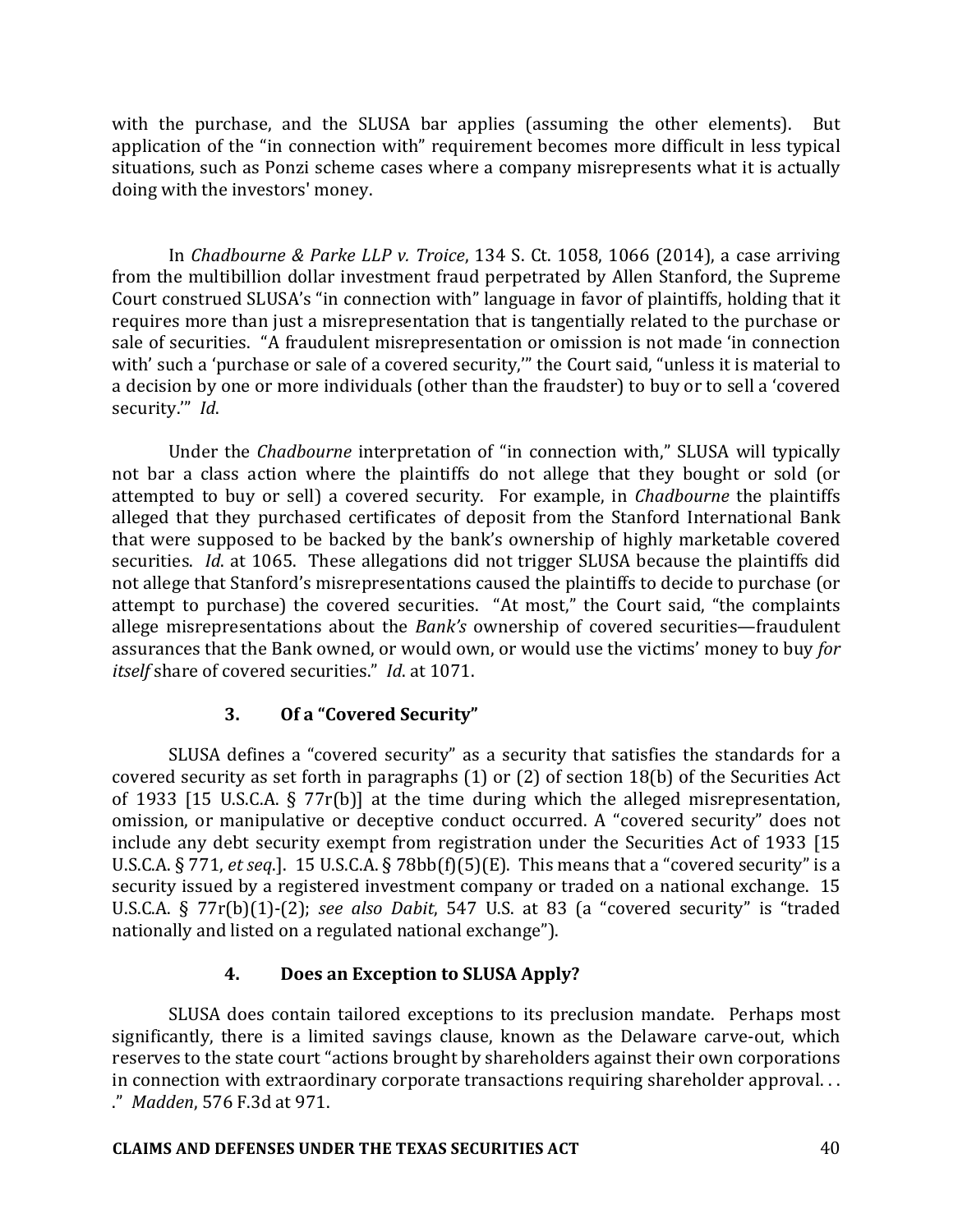Under this carve-out, a "covered class action" may be brought under the law of the state of the issuer's incorporation, if it  $(1)$  involves purchase or sale of securities by the issuer or an affiliate, "exclusively" from or to holders of equity securities of the issuer; or (2) involves communications regarding the sale of an issuer's securities or that are made by or on behalf of the issuer or an affiliate to holders of equity securities of the issuer, and concern decisions of those holders with respect to voting their securities, acting in response to a tender or exchange offer, or exercising dissenters' or appraisal rights. *Id.* See also Malone v. Brincat, 722 A.2d 5, 13 n.42 (Del. 1998) (citing S. Rep. No. 105-182, at 11-12 (May 4, 1998)).

This carve-out applies to claims made in connection with stock buy-backs, rights offerings, corporate reorganizations, mergers and other corporate transactions requiring shareholder approval, tender offers and freeze-outs. This carve-out does not apply to the sale of securities on the open market. *G.F. Thomas Invs., L.P. v. Cleco Corp.*, 317 F. Supp. 2d 673, 682-83 (W.D. La. 2004), *aff'd*, 123 F. App'x 155 (5<sup>th</sup> Cir. 2005). Courts, in determining whether a SLUSA carve-out applies to the claims asserted, will interpret the exception to SLUSA narrowly. *Demings*, 593 F.3d at 492.

Other exceptions include actions brought by more than 50 named plaintiffs that are state agencies or state pension plans; actions under contracts between issuers and indenture trustees; and derivative actions brought by shareholders on behalf of a corporation. 15 U.S.C.A. §§ 78bb(f)(3)(A)-(C), (f)(5)(C). State jurisdiction also is preserved over state agency enforcement proceedings.  $15$  U.S.C.A. § 78bb(f)(4).

Plaintiffs evaluating the applicability of SLUSA may look to the Delaware carve-out and other exceptions as a means to pursue state law class actions. And in any event, SLUSA does nothing to deny an individual plaintiff, or any group of less than 50 plaintiffs, the right to enforce state law claims.

# **D. Overall Effect of SLUSA**

The main lesson of SLUSA is that plaintiffs' lawyers should not get *too* excited about the availability of the Texas Securities Act as an alternative to federal law. While the TSA has some clear benefits to plaintiffs, most *class actions* based on the sale of stock in public companies must still be filed under federal law. TSA claims will be most useful in cases involving privately held companies or individual claims by fewer than 50 investors. On the other hand, the Supreme Court's decision in *Chadbourne* shows that some types of class actions—such as claims based on Ponzi schemes that misrepresent what is actually being done with the plaintiffs' money—may be able to avoid getting ensnared in SLUSA's net.

# **XI. SELECTED PROCEDURAL ISSUES IN TEXAS SECURITIES LITIGATION**

When plaintiffs evaluate what type of securities claim to file and where to file it, there are important procedural differences between state and federal court to consider.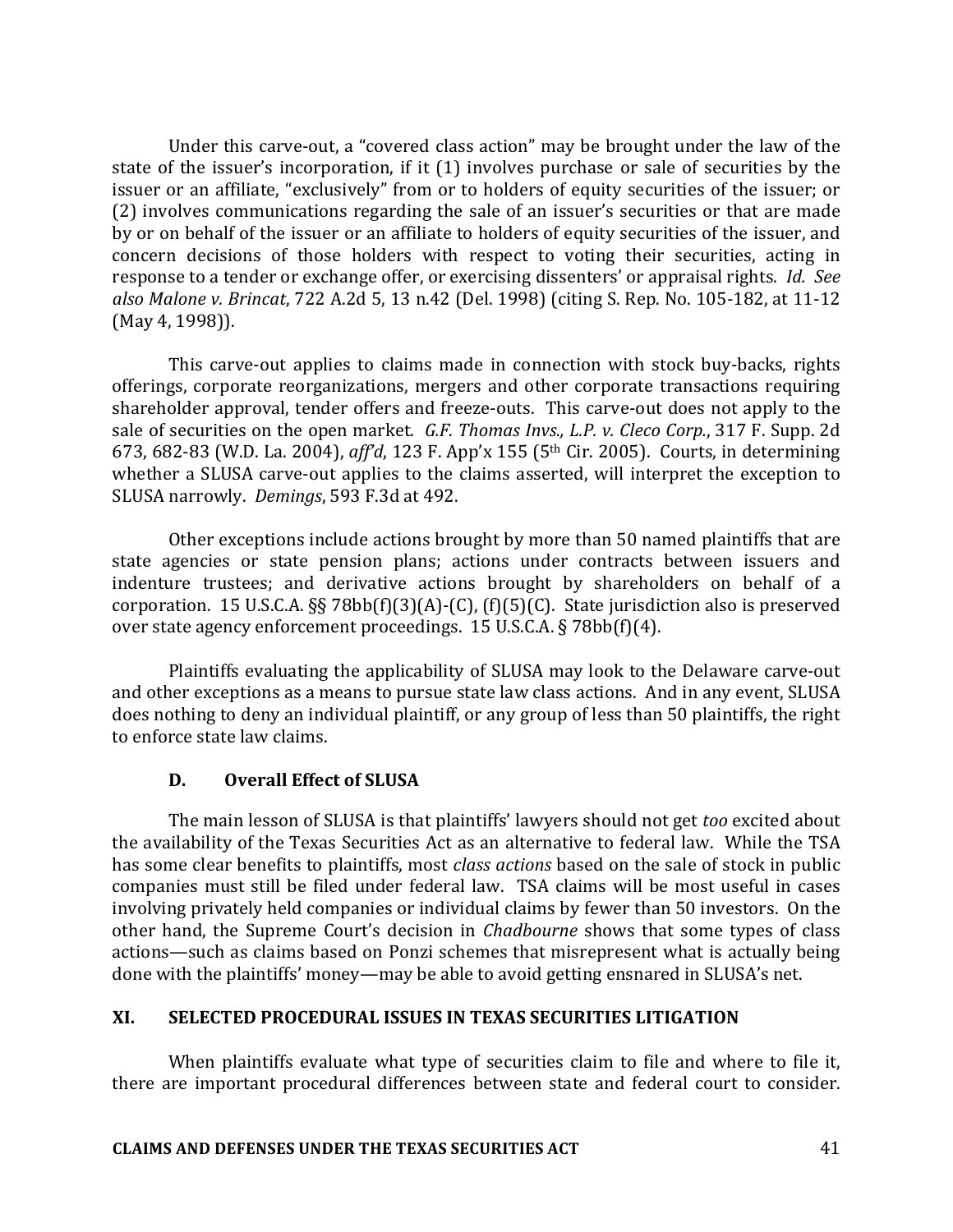Defendants will sometimes need to evaluate whether to remove a case involving Texas Securities Act claims to federal court. As discussed below, federal court gives defendants the significant advantages of heightened pleading standards and the availability of a motion to dismiss. On the other hand, if the plaintiff expects personal jurisdiction to be contested, state court has some advantages.

# **A. Pleading Standards**

It is more difficult to plead a securities fraud claim in federal court than in Texas state court. There are three main reasons: (1) the **PSLRA** establishes heightened pleading standards for federal Rule 10b-5 claims; (2) Rule 9(b) requires pleading fraud with particularity in federal court; and (3) federal courts must now follow the *Twombly/Iqbal* heightened pleading standard in all cases. In contrast, Texas courts still allow traditional "notice pleading," there is no Texas equivalent to Federal Rule 9(b), Texas has no heightened pleading requirements for Texas Securities Act claims.

# 1. **PSLRA Heightened Pleading Standards**

Scienter is an essential element of a claim under Section  $10(b)$  of the 1934 Act and Rule 10b-5. See Tuchman v. DSC Comms. Corp., 14 F.3d 1061, 1067 (5th Cir. 1994). In 1995, Congress passed the Private Securities Litigation Reform Act (PSLRA), which establishes heightened pleading requirements for 10b-5 claims. First, it requires pleading specific facts to establish a "strong inference" of scienter:

In any private action arising under this chapter in which the plaintiff may recover money damages on proof that the defendant acted with a particular state of mind, the complaint shall, with respect to each act or omission alleged to violate this chapter, state with particularity facts giving rise to a strong inference that the defendant acted with the required state of mind.

15 U.S.C.  $\S 78u-4(b)(2)$  (emphasis added).

The Fifth Circuit has held that the PSLRA does not alter the *substantive* standard for scienter but merely raises the bar for how scienter must be pled. Nathenson v. Zonagen Inc., 267 F.3d 400, 408 (5th Cir. 2001). Furthermore, the PSLRA does not mandate any particular method of establishing a strong inference of scienter. *Id.* at 411. Circumstantial evidence can support a strong inference of scienter, and allegations of motive and opportunity can be relevant to scienter, but merely pleading motive and opportunity is usually insufficient to establish the required "strong inference." *Id* at 410-412.

The PSLRA also codified a heightened standard for pleading misrepresentations or omissions with particularity:

In any private action arising under this chapter  $\dots$  the complaint shall specify each statement alleged to have been misleading, the reason or reasons why the statement is misleading, and, if an allegation regarding the statement or omission is

#### **CLAIMS AND DEFENSES UNDER THE TEXAS SECURITIES ACT** 42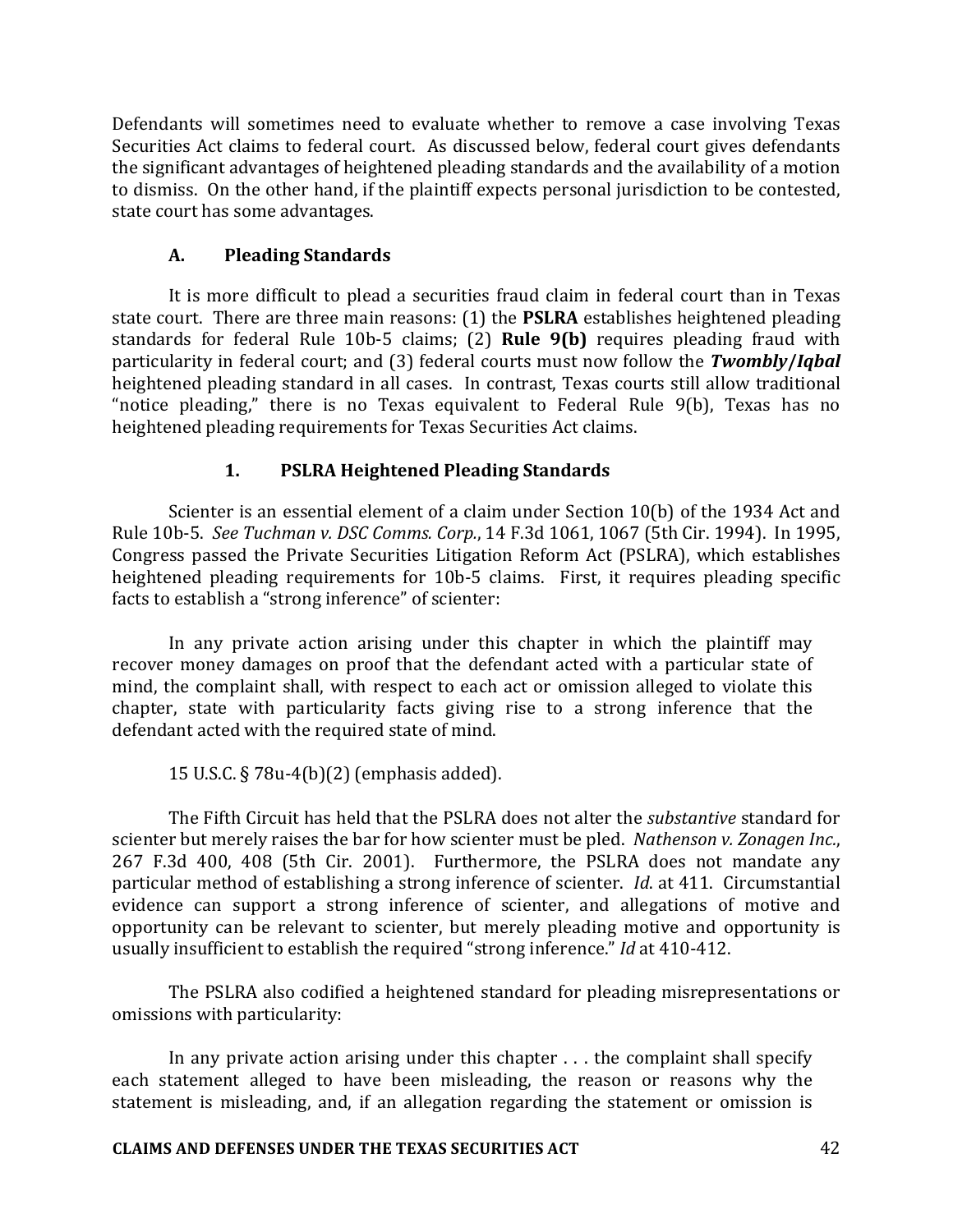made on information and belief, the complaint shall state with particularity all facts upon which that belief is formed.

15 U.S.C.  $\S$  78u-4(b)(2). This provision, at a minimum, incorporates the standard for pleading fraud with particularity under Federal Rule of Civil Procedure 9(b) (discussed below). *Nathenson*, 267 F.3d at 412.

The Texas Securities Act, in contrast, has no special pleading requirements.

# **2. Rule 9(b)**

Federal Rule of Civil Procedure 9(b) requires pleading fraud with "particularity." The Fifth Circuit construes Rule  $9(b)$  as requiring the plaintiff "to specify the statements contended to be fraudulent, identify the speaker, state when and where the statements were made, and explain why the statements were fraudulent." Nathenson, 267 F.3d at 412. Even aside from the heightened pleading requirements of the PSLRA, Rule 9(b) sets the bar high for pleading any kind of securities fraud in federal court. This includes fraud claims under Section 33 of the Texas Securities Act. See, e.g., Town North Bank NA v. Shay Fin. *Servs., Inc., No.* 3:11-CV-3125-L, 2014 WL 4851558, at \*30-31 (N.D. Tex. Sept. 30, 2014) (dismissing Texas Securities Act claims that were not sufficiently pled with particularity)

The Texas Rules of Civil Procedure, in contrast, have no requirement of pleading fraud with particularity. *See* TEX. R. CIV. P. 47(a) (requiring only "a short statement of the cause of action sufficient to give fair notice of the claim involved"). Defendants in Texas state court can file special exceptions asking the court to require the plaintiff to plead specific facts in support of fraud claims. But as a practical matter, the trial court has broad discretion concerning special exceptions, and many state court judges will find the defendant has an adequate opportunity to obtain such information through discovery devices such as requests for disclosure and contention interrogatories. See TEX. R. CIV. P. 194, 197.

If a plaintiff decides to pursue Rule  $10b-5$  claims under the 1934 Act, then the difference in state and federal pleading requirements becomes academic, because federal courts have exclusive jurisdiction over such claims. See 15 U.S.C. § 78aa.<sup>7</sup> But state and federal courts have concurrent jurisdiction over 1933 Act claims. See 15 U.S.C. § 77v. Thus, plaintiffs who decide to pursue Texas Securities Act claims and/or 1933 Act claims may, depending on the circumstances, have the option to pursue such claims in state court. If the Rule  $9(b)$  requirement of pleading fraud with particularity is going to be a problem for the plaintiff, state court may be a better choice. As a practical matter, the real issue is not so much what the plaintiff must plead, but whether the defendant has a way to seek dismissal of the case at the pleading stage (see section B below).

<sup>&</sup>lt;sup>7</sup> Whether a *class action* asserting 1933 Act claims would be removable under SLUSA (see section X above) is a more complicated question.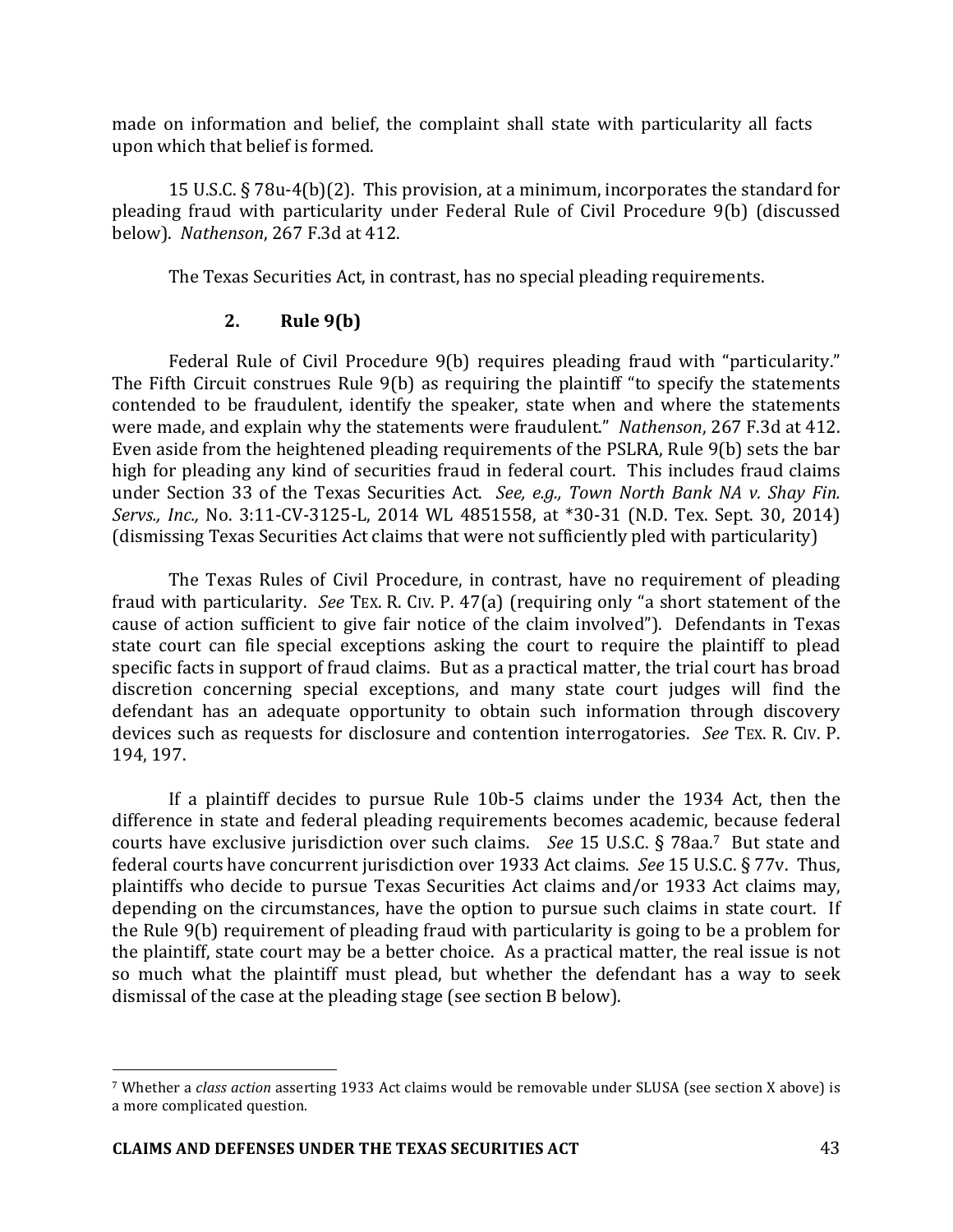#### **3.** *Twombly***/***Iqbal* **Pleading Requirements for All Federal Cases**

Even aside from the PSLRA and Rule 9(b), plaintiffs in all federal court cases must meet the heightened pleading requirements adopted by the U.S. Supreme Court in *Twombly v. Bell Atlantic Corp.*, 550 U.S. 544 (2007), and reiterated in *Ashcroft v. Iqbal*, 556 U.S. 662 (2009). *Twombly* construed the Federal Rule 8(a) requirement of "a short and plain statement of the claim showing that the pleader is entitled to relief," in order to "give the defendant fair notice of what the  $\ldots$  claim is and the grounds upon which it rests." *Twombly*, 550 U.S. at 555. Previously, plaintiffs would often plead generally and rely the principle that "a complaint should not be dismissed for failure to state a claim unless it appears beyond doubt that the plaintiff can prove no set of facts in support of his claim which would entitle him to relief." *Conley v. Gibson*, 355 U.S. 41 (1957). *Twombly* rejected this principle.

Rule  $8(a)$  does not require "detailed factual allegations" or "heightened fact pleading of specifics," *Twombly* said, but it does require "more than labels and conclusions" or a "formulaic recitation of the elements of a cause of action." *Twombly*, 550 U.S. at 555. Thus, the complaint must contain factual allegations that "raise a right to relief above the speculative level." *Id*. A "naked assertion" is insufficient; there must be "some further factual enhancement" to cross the line from "possibility" to "plausibility" of entitlement to relief. *Id*. In other words, there must be "enough facts to state a claim to relief that is plausible on its face," i.e. facts that nudge the claims "across the line from conceivable to plausible." *Id.* at 570.

In *Ashcroft v. Iqbal*, 556 U.S. 662 (2009), the Supreme Court reiterated and elaborated on the *Twombly* pleading standard. As *Iqbal* explained, *Twombly* requires more than an "unadorned, the defendant-unlawfully-harmed-me accusation." *Iqbal*, 556 U.S. at 678. The Court requires "factual content that allows the court to draw the reasonable inference that the defendant is liable for the misconduct alleged." *Id.* at 678. Thus, "[t]hreadbare recitals of the elements of a cause of action, supported by mere conclusory statements" are insufficient; there must be well-pleaded facts that permit the court to infer more than "the mere possibility of misconduct." *Id.* at 678-79.

Given the fact that securities fraud claims are already subject to the heightened pleading requirements of the PSLRA and Rule 9(b), *Twombly* and *Iqbal* may have only a marginal effect on such claims. Both Rule 9(b) and the PSLRA already require the plaintiff to plead specific facts supporting allegations of fraud, and the PSLRA also requires pleading specific facts to establish a strong inference of scienter. On the other hand, the *Twombly/Iqbal* standard may allow a defendant to attack the sufficiency of the plaintiff's pleading with respect to elements of the cause of action other than the misrepresentations and scienter, such as materiality or causation. At a minimum, *Twombly* and *Iqbal* underscore the fact that plaintiffs will typically find it easier to plead securities fraud claims in Texas state court.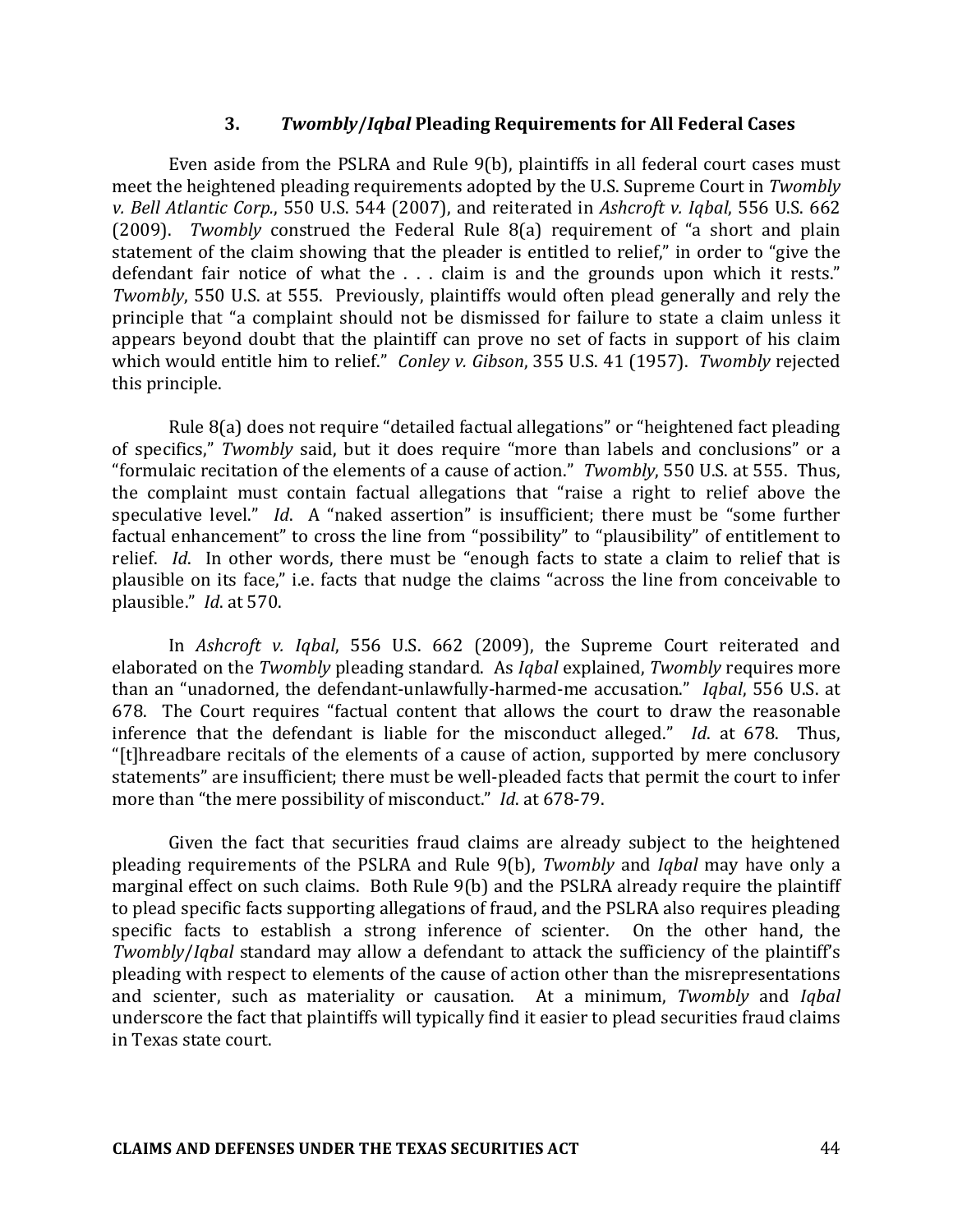#### **B. Dispositive Motions**

Lawyers from outside Texas are sometimes surprised to learn that Texas has no equivalent to a federal Rule  $12(b)(6)$  motion to dismiss for failure to state a claim. For plaintiffs asserting Texas Securities Act claims or 1933 Act claims, this is another significant advantage of Texas state court.

Given the heightened pleading requirements in federal court (discussed in Section A above), the unavailability of a motion to dismiss in Texas state courts is especially important in securities fraud cases. Defendants will rarely, if ever, be able to seek dismissal of a securities case at the pleading stage in Texas state court. Usually the defendant will have to raise legal challenges to the plaintiff's securities fraud claims through a motion for summary judgment. The practical result is that defendants will typically have to endure *at least some* discovery before they will be able to obtain a ruling on a dispositive motion.

To assert a legal challenge to a securities claim early in a Texas state court case, the best option for a defendant may be to file an early motion for summary judgment (possibly set up by some focused special exceptions) and to ask the court to either stay discovery or phase discovery so that the motion can be ruled on before the defendant incurs significant discovery costs. Plaintiffs, on the other hand, will typically want to delay such a ruling until they have had an adequate opportunity for discovery, arguing that Texas courts generally does not favor piecemeal discovery. Trial court judges have broad discretion concerning the timing and sequence of discovery, so the outcome of this kind of battle will, of course, depend heavily on the orientation of the trial court judge.

# **C. Personal Jurisdiction**

One procedural area where plaintiffs may be better off in *federal* court is personal jurisdiction. In many TSA cases, the parties must first litigate whether the defendant is subject to personal jurisdiction in Texas. The due process buzzwords for determining personal jurisdiction—minimum contacts, purposeful availment, specific vs. general jurisdiction, fair play and substantial justice, etc.—are no different in TSA cases than in other cases. But there are some recurring issues in personal jurisdiction cases involving securities claims.

In cases involving TSA claims, often the key jurisdictional issue is whether specific jurisdiction is established by a nonresident's sale of securities to a forum resident by means of misrepresentations directed to the forum resident. However, the trend in Texas state court is to hold that misrepresentations directed to a forum resident are an *insufficient* basis for specific jurisdiction, absent other evidence of purposeful contact with the forum.

Prior to 2005, it seemed generally accepted in Texas that a nonresident defendant's misrepresentation to a forum resident could be sufficient to establish specific jurisdiction in a suit asserting tort claims based on the misrepresentation. *See, e.g., Ahadi v. Ahadi*, 61 S.W.3d 714, 720 (Tex. App.—Corpus Christi 2001, pet. denied); *Shapolsky v. Brewton*, 56 S.W.3d 120, 134 (Tex. App.—Houston [14th Dist.] 2001, pet. denied); Mem'l Hosp. Sys. v.

#### **CLAIMS AND DEFENSES UNDER THE TEXAS SECURITIES ACT 45**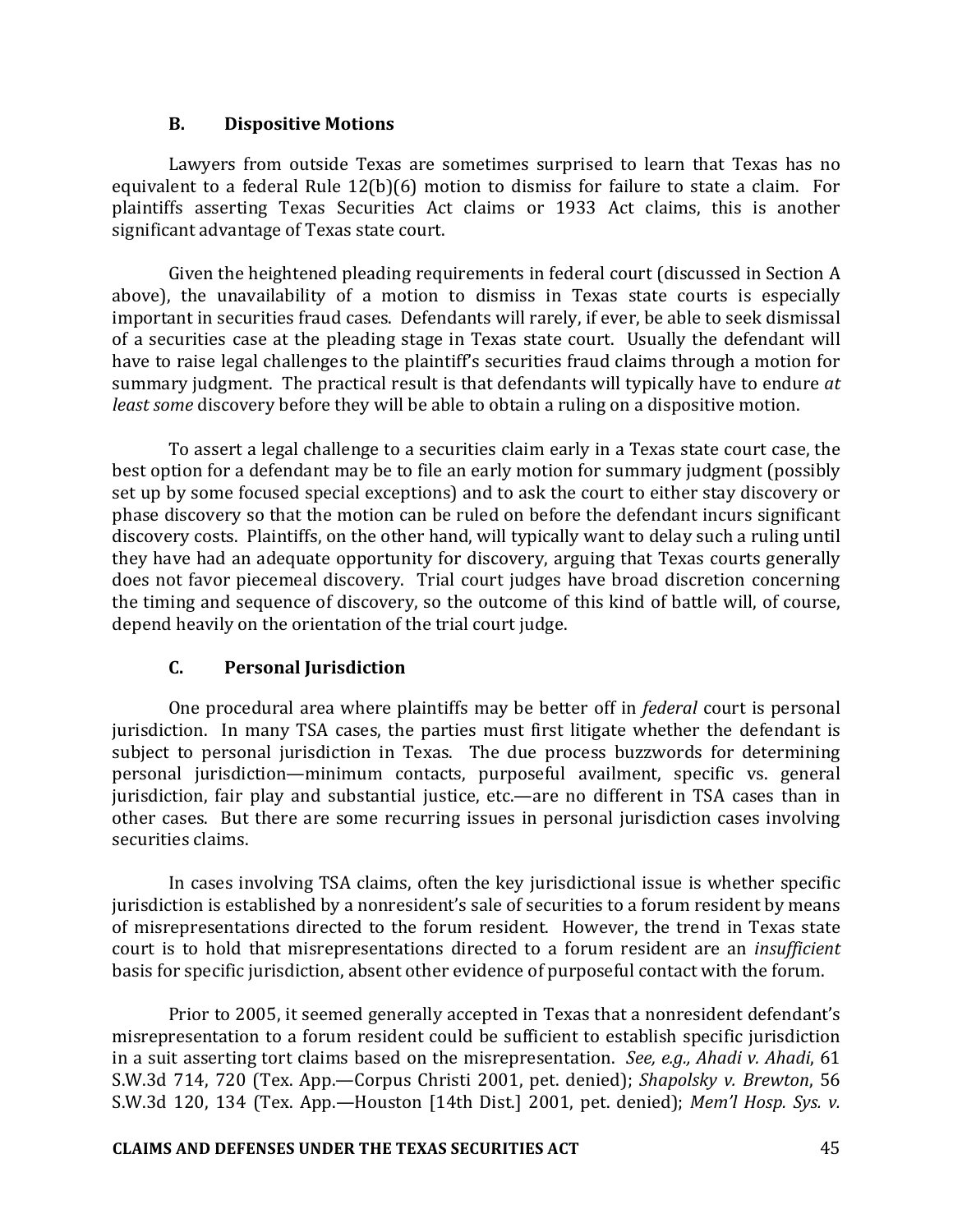*Fisher Ins. Agency, Inc.*, 835 S.W.2d 645, 650 (Tex. App.—Houston [14th Dist.] 1992, no writ). The theory was that the nonresident had engaged in "purposeful availment" by "directing a tort" at the forum.

Under this "directing a tort" theory, a nonresident defendant in a TSA case would typically be subject to specific jurisdiction if it allegedly made misrepresentations to Texas residents to induce them to purchase the securities at issue. *E.g., Santy v. McElroy*, No. 03-00-00368-CV, 2001 WL 838400, at \*2, 6 (Tex. App.—Austin July 26, 2001, no pet.) (unpublished).

But in 2005 the Texas Supreme Court rejected the "direct a tort" theory of specific jurisdiction in *Michiana Easy Livin' Country, Inc. v. Holten,* 168 S.W.3d 777, 790-92 (Tex. 2005). The court disapproved of the theory that specific jurisdiction is necessarily established by allegations or evidence that a nonresident committed a tort in a communication with a Texas resident from outside the state. *Id.* at 791-92. The proper question is whether the defendant had sufficient contacts with Texas reflecting "purposeful availment" of the benefits of doing business here. *Id.* at 784-85.

*Michiana* was not a TSA case, but it has clear implications for personal jurisdiction in cases involving TSA claims. In *Credit Commercial de France, S.A. v. Morales*, 195 S.W.3d 209, 221-22 (Tex. App.—San Antonio 2006, pet. denied), the court applied *Michiana* and held that allegations that a foreign bank aided and abetted a securities scheme in violation of the TSA were insufficient to establish jurisdiction where the defendant's contacts with Texas did not reflect the required "purposeful availment" of the benefits and protections of Texas law.

Thus, misrepresentations to forum residents will not be sufficient *in themselves* to establish personal jurisdiction in TSA fraud cases. Whether the defendant is subject to specific jurisdiction will be a fact intensive question that depends on the level of the defendant's contact with the forum.

Here are some of the personal jurisdiction factors that emerge from the pre- and post-*Michiana* cases involving TSA claims:

- Trips made to Texas by the defendant are a factor favoring jurisdiction, *see Santy*, 2001 WL 838400 at \*5-6, but incidental trips that are not directly related to the plaintiff's claim are less likely to support jurisdiction. See *Credit Commercial de France*, 195 S.W.3d at 221-22.
- A defendant who has no direct contact with the purchasers of the securities is less likely to be subject to jurisdiction. *Meader v. IRA Resources, Inc.*, 178 S.W.3d 338, 348-49 (Tex. App.—Houston [14th Dist.] 2005, no. pet.).
- In cases where an accounting firm is sued for aiding a TSA violation, offshore affiliates of the accounting firm are likely to be subject to jurisdiction if they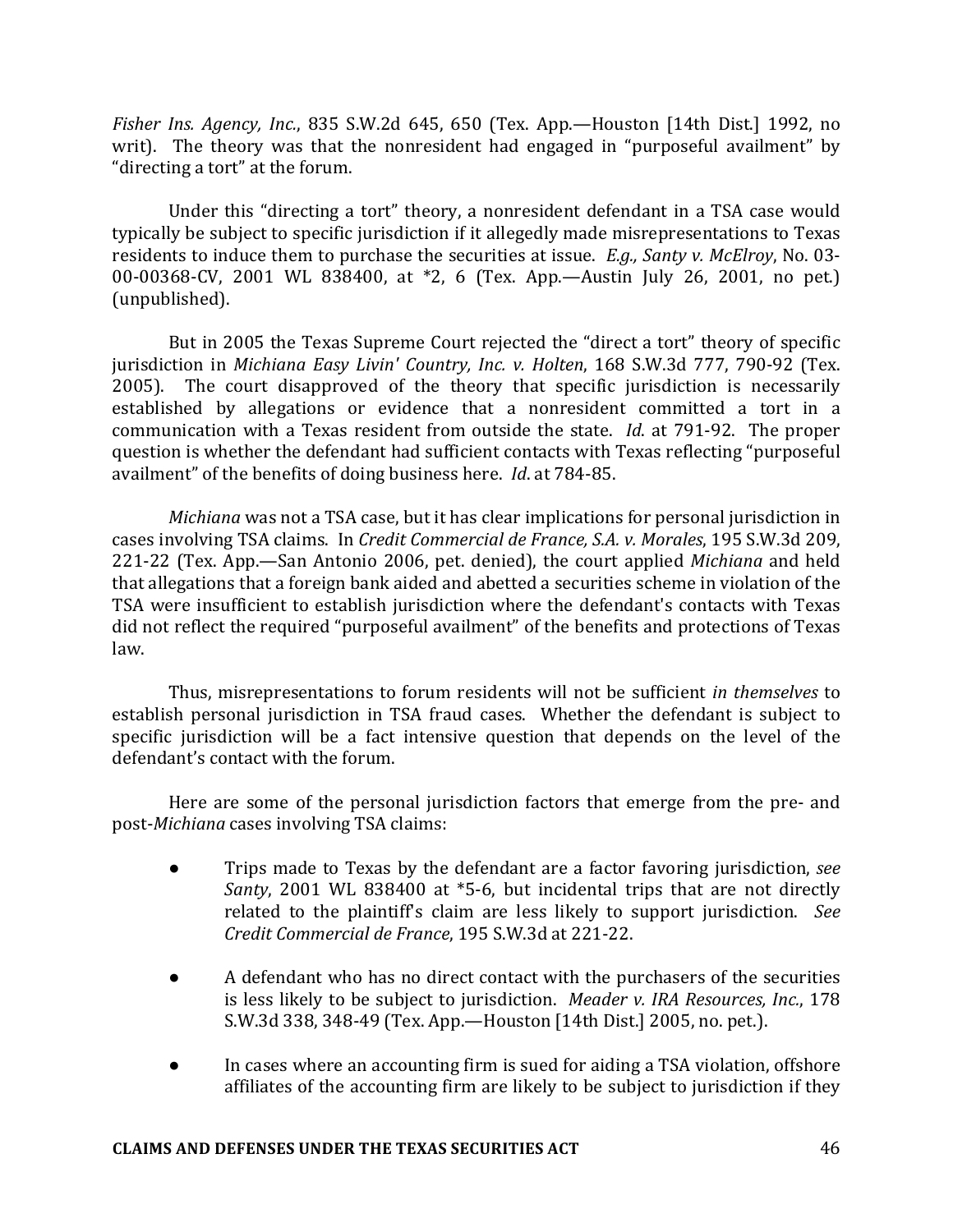have direct involvement in audit work that occurs in Texas. *Deloitte &* Touche Netherlands Antilles & Aruba v. Ulrich, 172 S.W.3d 255, 263-64 (Tex. App.—Beaumont 2005, pet. denied); *Gutierrez v. Cayman Islands Firm of Deloitte & Touche*, 100 S.W.3d 261, 272-73 (Tex. App.—San Antonio 2003, pet. dism'd). Jurisdiction is even more likely to exist where the plaintiffs claim that they purchased securities in reliance on the accounting firm's audit reports. See Gutierrez, 100 S.W.3d at 273-74.

When it is questionable whether the defendant had sufficient contacts with Texas, plaintiffs may want to consider bringing their TSA claims in federal court, if there is diversity or some other basis for federal jurisdiction. Filing in federal court has some strategic advantages. First, in contrast to *Michiana*, there is Fifth Circuit case law that still supports the theory that a misrepresentation made to a forum resident is sufficient to establish specific jurisdiction (at least where the cause of action arises directly from the misrepresentation). *See, e.g., Lewis v. Fresne*, 252 F.3d 352, 355, 359 (5th Cir. 2001); *Wien Air Alaska, Inc. v. Brandt*, 195 F.3d 208, 213 (5th Cir. 1999); *Guidry v. United States Tobacco Co.*, 188 F.3d 619, 630 (5th Cir. 1999). In a recent case applying this theory, a defendant's mail, email, and phone communications with Texas investors were sufficient to establish specific jurisdiction where the alleged misrepresentations were made during those communications. Small Ventures USA, L.P. v. Rizvi Traverse Mgmt., LLC, No. H-11-3072, 2012 WL 4621130, at  $*5$  (S.D. Tex. Oct. 2, 2012). On the other hand, overly general fraud allegations that do not meet the requirements of Rule 9(b) and *Twombly* will not support specific jurisdiction. See Clemons v. WPRJ, LLC, 928 F. Supp. 2d 885, 903 (S.D. Tex. 2013).

The second reason federal court may be better for establishing personal jurisdiction is that it is usually sufficient to establish a prima facie case for jurisdiction in federal court, which means any factual conflicts concerning jurisdiction will be resolved in favor of the plaintiff. See Johnston v. Multidata Sys. Int'l Corp., 523 F.3d 602, 609 (5th Cir. 2008) (stating it is sufficient for the plaintiff to establish a prima facie case for personal jurisdiction if the court rules on a motion to dismiss without holding an evidentiary hearing).

Third, in federal court a defendant does not have the right to an interlocutory appeal on personal jurisdiction that it enjoys in state court. See TEX. CIV. PRAC. & REM. CODE §  $51.014(a)(7)$  (providing for right to interlocutory appeal of denial of special appearance).

#### **XII. CONCLUSION**

As federal securities law continues to grow more defense-friendly, plaintiffs will increasingly look to state securities laws for relief. While state law claims are generally more favorable for plaintiffs, many issues under the Texas Securities Act that seem fundamental remain unresolved. The most fundamental issue—whether the instrument involved was even a "security"—will continue to perplex litigants and judges. Until the Texas Supreme Court settles the question, some plaintiffs will continue to argue that anyone who is a "link in the chain" of the selling process is a "seller." Application of the various registration exemptions to new facts will continue to present a challenge.

#### **CLAIMS AND DEFENSES UNDER THE TEXAS SECURITIES ACT 47**